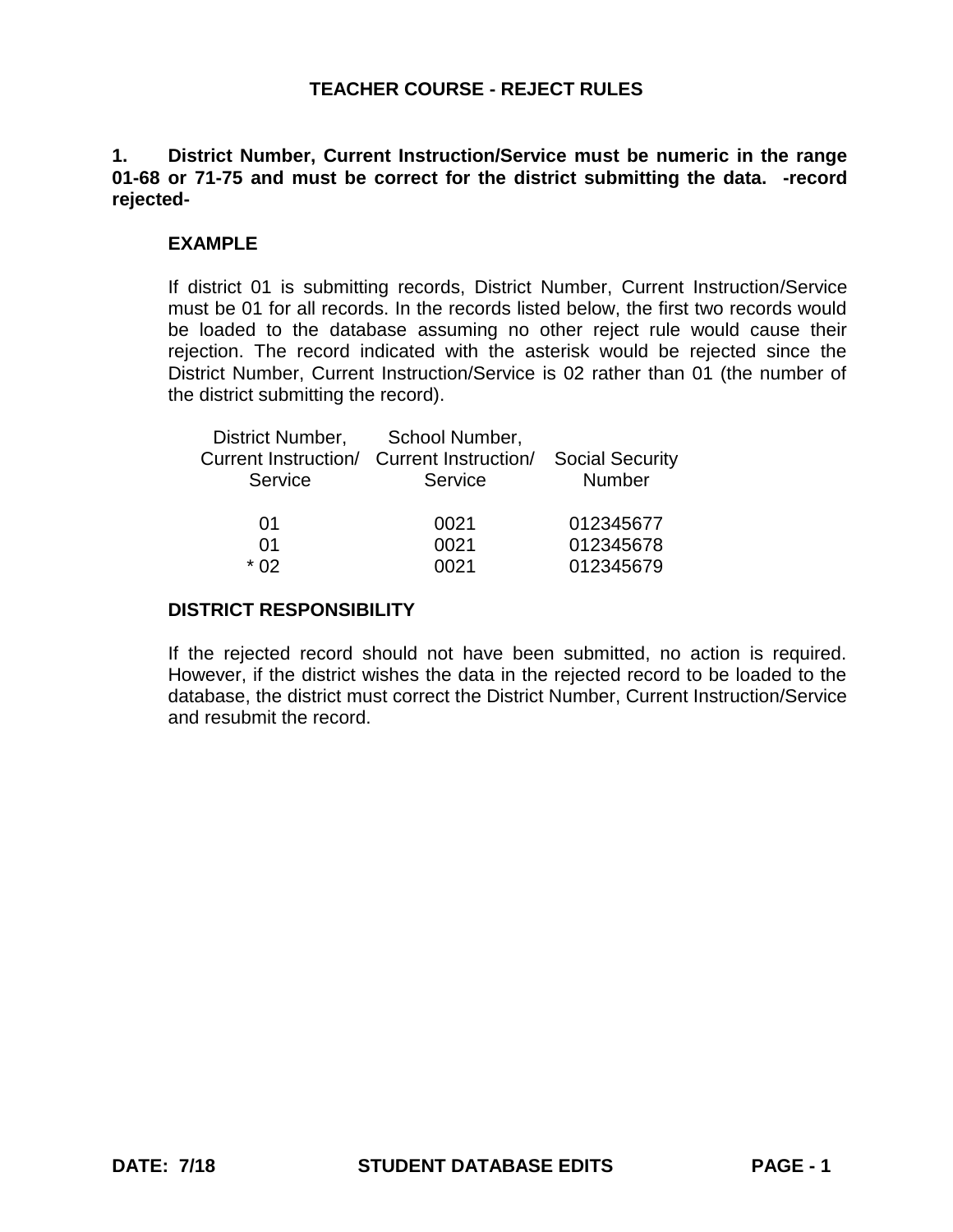**2. School Number, Current Instruction/Service must be numeric in the range 0001 to 9899 (excluding 9001), 9996 or it must be C901 to C928, U970 to U981, P001-P999 or N999.** -**record rejected-**

# **EXAMPLE**

The third record listed below would be loaded to the database assuming no other reject rule would cause its rejection. The first and second records would be rejected because the School Number, Current Instruction/Service is not within the specified range.

| School     |               |        |           |
|------------|---------------|--------|-----------|
| Number,    |               |        |           |
| Current    | Survey        |        |           |
| $Instr$ ./ | Period        | Fiscal | Security  |
| Service    | Code          | Year   | Number    |
| 0000       | 2             | ****   | 123456789 |
| C801       | 2             | ****   | 123456790 |
| 0021       | $\mathcal{P}$ | ****   | 123456791 |
|            |               |        |           |

\*\*\*\* = Valid fiscal year for data submission.

# **DISTRICT RESPONSIBILITY**

If the rejected records should not have been submitted, no action is required. However, if the district wishes the data in the rejected records to be loaded to the database, the district must correct the School Number, Current Instruction/Service and resubmit the records.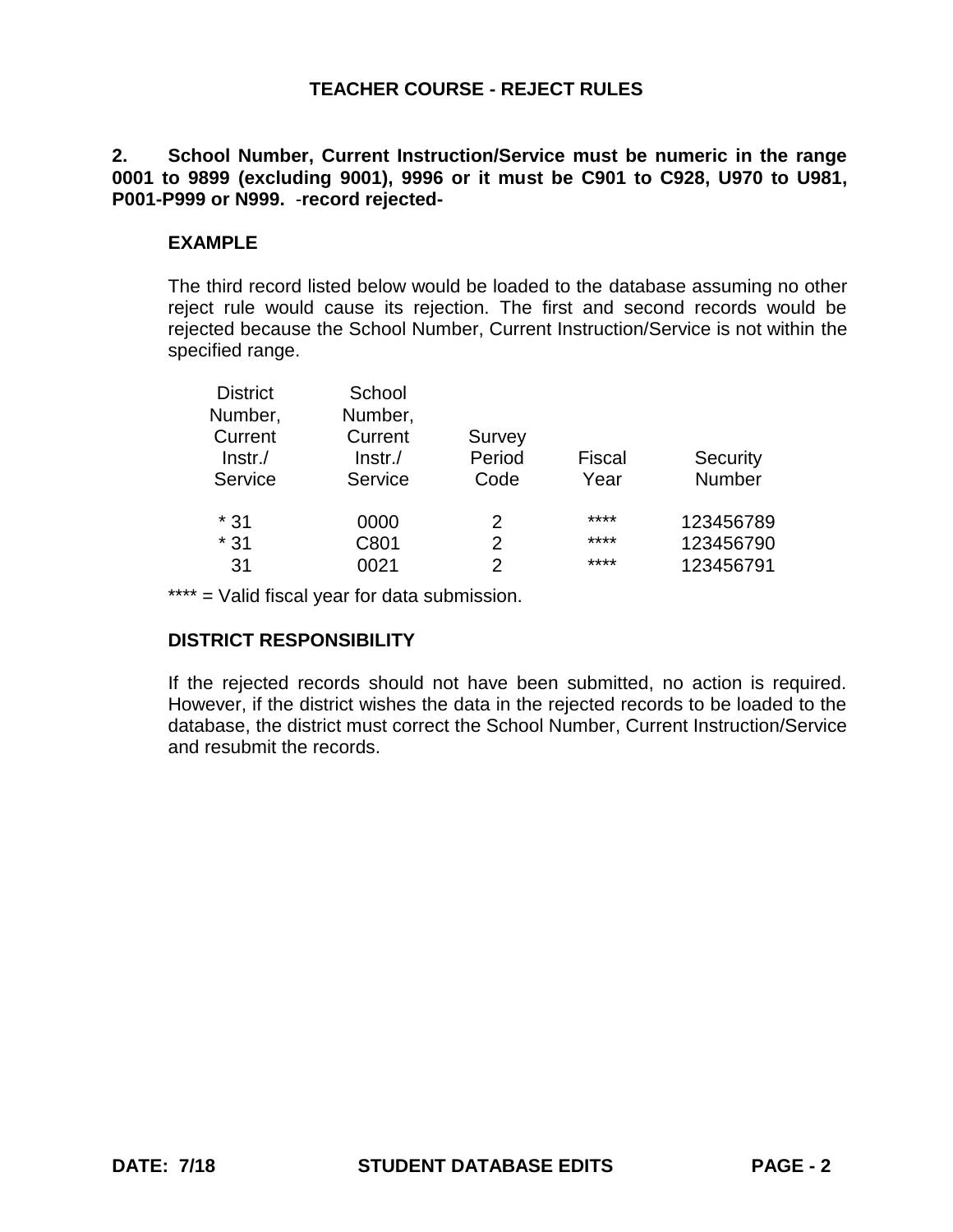# **3. Survey Period Code must be 1, 2, 3, or 4 and it must be correct for the submission specified by the district. -record rejected-**

### **EXAMPLE**

The Survey Period Code as specified in the transmission JCL or in the statements for tape transmission is identified as Survey Period Code "2" and records are coded as Survey Period Code "3". All updates, adds, or deletes that have this inconsistency would be rejected.

#### **DISTRICT RESPONSIBILITY**

If the rejected records should not have been submitted, no action is required. However, if the district wishes the data in the rejected records to be loaded to the database, the district must correct the Survey Period Code and resubmit the records.

### **4. Fiscal Year must be correct for the submission specified by the district. -record rejected-**

# **EXAMPLE**

The Fiscal Year as specified in the Transmission JCL or in the statements for tape transmission is identified as the valid year for data submission but records being submitted have the previous Fiscal Year coded. All updates adds or deletes that have this inconsistency would be rejected.

#### **DISTRICT RESPONSIBILITY**

If the rejected records should not have been submitted, no action is required. However, if the district wishes the data in the rejected records to be loaded to the database, the district must correct the Fiscal Year and resubmit the records.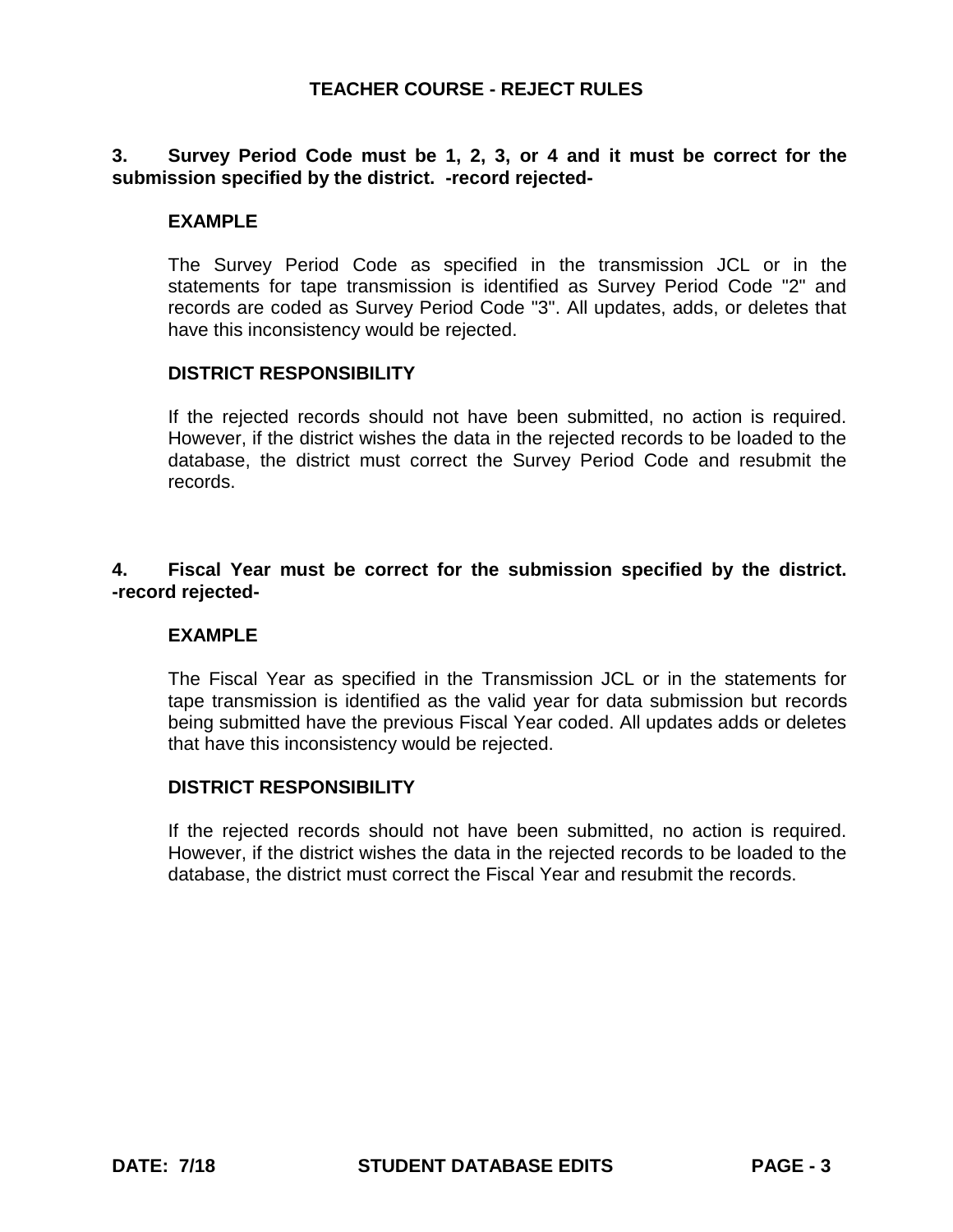#### **5. Course Number must not contain blanks. -record rejected-**

#### **EXAMPLE**

The first record listed below would be loaded to the database assuming no other reject rule would cause its rejection. The second and third records would be rejected since the Course Number contains blanks.

| <b>District</b> | School     |                |        |               |
|-----------------|------------|----------------|--------|---------------|
| Number,         | Number,    |                |        |               |
| Current         | Current    | Survey         |        |               |
| $ lnstr./$      | $ Instr./$ | Period         | Fiscal | Course        |
| Service         | Service    | Code           | Year   | <b>Number</b> |
| 01              | 0401       | 2              | ****   | 1002360       |
| $*01$           | 0401       | $\overline{2}$ | ****   | 100237        |
| $*01$           | 0401       | 2              | ****   | 100 31        |
|                 |            |                |        |               |

\*\*\*\* = Valid fiscal year for data submission.

# **DISTRICT RESPONSIBILITY**

If the rejected records should not have been submitted, no action is required. However, if the district wishes the data in the rejected records to be loaded to the database, the district must correct the Course Number and resubmit the record.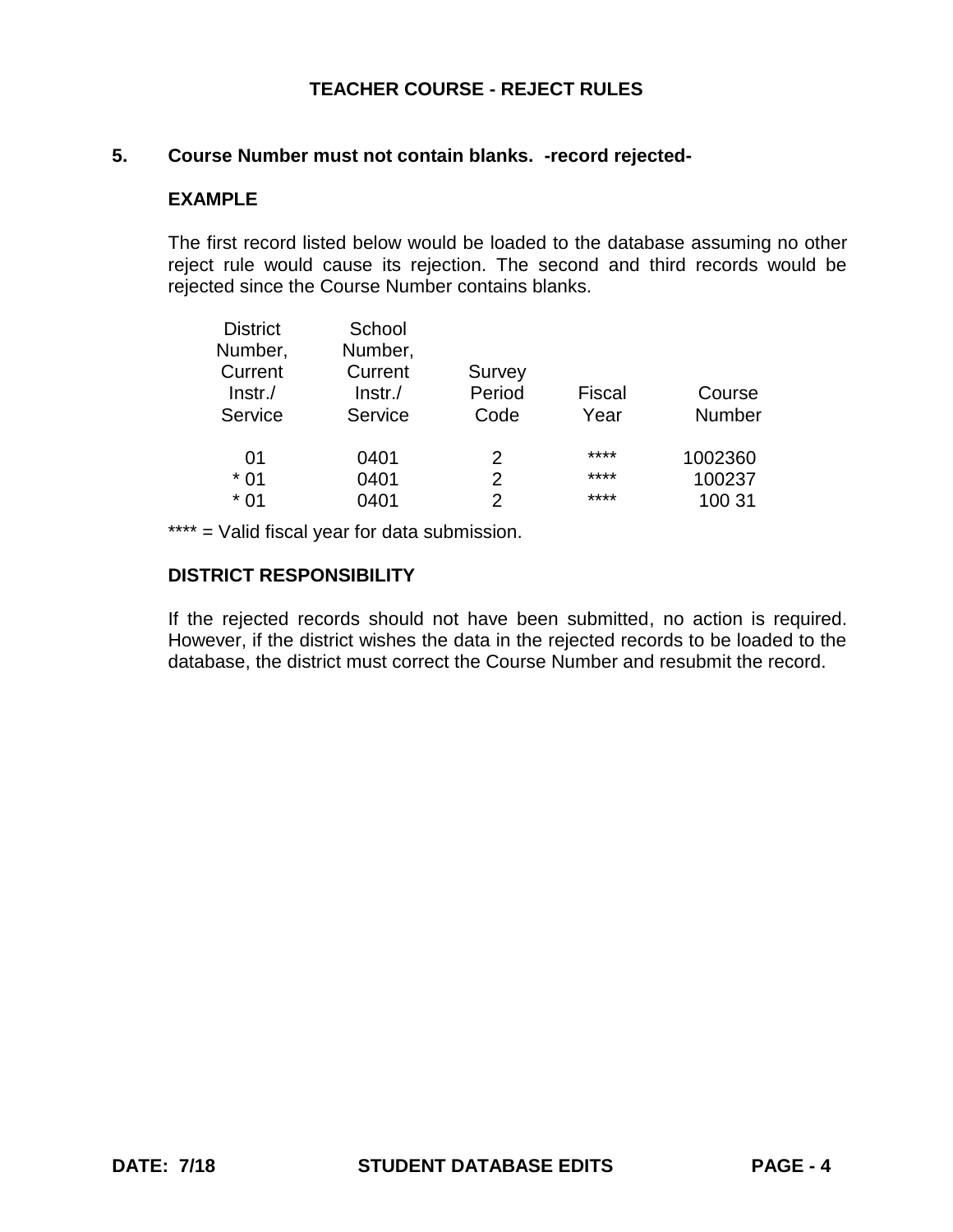**6. Section Number must not be all blanks. Allowable characters are 0-9, A-Z, space, hyphen (-), dollar sign (\$), pound sign (#), ampersand (&), percent (%), forward slash (/) and colon. -record rejected-**

# **EXAMPLE**

The first record would be loaded to the database assuming no other reject rule would cause its rejection. The second record would be rejected because the Section Number contains all blanks.

| <b>District</b> | School  |               |         |
|-----------------|---------|---------------|---------|
| Number,         | Number, |               |         |
| Current         | Current |               |         |
| $ lnstr./$      | Instr.  | Course        | Section |
| Service         | Service | <b>Number</b> | Number  |
|                 |         |               |         |
| 01              | 0201    | 1002360       |         |
| * በ1            | 0201    | 1002360       |         |

# **DISTRICT RESPONSIBILITY**

If the rejected records should not have been submitted, no action is required. However, if the district wishes the data in the rejected records to be loaded to the database, the district must correct the Section Number and resubmit the records.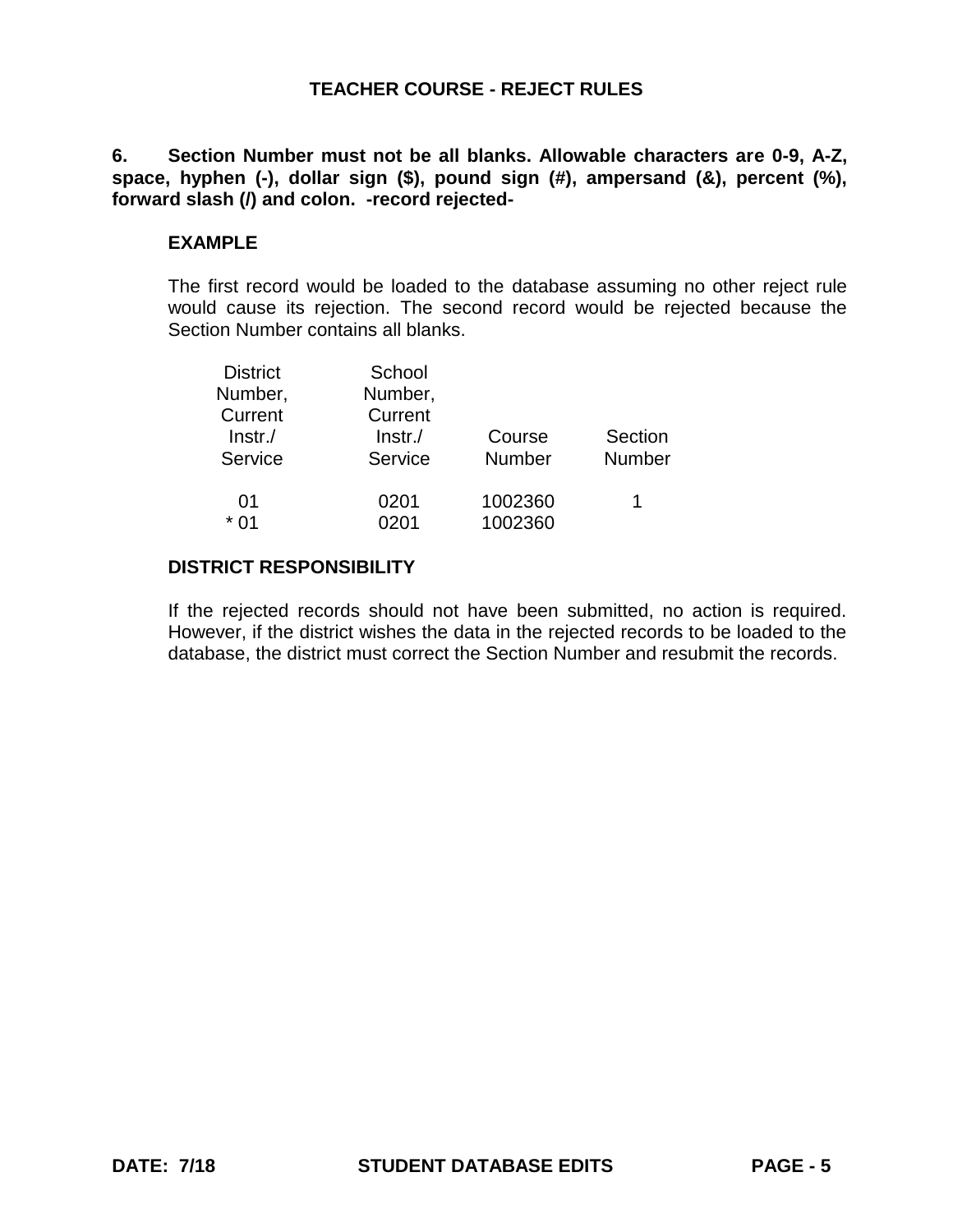# **7. Period Number must be numeric and greater than or equal to zero. -record rejected-**

### **EXAMPLE**

The first record listed below would be loaded to the database assuming no other reject rule would cause its rejection. The second and third records would be rejected because the period number contains blanks or alphabetic characters.

| <b>District</b> | School     |               |               |               |
|-----------------|------------|---------------|---------------|---------------|
| Number,         | Number,    |               |               |               |
| Current         | Current    |               |               |               |
| $ lnstr./$      | $Instr$ ./ | Course        | Section       | Period        |
| Service         | Service    | <b>Number</b> | <b>Number</b> | <b>Number</b> |
| 01              | 0321       | 1002360       | 00100         | 0000          |
| $*01$           | 0321       | 1002360       | 00200         | E801          |
| $*01$           | 0321       | 1002360       | 00300         | 02            |
|                 |            |               |               |               |

# **DISTRICT RESPONSIBILITY**

If the rejected records should not have been submitted, no action is required. However, if the district wishes the data in the rejected records to be loaded to the database, the district must correct the Period Number and resubmit the records.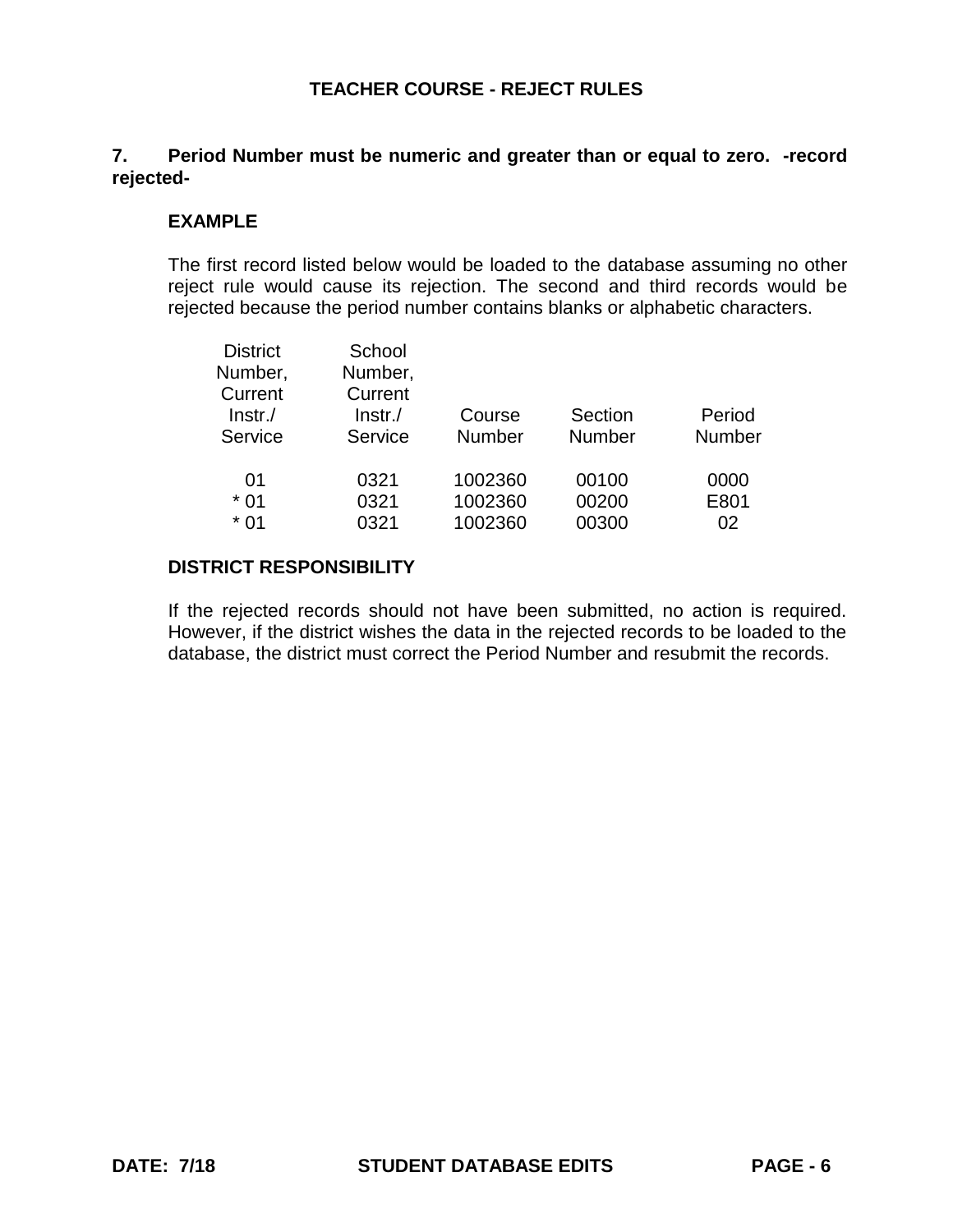# **8. Florida Educators Certificate Number must be numeric with no embedded blanks. -record rejected-**

#### **EXAMPLE**

The first record would be loaded to the database assuming no other reject rule would cause its rejection. The second and third records would be rejected because the Florida Educators Certificate Number contains blanks.

| <b>District</b> | School  |                |                  |
|-----------------|---------|----------------|------------------|
| Number,         | Number, |                | Florida          |
| Current         | Current | Survey         | <b>Educators</b> |
| $ lnstr./$      | Instr./ | Period         | Certificate      |
| Service         | Service | Code           | <b>Number</b>    |
| 59              | 0421    | 2              | 0000291125       |
| $*59$           | 0421    | $\overline{2}$ |                  |
| $*59$           | 0421    | 2              | 291125           |

# **DISTRICT RESPONSIBILITY**

If the rejected records should not have been submitted, no action is required. However, if the district wishes the data in the rejected records to be loaded to the database, the district must correct the Florida Educators Certificate Number and resubmit the records.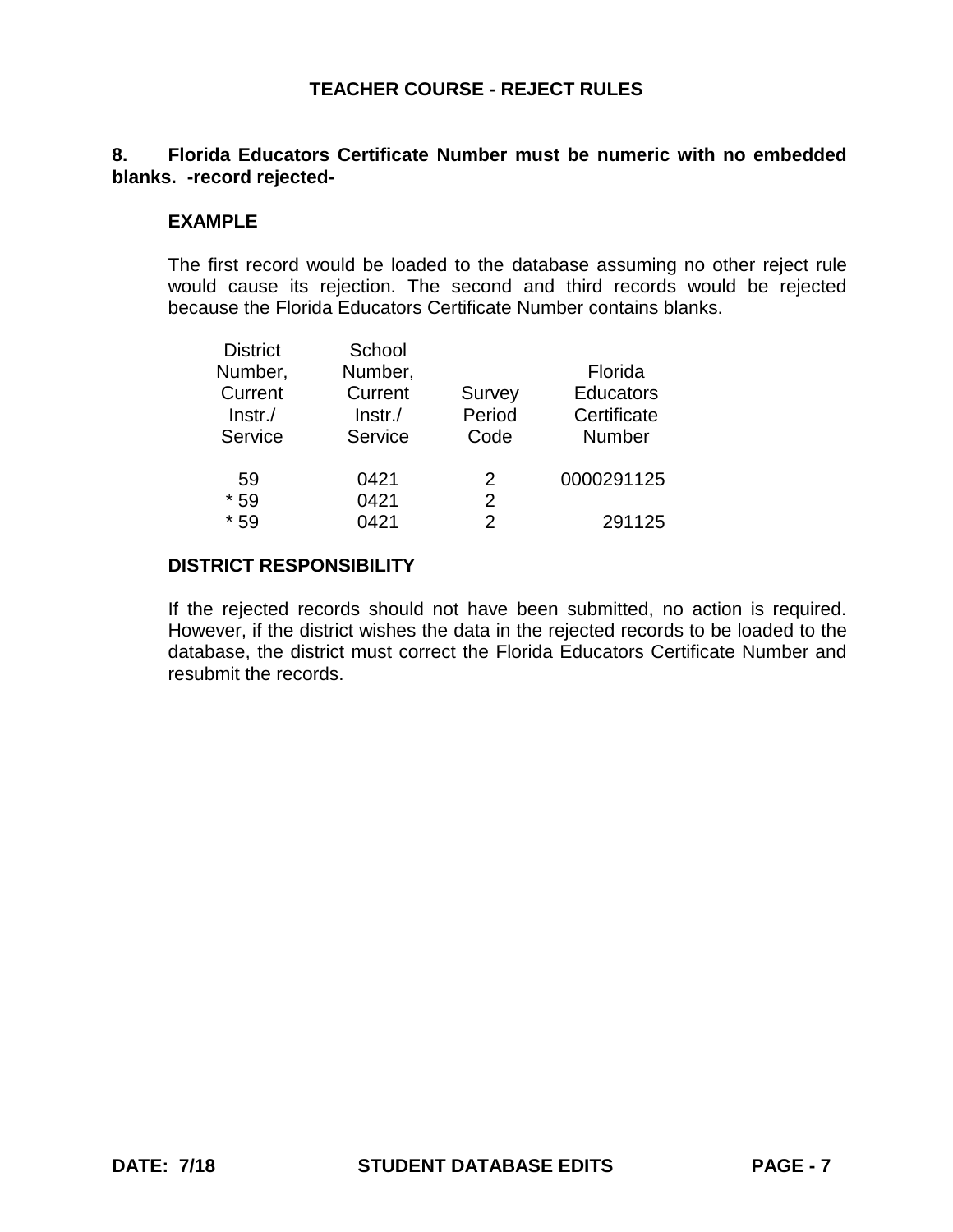**9. The Transaction Code must be A, C or D. For the original transmission, only A is valid. For subsequent batch/update submissions, if A is specified then the record must not already exist on the database; if C or D is specified then the record must exist on the database. -record rejected-**

# **EXAMPLE**

For all original transmissions, the Transaction Code must be "A". An original transaction is the first submission of a record during a survey period. After original transmission of records, changes to the record for elements other than the key elements must be done with a "C" as the Transaction Code. To delete a record, the Transaction Code must be a "D". To change key elements in a batch transaction, the record must FIRST be deleted with a "D" and then added with an "A". Records with an incorrect Transaction Code would be rejected.

# **DISTRICT RESPONSIBILITY**

If the rejected records should not have been submitted, no action is required. However, if the district wishes the data in the rejected records to be loaded to the database, the district must correct the Transaction Code and resubmit the records.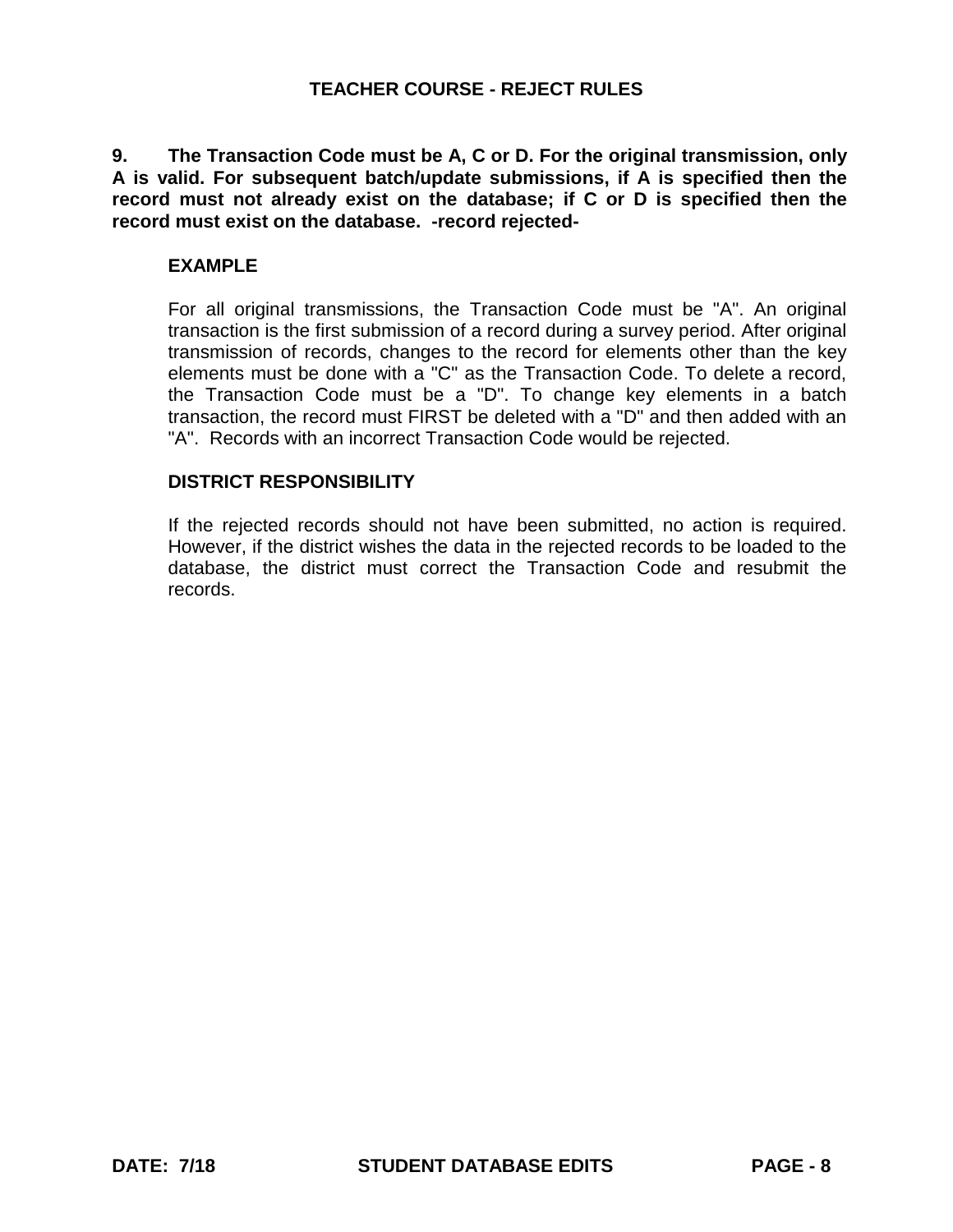**10. Each Teacher Course record must be unique based on the following: District Number, Current Instruction/Service; School Number, Current Instruction/Service; Survey Period Code; Fiscal Year; Term; Course Number; Section Number; Period Number; and Social Security Number (or Staff Number Identifier). first record accepted, all other duplicate records rejected**

### **EXAMPLE**

The first, second and third records would be loaded to the database assuming no other reject rule would cause their rejections. The fourth record would be rejected because the key items District Number, Current Instruction/Service; School Number, Current Instruction/Service; Survey Period Code; Fiscal Year; Term; Course Number; Section Number; Period Number; and Social Security Number duplicate the key items in the first record.

| <b>District</b><br>Number, | School<br>Number, |                |               |      |               |         |               |                |
|----------------------------|-------------------|----------------|---------------|------|---------------|---------|---------------|----------------|
| Current                    | Current           | Survey         |               |      |               |         |               | Social         |
| $Instr$ ./                 | $Instr$ ./        | Period         | <b>Fiscal</b> |      | Course        | Section | Period        | Security       |
| Service                    | Service           | Code           | Year          | Term | <b>Number</b> | Number  | <b>Number</b> | <b>Number</b>  |
|                            |                   |                |               |      |               |         |               |                |
| 59                         | 0421              | 2              | ****          |      | 1200300       | 00200   |               | 0505 123456789 |
| 59                         | 0421              | $\overline{2}$ | ****          |      | 1206310       | 00100   |               | 0606 123456790 |
| 59                         | 0421              | $\overline{2}$ | ****          | 1    | 1205540       | 00200   |               | 0404 123456791 |
| $*59$                      | 0421              | 2              | ****          | 1    | 1200300       | 00200   |               | 0505 123456789 |
|                            |                   |                |               |      |               |         |               |                |

\*\*\*\* = Valid fiscal year for data submission.

# **DISTRICT RESPONSIBILITY**

If the rejected record should not have been submitted, no action is required. However, if the district wishes the data in the rejected record to be loaded to the database, the district must correct the key items: District Number, Current Instruction/Service; School Number, Current Instruction/Service; Survey Period Code; Fiscal Year; Term; Course Number; Section Number; Period Number; and Social Security Number and resubmit the record.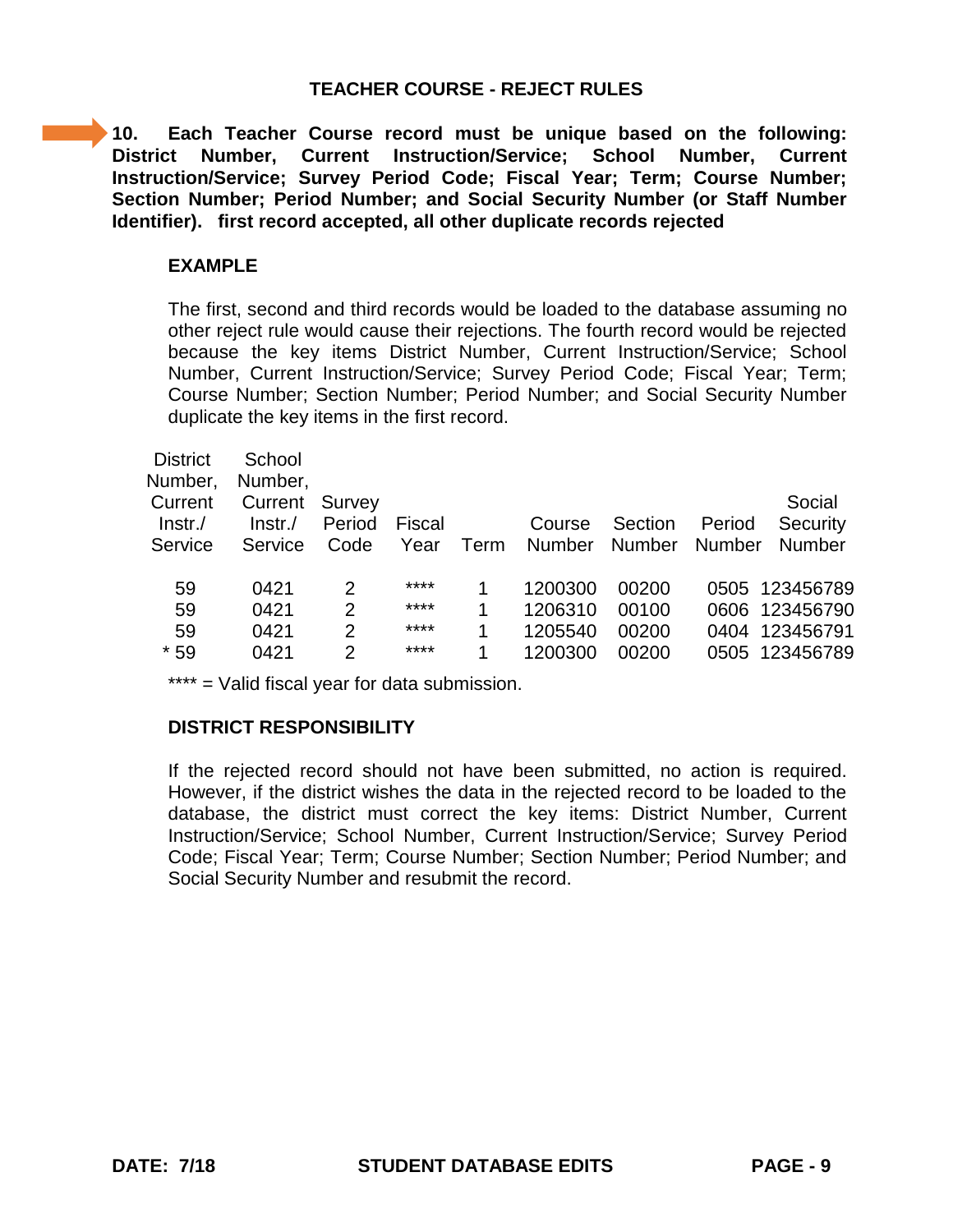**11. Social Security Number (SSN) must be numeric and greater than zero, excluding the value 999999999, unless it is a Staff Number Identifier and the first two positions are "CS" and the last seven positions are numeric. Nine-character SSN's should be left-justified, with a trailing blank. -record rejected-**

#### **EXAMPLE**

The first record would be loaded to the database assuming no other reject rule would cause their rejection. The second, third and fourth records would be rejected. The second record would be rejected because the Social Security Number is not numeric. The third record would be rejected because the Social Security Number is not left justified. The fourth record would be rejected because the Social Security Number contains a blank.

| <b>Florida Educators</b> |                        |
|--------------------------|------------------------|
| Certificate              | <b>Social Security</b> |
| <b>Number</b>            | <b>Number</b>          |
| 0000291125               | 123456789              |
| 0000291126               | 777777777              |
| 0000291128               | 123456790              |
| 0000291129               |                        |
|                          |                        |

#### **DISTRICT RESPONSIBILITY**

If the rejected records should not have been submitted, no action is required. However, if the district wishes the data in the rejected records to be loaded to the database, the district must correct the Social Security Number and resubmit the records.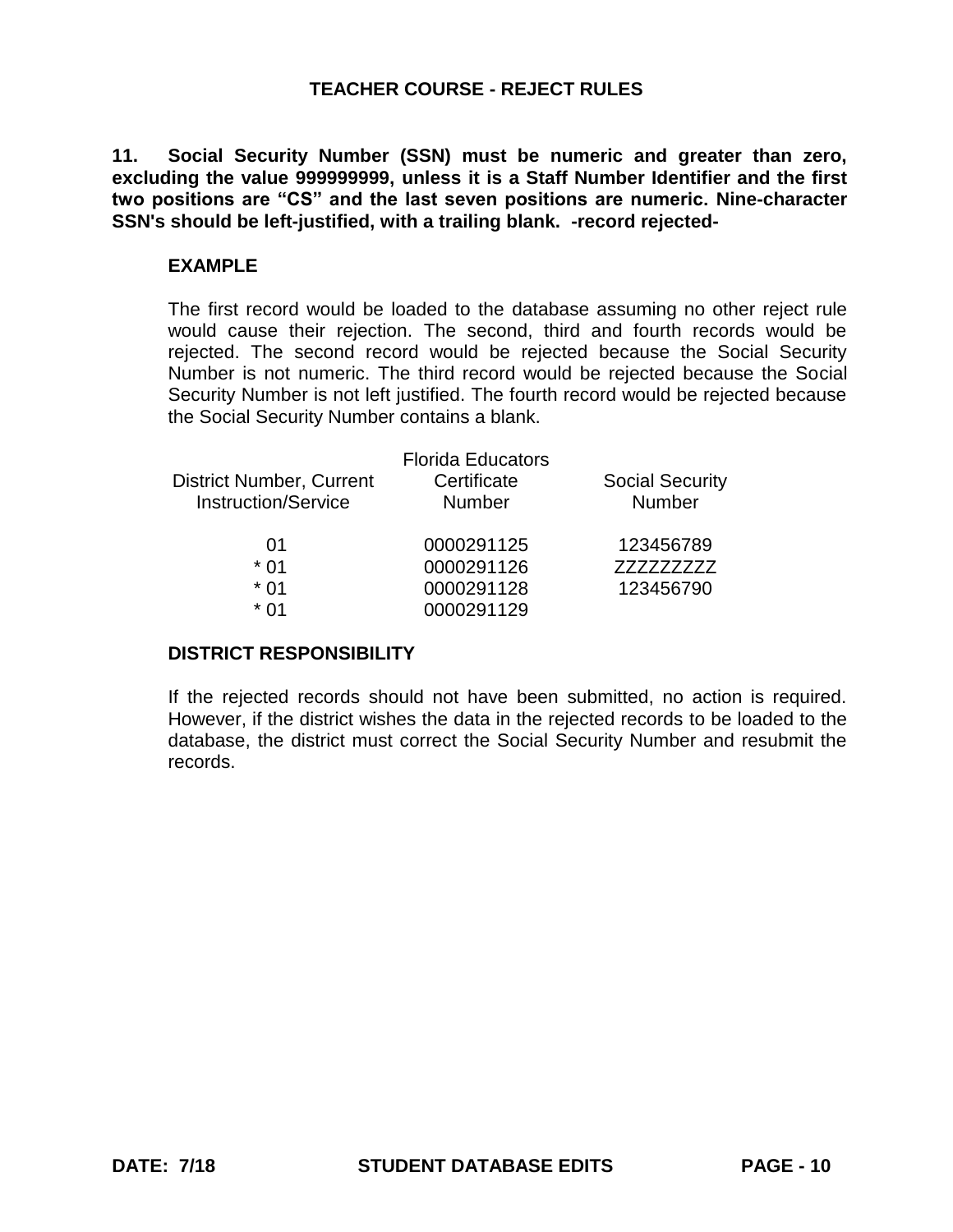**12. If School Number, Current Instruction/Service = 7001, the Florida Educators Certificate Number must be a regular number assigned by the Bureau of Educator Certification of the Florida Department of Education in the following ranges: 0000000001 - 6001999999, 6002000001 - 6002999999, 6003000001 – 6003999999 and 6004000001 - 6004999999, excluding 0000999999 and may not contain blanks. -record rejected-**

# **EXAMPLE**

The first record listed below would be loaded to the database assuming no other reject rule would cause its rejection. The second record would be rejected since the Florida Educators Certificate Number is all zeros and not within the range of valid numbers. The third record would reject because the Florida Educators Certification Number contains blanks.

| <b>District</b><br>Number,<br>Current<br>$ lnstr./$ | School<br>Number,<br>Current<br>$Instr$ ./ | Survey<br>Period | <b>Fiscal</b> | Florida<br><b>Educators</b><br>Certificate |
|-----------------------------------------------------|--------------------------------------------|------------------|---------------|--------------------------------------------|
| Service                                             | Service                                    | Code             | Year          | <b>Number</b>                              |
| 01                                                  | 0401                                       | 2                | ****          | 0004567890                                 |
|                                                     |                                            |                  |               |                                            |
| $*01$                                               | 0401                                       | 2                | ****          | 0000000000                                 |
| $*01$                                               | 0401                                       | $\mathcal{P}$    | ****          |                                            |

\*\*\*\* = Valid fiscal year for data submission.

# **DISTRICT RESPONSIBILITY**

If the rejected records should not have been submitted, no action is required. However, if the district wishes the data in the rejected records to be loaded to the database, the district must correct the Florida Educators Certificate Number and resubmit the record.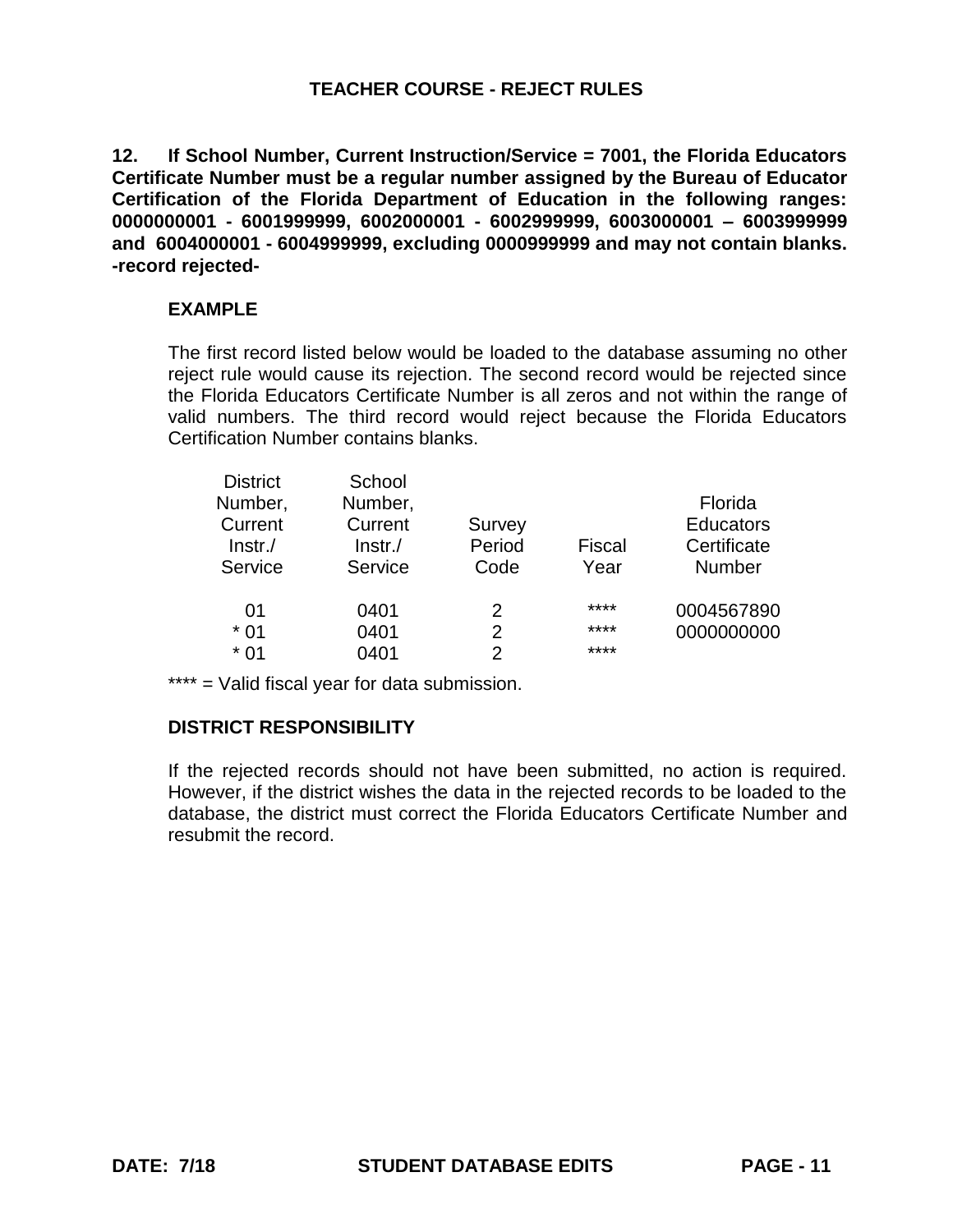# **14. If Survey Period Code is 1-4, the Term/Survey Indicator must be Y or N. -record rejected-**

## **EXAMPLE**

The first, second and third records would be loaded to the database assuming no other reject rule would cause their rejections. The fourth record would be rejected because the Term/Survey Indicator must be Y or N.

| <b>District</b>    | School             |                  |               |      |           |           |
|--------------------|--------------------|------------------|---------------|------|-----------|-----------|
| Number,<br>Current | Number,<br>Current |                  |               |      | Term/     | Social    |
| $ lnstr./$         | $Instr$ ./         | Survey<br>Period | <b>Fiscal</b> |      | Survey    | Security  |
| Service            | Service            | Code             | Year          | Term | Indicator | Number    |
| 59                 | 0421               | 2                | ****          | 1    | v         | 123456789 |
| 59                 | 0421               | 2                | ****          | 1    | Y         | 123456790 |
| 59                 | 0421               | 2                | ****          | 1    | v         | 123456791 |
| $*59$              | 0421               | $\overline{2}$   | ****          | 2    |           | 123456792 |

\*\*\*\* = Valid fiscal year for data submission.

#### **DISTRICT RESPONSIBILITY**

If the rejected record should not have been submitted, no action is required. However, if the district wishes the data in the rejected record to be loaded to the database, the district must correct the Term/Survey Indicator or the Survey Period code and resubmit the record.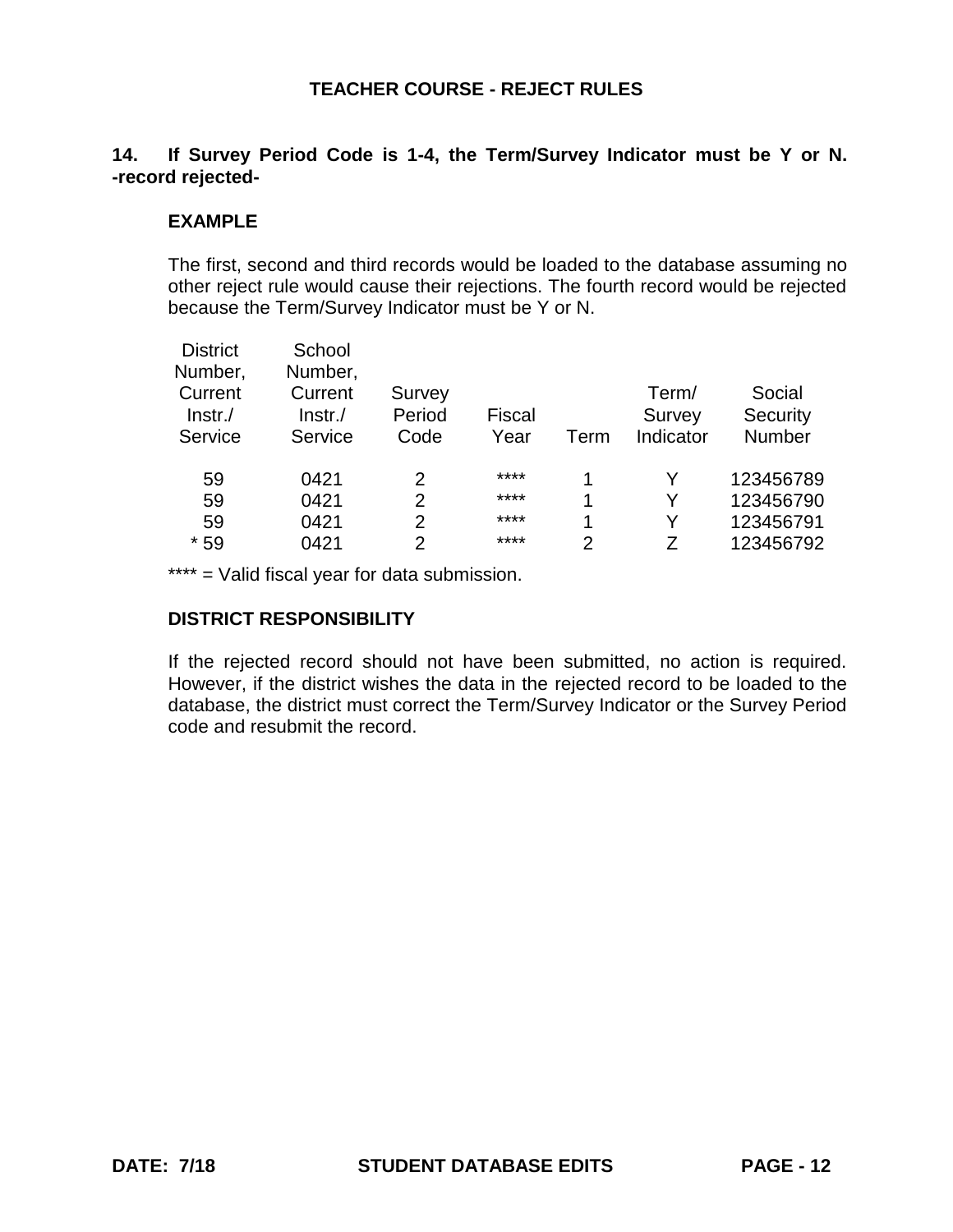# **15. If Survey Period Code is 1-4 and Term is 3, the Term/Survey Indicator must be Y. -record rejected-**

### **EXAMPLE**

The first, second and third records would be loaded to the database assuming no other reject rule would cause their rejections. The fourth record would be rejected because the Term/Survey Indicator must be Y.

| Social    |
|-----------|
| Security  |
| Number    |
| 123456789 |
| 123456790 |
| 123456791 |
| 123456792 |
|           |

\*\*\*\* = Valid fiscal year for data submission.

#### **DISTRICT RESPONSIBILITY**

If the rejected record should not have been submitted, no action is required. However, if the district wishes the data in the rejected record to be loaded to the database, the district must correct the Term/Survey Indicator or the Term and resubmit the record.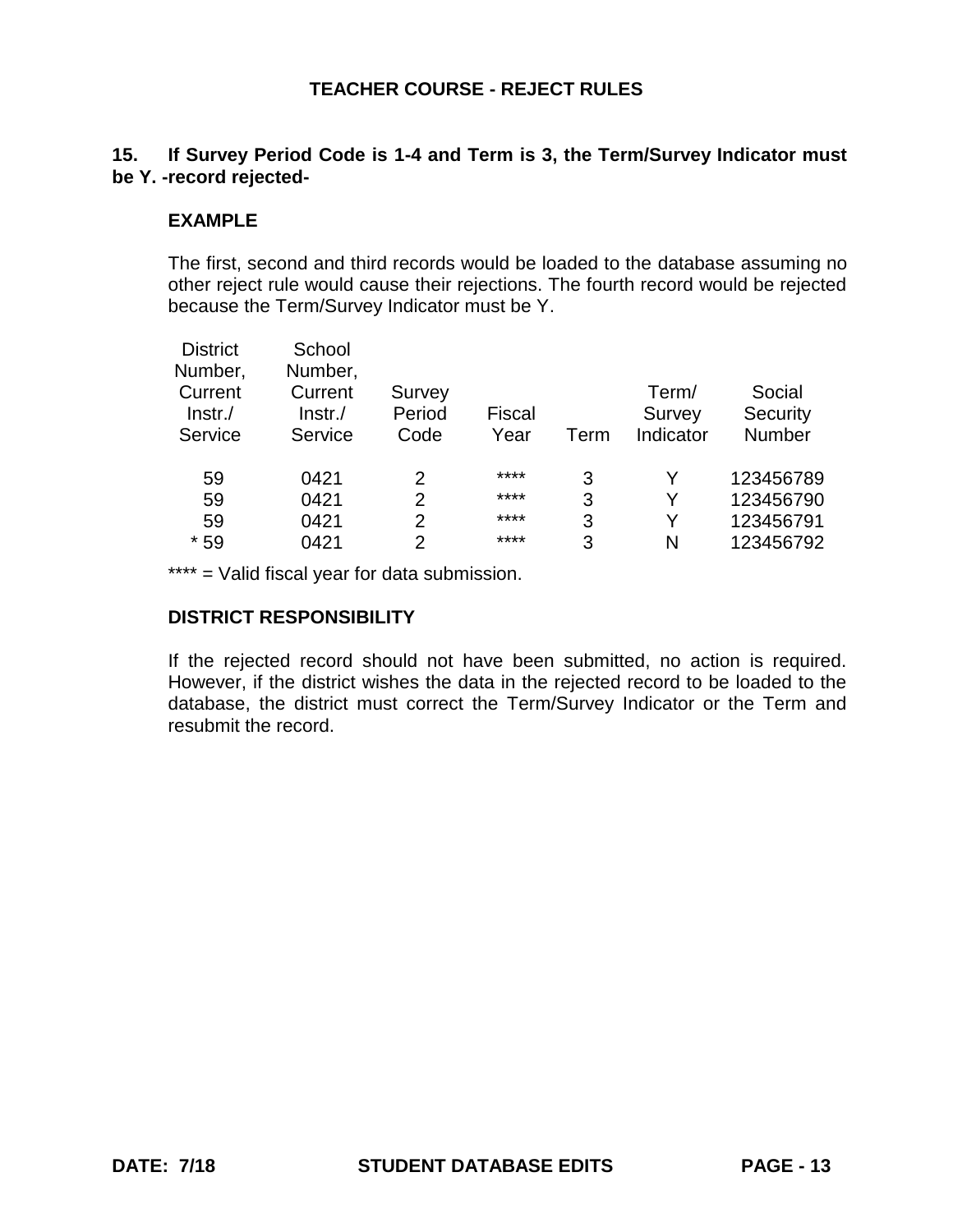# **16. If Survey Period Code is 2 and Term is 1, the Term/Survey Indicator must be Y. -record rejected-**

### **EXAMPLE**

The first, second and third records would be loaded to the database assuming no other reject rule would cause their rejections. The fourth record would be rejected because the Term/Survey Indicator must be Y.

| <b>District</b><br>Number,       | School<br>Number,             |                          |                       |      |                              |                              |
|----------------------------------|-------------------------------|--------------------------|-----------------------|------|------------------------------|------------------------------|
| Current<br>$ lnstr./$<br>Service | Current<br>lnstr./<br>Service | Survey<br>Period<br>Code | <b>Fiscal</b><br>Year | Term | Term/<br>Survey<br>Indicator | Social<br>Security<br>Number |
| 59                               | 0421                          | 2                        | ****                  | 1    | v                            | 123456789                    |
| 59                               | 0421                          | $\overline{2}$           | ****                  | 1    | Y                            | 123456790                    |
| 59                               | 0421                          | $\overline{2}$           | ****                  | 1    | Y                            | 123456791                    |
| $*59$                            | 0421                          | 2                        | ****                  | 4    | N                            | 123456792                    |

\*\*\*\* = Valid fiscal year for data submission.

## **DISTRICT RESPONSIBILITY**

If the rejected record should not have been submitted, no action is required. However, if the district wishes the data in the rejected record to be loaded to the database, the district must correct the Survey Period Code, Term, or Term/Survey Indicator and resubmit the record.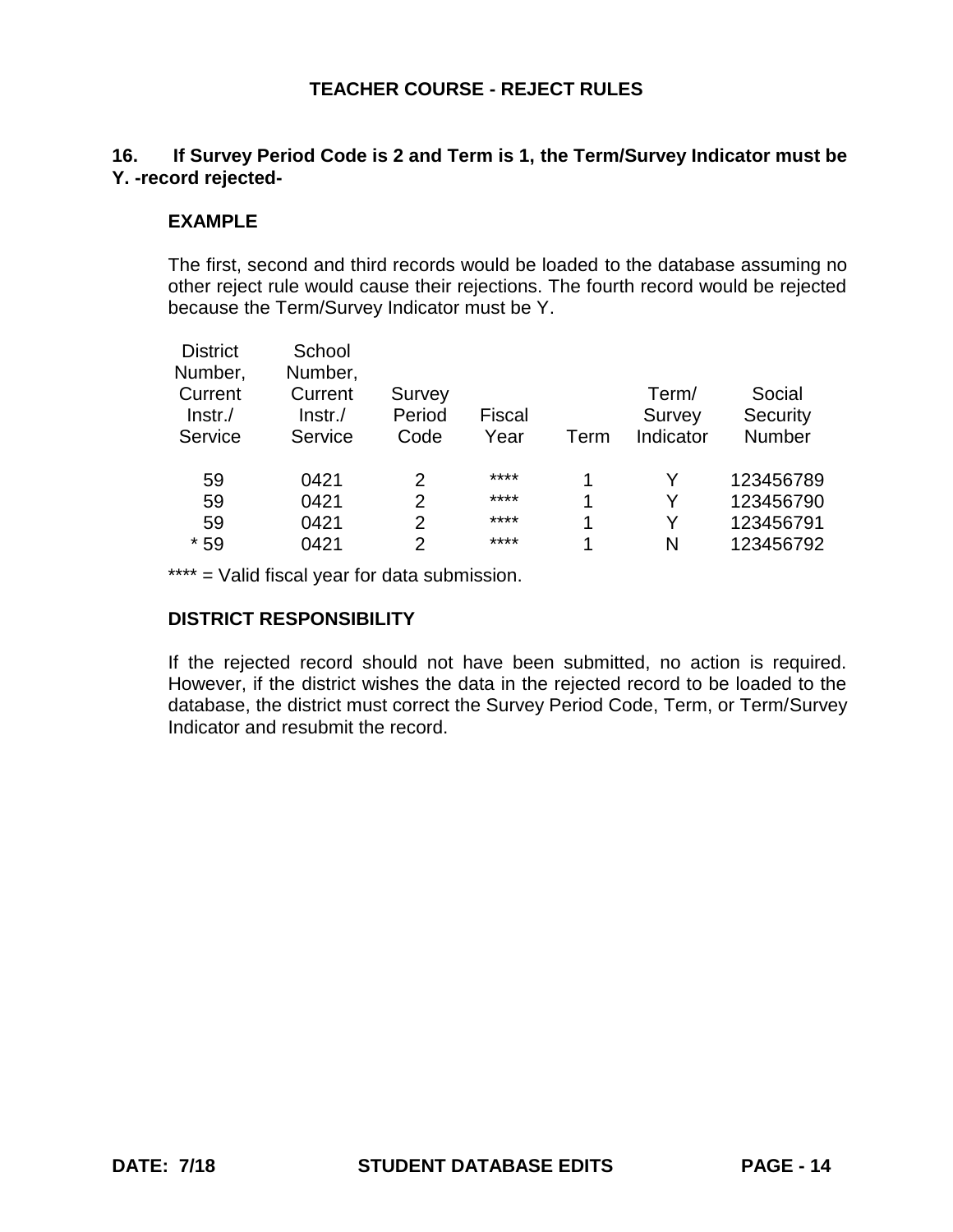# **17. If Survey Period Code is 3 and Term is 2, the Term/Survey Indicator must be Y. -record rejected-**

## **EXAMPLE**

The first, second and third records would be loaded to the database assuming no other reject rule would cause their rejections. The fourth record would be rejected because the Term/Survey Indicator must be Y.

| <b>District</b><br>Number,       | School<br>Number,                |                          |                |                |                              |                                     |
|----------------------------------|----------------------------------|--------------------------|----------------|----------------|------------------------------|-------------------------------------|
| Current<br>$ lnstr./$<br>Service | Current<br>$Instr$ ./<br>Service | Survey<br>Period<br>Code | Fiscal<br>Year | Term           | Term/<br>Survey<br>Indicator | Social<br>Security<br><b>Number</b> |
|                                  |                                  |                          | ****           |                |                              |                                     |
| 59                               | 0421                             | 3                        |                | 2              | Y                            | 123456789                           |
| 59                               | 0421                             | 3                        | ****           | $\overline{2}$ | Y                            | 123456790                           |
| 59                               | 0421                             | 3                        | ****           | $\overline{2}$ | Y                            | 123456791                           |
| $*59$                            | 0421                             | 3                        | ****           | $\overline{2}$ | N                            | 123456792                           |

\*\*\*\* = Valid fiscal year for data submission.

#### **DISTRICT RESPONSIBILITY**

If the rejected record should not have been submitted, no action is required. However, if the district wishes the data in the rejected record to be loaded to the database, the district must correct the Survey Period Code, Term, or Term/Survey Indicator and resubmit the record.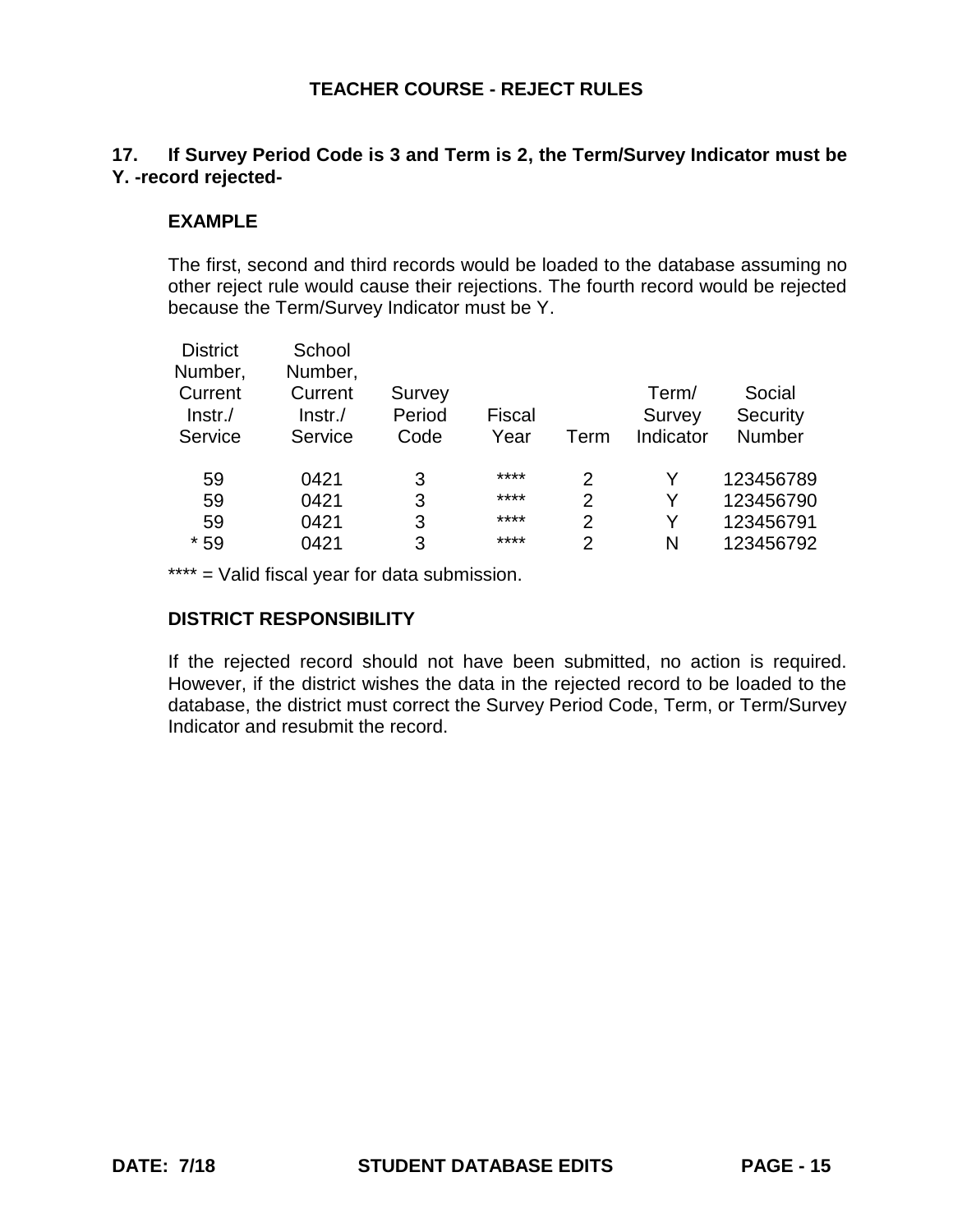# **18. If Course Number is 5100580 or 5100590, then Certification/Licensure/Qualification Status code must be V. -record rejected-**

### **EXAMPLE**

The first record listed below would be loaded to the database assuming no other reject rule would cause its rejection. The second and third records would be rejected because the Certification/Licensure/Qualification Status code is not valid for the course number.

| <b>District</b> | School      |                |        |         |               |                |
|-----------------|-------------|----------------|--------|---------|---------------|----------------|
| Number,         | Number,     |                |        |         |               | Certification/ |
| Current         | Current     | Survey         |        |         | Social        | Licensure/     |
| Instruction     | Instruction | Period         | Fiscal | Course  | Security      | Qualification  |
| Service         | Service     | Code           | Year   | Number  | <b>Number</b> | <b>Status</b>  |
|                 |             |                |        |         |               |                |
| 01              | 0071        | 2              | ****   | 5100580 | 123456789     |                |
| $*01$           | 0071        | $\overline{2}$ | ****   | 5100580 | 123456790     | O              |
| $*01$           | 0071        | $\mathcal{P}$  | ****   | 5100580 | 123456791     |                |
|                 |             |                |        |         |               |                |

\*\*\*\* = Valid fiscal year for data submission.

#### **DISTRICT RESPONSIBILITY**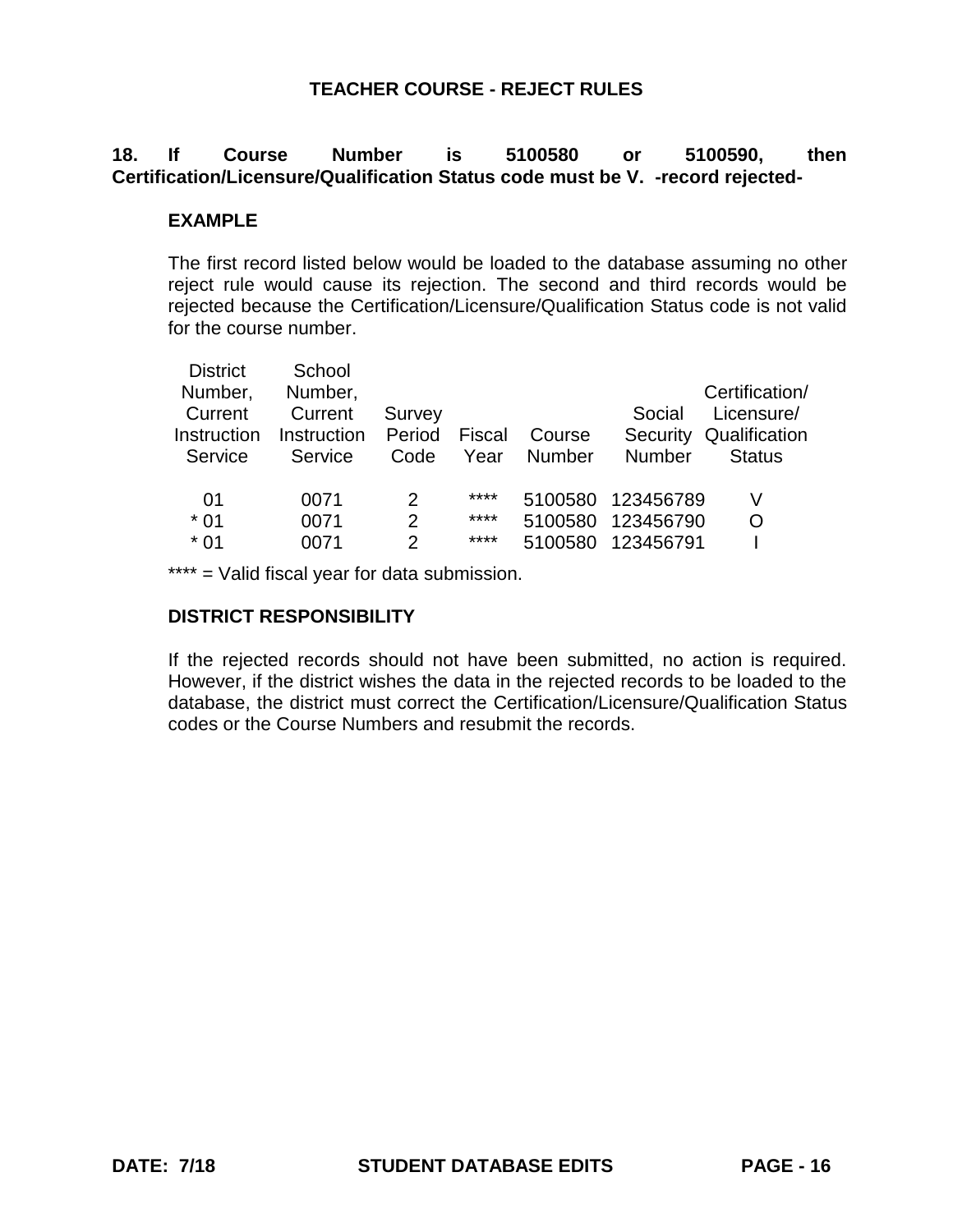# **19. If Course Number does not equal 5100580 or 5100590, then Certification/Licensure/Qualification Status code must not be V. -record rejected-**

# **EXAMPLE**

The first two records listed below would be loaded to the database assuming no other reject rule would cause their rejection. The third record would be rejected because the Certification/Licensure/Qualification Status code is not valid for the course.

| <b>District</b> | School      |               |        |               |               |                |
|-----------------|-------------|---------------|--------|---------------|---------------|----------------|
| Number,         | Number,     |               |        |               |               | Certification/ |
| Current         | Current     | Survey        |        |               | Social        | Licensure/     |
| Instruction     | Instruction | Period        | Fiscal | Course        | Security      | Qualification  |
| Service         | Service     | Code          | Year   | <b>Number</b> | <b>Number</b> | <b>Status</b>  |
| 31              | 0021        | $\mathcal{P}$ | ****   | 1200300       | 123456789     |                |
|                 |             |               |        |               |               |                |
| 31              | 0021        | 2             | ****   | 1200300       | 123456790     | O              |
| $*31$           | 0021        | 2             | ****   | 1200300       | 123456791     | V              |

\*\*\*\* = Valid fiscal year for data submission.

# **DISTRICT RESPONSIBILITY**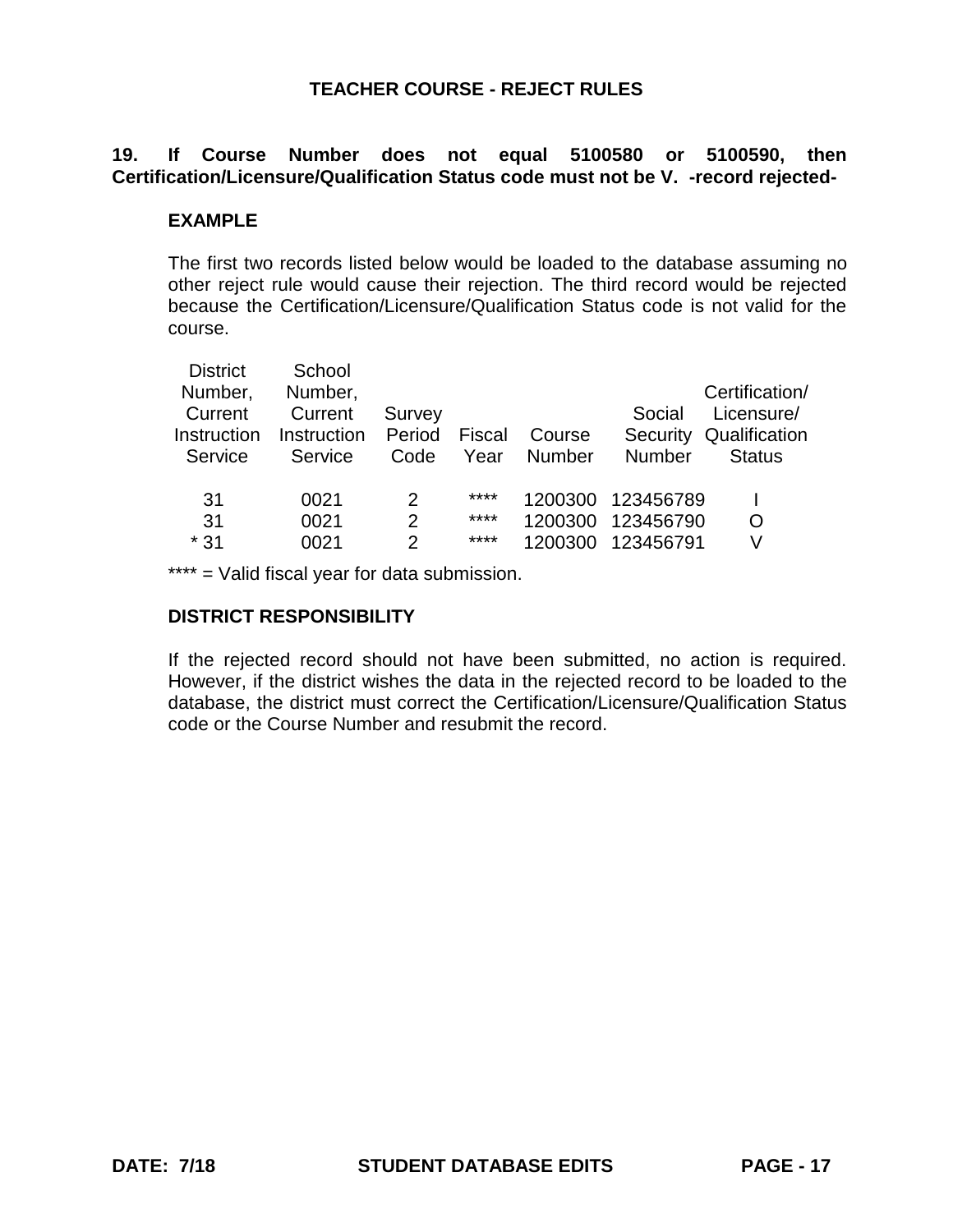### **20. Facility Type code must be in the range 00 to 20. -record rejected-**

#### **EXAMPLE**

The first record listed below would be loaded to the database assuming no other reject rule would cause its rejection. The second and third records would be rejected because the Facility Type code is not within the specified range of 00 to 20.

| <b>District</b><br>Number,<br>Current<br>$ Instr./$<br>Service | School<br>Number,<br>Current<br>Instr.<br>Service | Social<br>Security<br>Number | Facility<br><b>Type</b> |
|----------------------------------------------------------------|---------------------------------------------------|------------------------------|-------------------------|
| 01                                                             | 0321                                              | 123456781                    | 00                      |
| $*01$                                                          | 0321                                              | 123456782                    | 99                      |
| $*01$                                                          | 0321                                              | 123456783                    | 21                      |

# **DISTRICT RESPONSIBILITY**

If the rejected record should not have been submitted, no action is required. However, if the district wishes the data in the rejected record to be loaded to the database, the district must correct the Facility Type code and resubmit the record.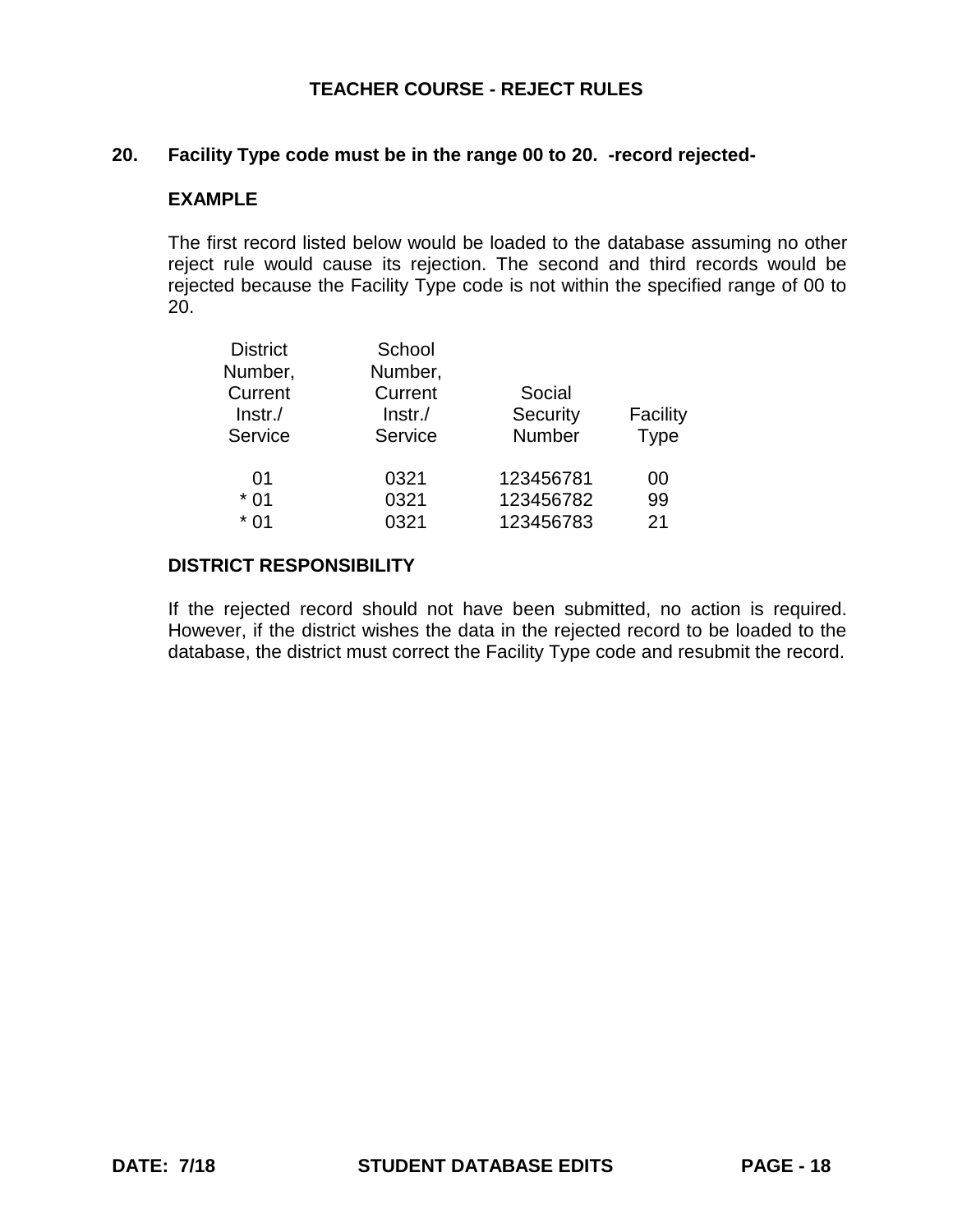# **21. For Survey Periods 1-4, Days in Term (for FTE purposes) must be numeric, greater than zero and less than 300. -record rejected-**

# **EXAMPLE**

The first record listed below would be loaded to the database assuming no other reject rule would cause its rejection. The second and fourth records would be rejected because the Days in Term (for FTE Purposes) is not numeric or contains blanks.

| <b>District</b><br>School                      |           |
|------------------------------------------------|-----------|
| Number,<br>Number,                             | Days      |
| Current<br>Current<br>Social<br><b>Survey</b>  | in Term   |
| Period<br>Security<br>$ Instr./$<br>$Instr$ ./ | (for FTE  |
| Number<br>Service<br>Service<br>Code           | Purposes) |
| 123456789<br>01<br>0201<br>2                   | 090       |
| 234567891<br>0201<br>$*01$<br>2                | A90       |
| 345678912<br>$*01$<br>0201<br>2                | 90        |

### **DISTRICT RESPONSIBILITY**

If the rejected records should not have been submitted, no action is required. However, if the district wishes the data in the rejected records to be loaded to the database, the district must correct Days in Term (for FTE Purposes) and resubmit the records.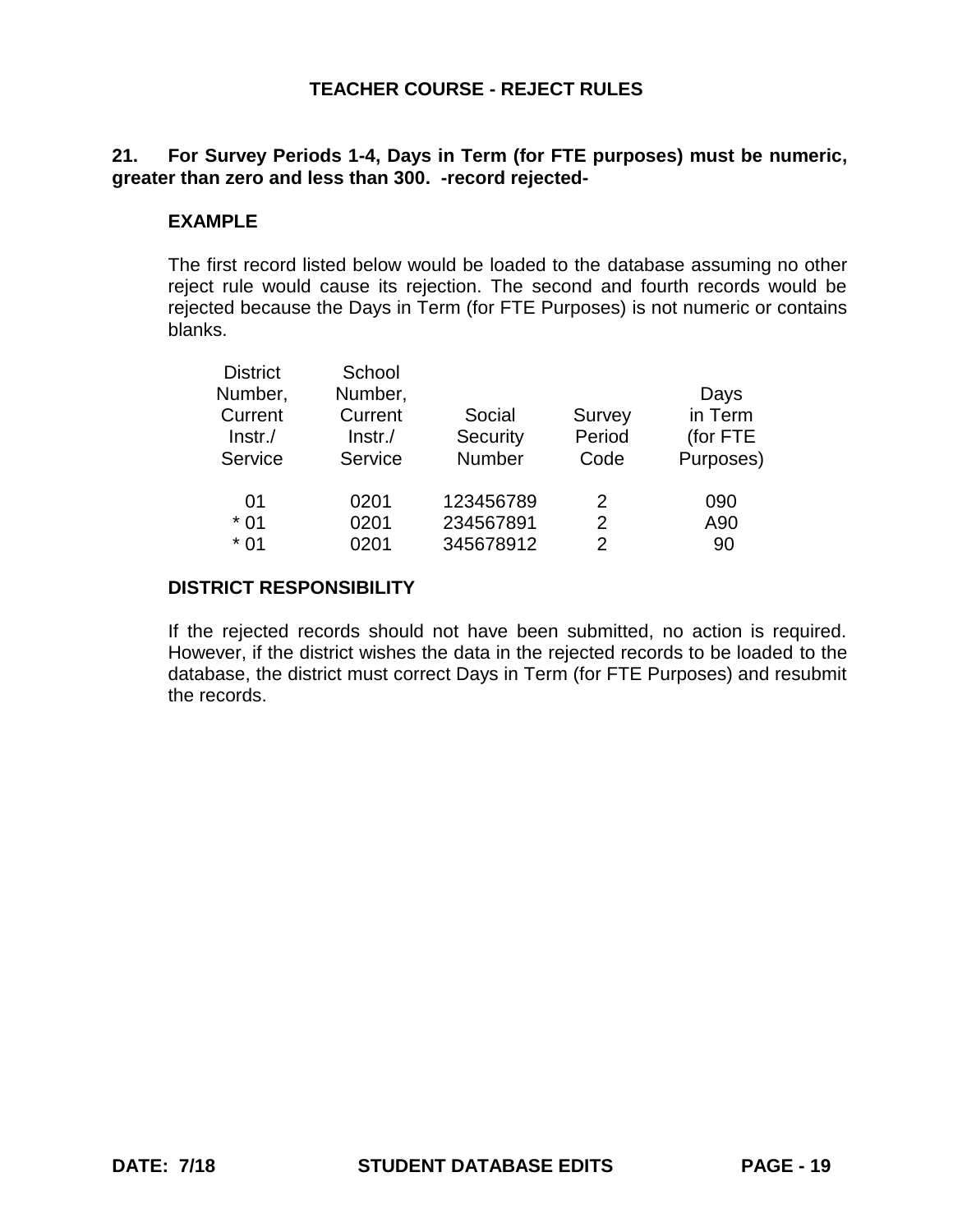# **23. Certification/Licensure/Qualification Status code must be A, B, H, I, L, M, N, O, P, S, T or V . -record rejected-**

### **EXAMPLE**

 $\mathcal{L}^{\text{max}}_{\text{max}}$ 

The first two records listed below would be loaded to the database assuming no other reject rule would cause their rejection. The third record would be rejected because the Certification/Licensure/Qualification Status code is not valid.

| <b>District</b> | School      |                |        |         |               |                |
|-----------------|-------------|----------------|--------|---------|---------------|----------------|
| Number,         | Number,     |                |        |         |               | Certification/ |
| Current         | Current     | Survey         |        |         | Social        | Licensure/     |
| Instruction     | Instruction | Period         | Fiscal | Course  | Security      | Qualification  |
| Service         | Service     | Code           | Year   | Number  | <b>Number</b> | <b>Status</b>  |
|                 |             |                |        |         |               |                |
| 31              | 0021        | 2              | ****   | 1200300 | 123456789     |                |
| 31              | 0021        | $\overline{2}$ | ****   | 1200300 | 123456790     | O              |
| $*31$           | 0021        | 2              | ****   | 1200300 | 123456791     | 7              |
|                 |             |                |        |         |               |                |

\*\*\*\* = Valid fiscal year for data submission.

### **DISTRICT RESPONSIBILITY**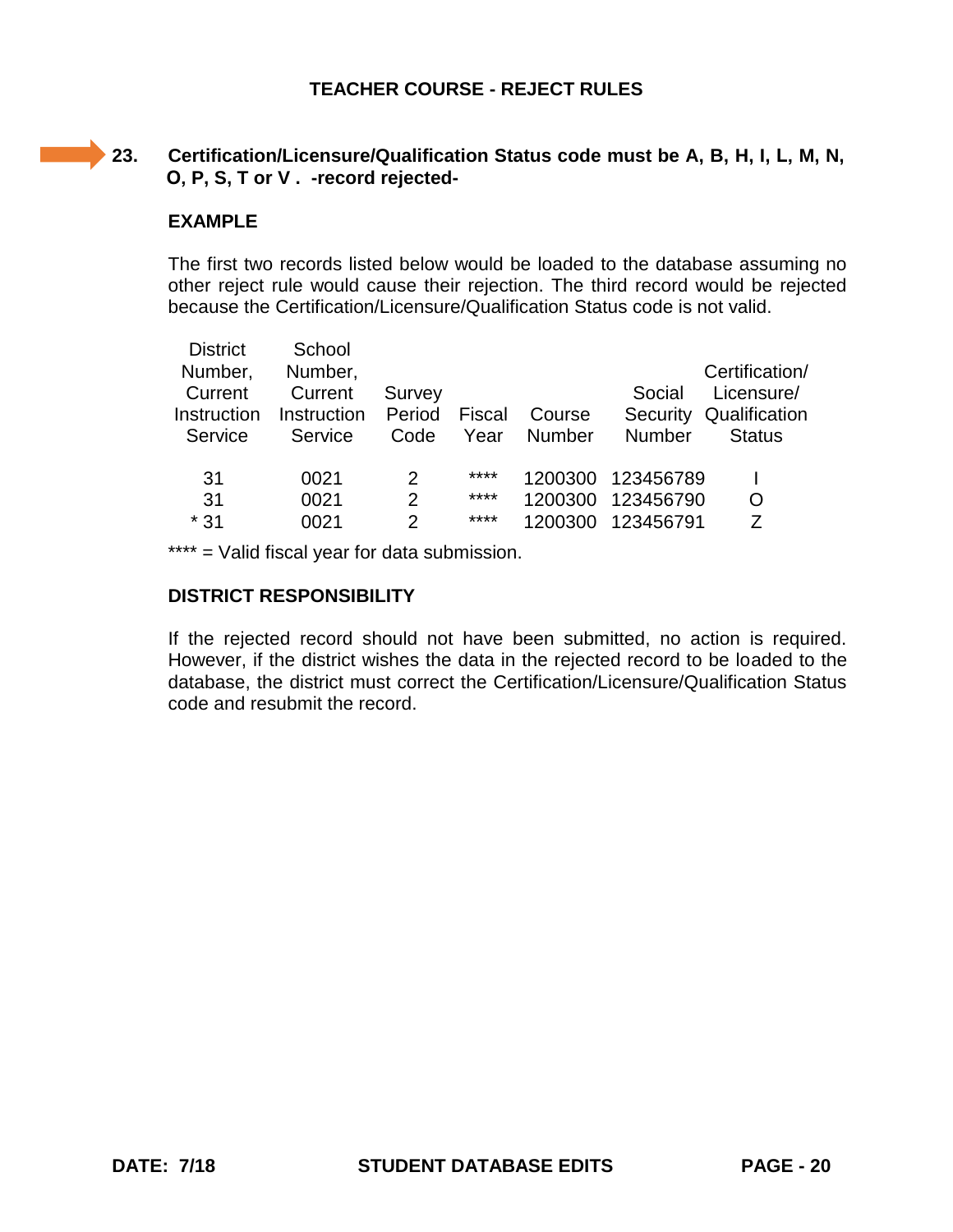**26. If Survey Period Code is 2 or 3, then the first five positions and positions 7- 16 of Classroom Identification (FISH) Number must be numeric. Positions 17-21 may be alpha or numeric. If position 6 is O, positions 17-21 may be symbols. If Survey Period Code is 1 or 4, then each position of the Classroom Identification (FISH) Number must contain one of the following: blank (space), Z or zero. -record rejected-**

# **EXAMPLE**

The first two records listed below would be loaded to the database assuming no other reject rule would cause their rejection. The third record would be rejected because positions 7-11 of the Classroom Identification (FISH) Number are alphabetic instead of numeric.

| <b>District</b> | School  |                       |                |
|-----------------|---------|-----------------------|----------------|
| Number,         | Number, | Classroom             |                |
| Current         | Current | Identification        | Survey         |
| $ lnstr./$      | Instr.  | (FISH)                | Period         |
| Service         | Service | Number                | Code           |
| 01              | 0321    | 00256A0123400456ABCDE | 2              |
| 01              | 0321    | 00015O000014444412ABC | $\overline{2}$ |
| $*01$           | 0321    | 12365ABCDRF98745HMM21 | $\mathcal{P}$  |

# **DISTRICT RESPONSIBILITY**

If the rejected record should not have been submitted, no action is required. However, if the district wishes the data in the rejected record to be loaded to the database, the district must correct the Classroom Identification (FISH) Number and resubmit the record.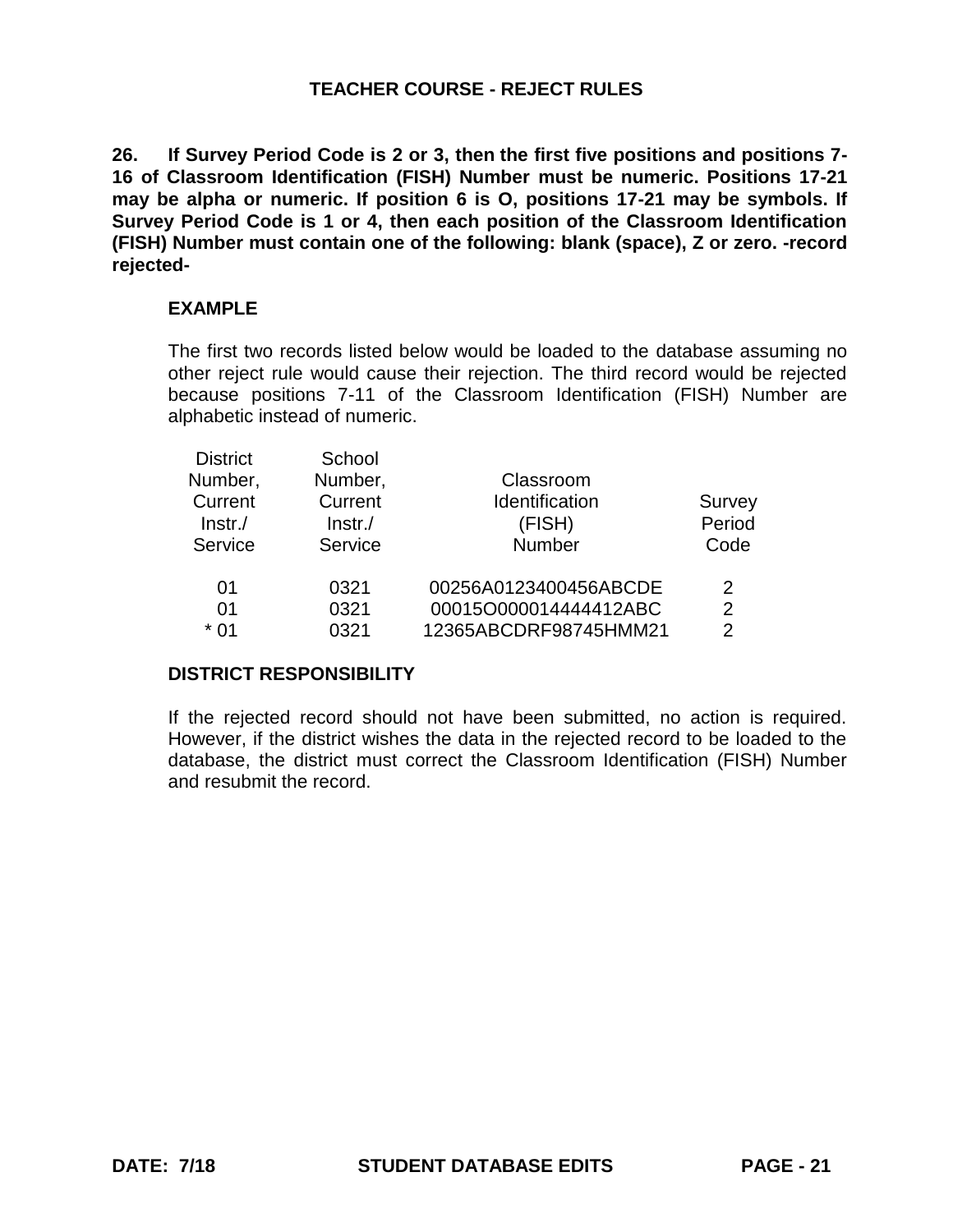# **27. If Survey Period Code is 2 or 3, then position 6 of the Classroom Identification (FISH) Number must be A, B, C, F, O or S. -record rejected-**

# **EXAMPLE**

The first two records listed below would be loaded to the database assuming no other reject rule would cause their rejection. The third record would be rejected because position 6 of the Classroom Identification (FISH) Number is not valid.

| <b>District</b> | School     |                       |               |
|-----------------|------------|-----------------------|---------------|
| Number,         | Number,    | Classroom             |               |
| Current         | Current    | Identification        | Survey        |
| $ lnstr./$      | $ Instr./$ | (FISH)                | Period        |
| Service         | Service    | Number                | Code          |
| 01              | 0321       | 00256A0123400456ABCDE | $\mathcal{P}$ |
| 01              | 0321       | 00015O000014444412ABC | 2             |
| $*01$           | 0321       | 41236Z8524698745HMM21 | $\mathcal{P}$ |
|                 |            |                       |               |

# **DISTRICT RESPONSIBILITY**

If the rejected record should not have been submitted, no action is required. However, if the district wishes the data in the rejected record to be loaded to the database, the district must correct the Classroom Identification (FISH) Number and resubmit the record.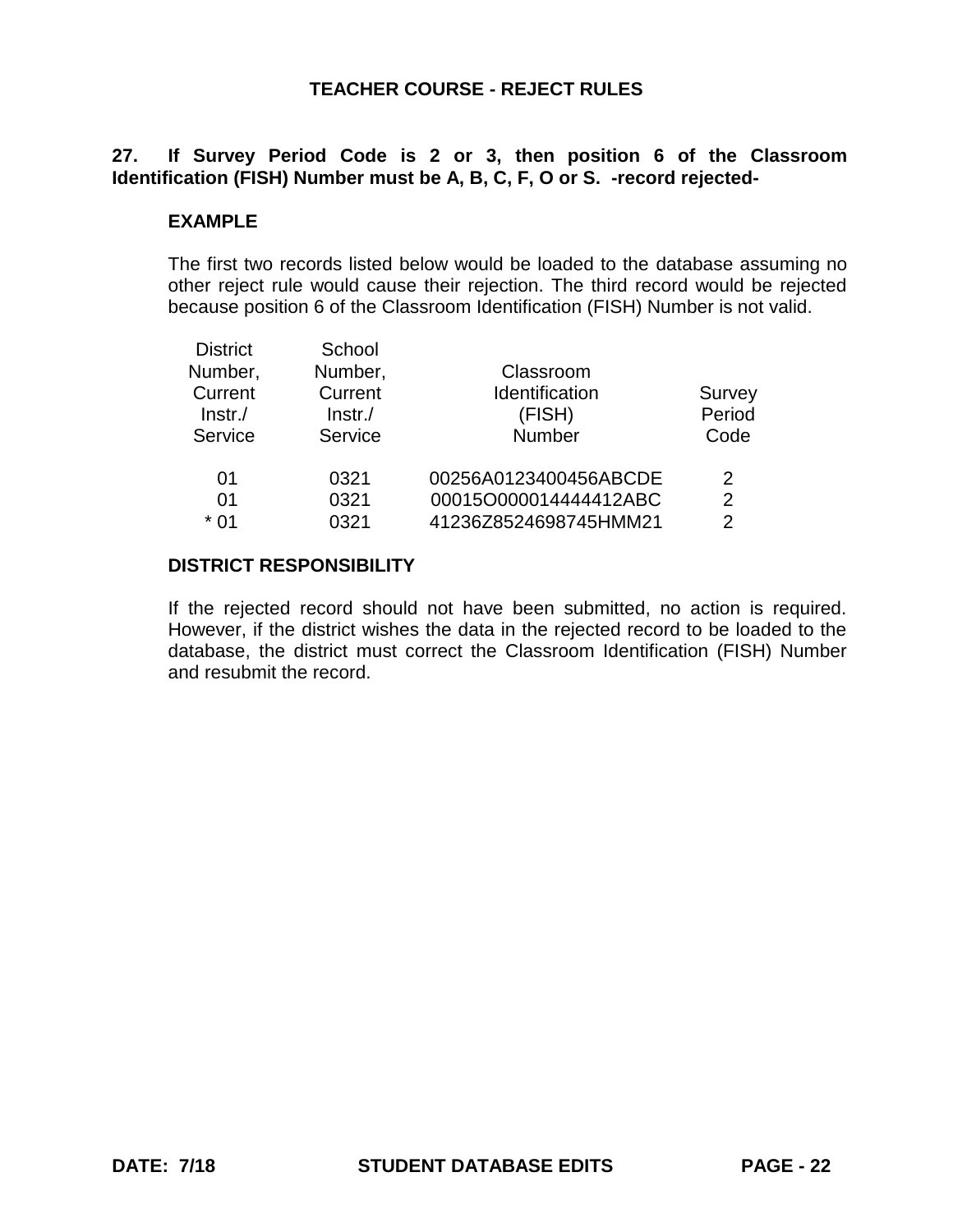# **28. If Survey Period Code is 2 or 3, then Scheduling Method must be A. B, C, G, I, M, S or W. If Survey Period Code is 1 or 4, then Scheduling Method must be Z. -record rejected-**

### **EXAMPLE**

The first record listed below would be loaded to the database assuming no other reject rule would cause its rejection. The second and third records would be rejected because the Scheduling Method codes are invalid.

| <b>District</b><br>Number,<br>Current<br>$ lnstr./$<br>Service | School<br>Number,<br>Current<br>$ lnstr./$<br>Service | Course<br><b>Number</b> | Section<br>Number | Period<br><b>Number</b> | Scheduling<br>Method | Survey<br>Period<br>Code |
|----------------------------------------------------------------|-------------------------------------------------------|-------------------------|-------------------|-------------------------|----------------------|--------------------------|
| 01                                                             | 0321                                                  | 1002360                 | 00100             | 0000                    | Α                    | 2                        |
| $*01$                                                          | 0321                                                  | 1002360                 | 00200             | 1111                    | D                    | $\overline{2}$           |
| $*01$                                                          | 0321                                                  | 1002360                 | 00300             | 1002                    | R                    | $\overline{2}$           |

#### **DISTRICT RESPONSIBILITY**

If the rejected records should not have been submitted, no action is required. However, if the district wishes the data in the rejected records to be loaded to the database, the district must correct the Scheduling Method and resubmit the records.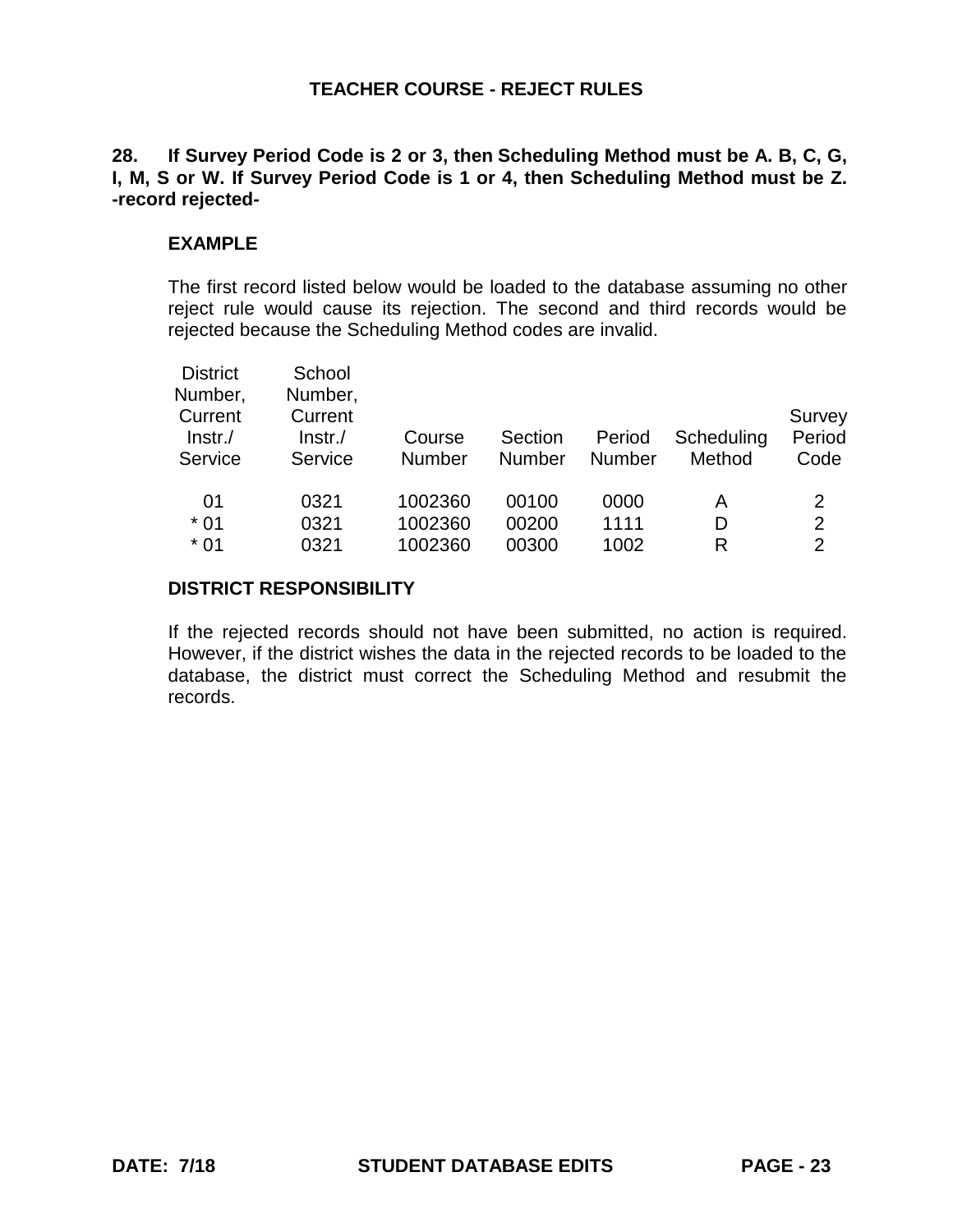**29. If Survey Period Code is 2 or 3 and if position 6 of the Classroom Identification (FISH) Number is O, then Facility Type must not be 00. Survey Period Code is 2 or 3 and if position 6 of the Classroom Identification (FISH) number is C, then Facility Type must be 19. –record rejected-**

# **EXAMPLE**

The first record listed below would be loaded to the database assuming no other reject rule would cause its rejection. The second record would be rejected because position 6 of the Classroom Identification (FISH) Number is O therefore Facility Type must not be 00. The third record would be rejected because .position 6 of the Classroom Identification (FISH) Number is C and Facility Type is not 19.

| <b>District</b> | School     |             |                       |
|-----------------|------------|-------------|-----------------------|
| Number,         | Number,    |             | Classroom             |
| Current         | Current    |             | Identification        |
| $Instr$ ./      | $Instr$ ./ | Facility    | (FISH)                |
| Service         | Service    | <b>Type</b> | Number                |
| 01              | 0321       | 00          | 00256A0123400456ABCDE |
| $*01$           | 0321       | 00          | 00256O0123400456ABCDE |
| $*01$           | 0321       | 10          | 00256C0123400456ABCDE |

# **DISTRICT RESPONSIBILITY**

If the rejected record should not have been submitted, no action is required. However, if the district wishes the data in the rejected record to be loaded to the database, the district must correct either the Classroom Identification (FISH) Number or the Facility Type code and resubmit the record.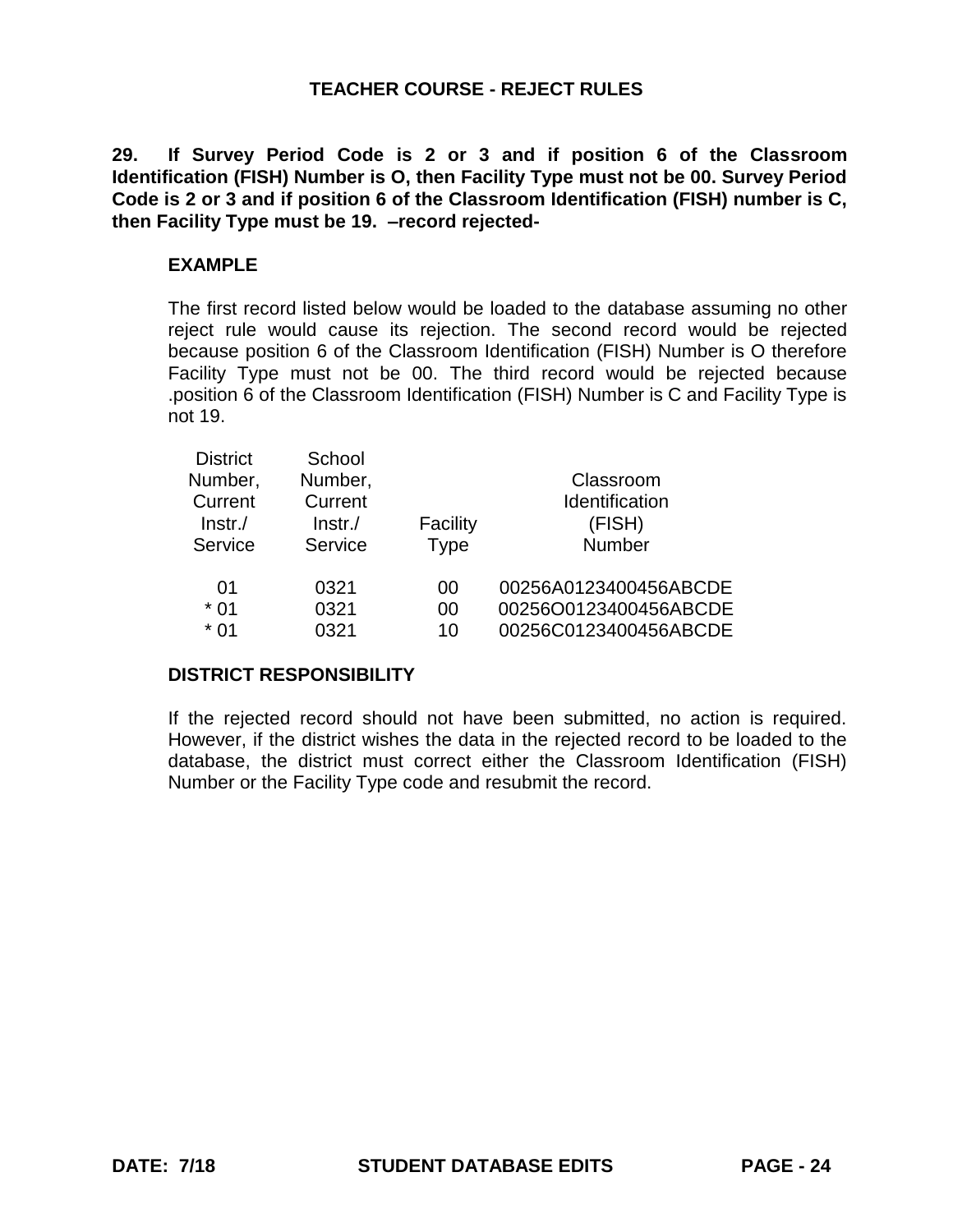**2A. If Survey Period is 2 or 3, and If position 6 of the Classroom Identification (FISH) Number is A, B, C, F, or S the number must be a valid FISH number on the FLDOE FISH database. -record rejected-**

# **EXAMPLE**

The first two records listed below would be loaded to the database assuming no other reject rule would cause their rejection. The third record would be rejected because the Classroom Identification (FISH) Number is not a valid FISH number and position 6 is not O.

| <b>District</b> | School  |                       |               |
|-----------------|---------|-----------------------|---------------|
| Number,         | Number, | Classroom             |               |
| Current         | Current | Identification        | Survey        |
| $ lnstr./$      | Instr.  | (FISH)                | Period        |
| Service         | Service | Number                | Code          |
| 01              | 0321    | 00256A01234004561234  | 2             |
| 01              | 0321    | 00015B0000144444123AB | 2             |
| * 01            | 0321    |                       | $\mathcal{P}$ |
|                 |         |                       |               |

## **DISTRICT RESPONSIBILITY**

If the rejected record should not have been submitted, no action is required. However, if the district wishes the data in the rejected record to be loaded to the database, the district must correct the Classroom Identification (FISH) Number and resubmit the record.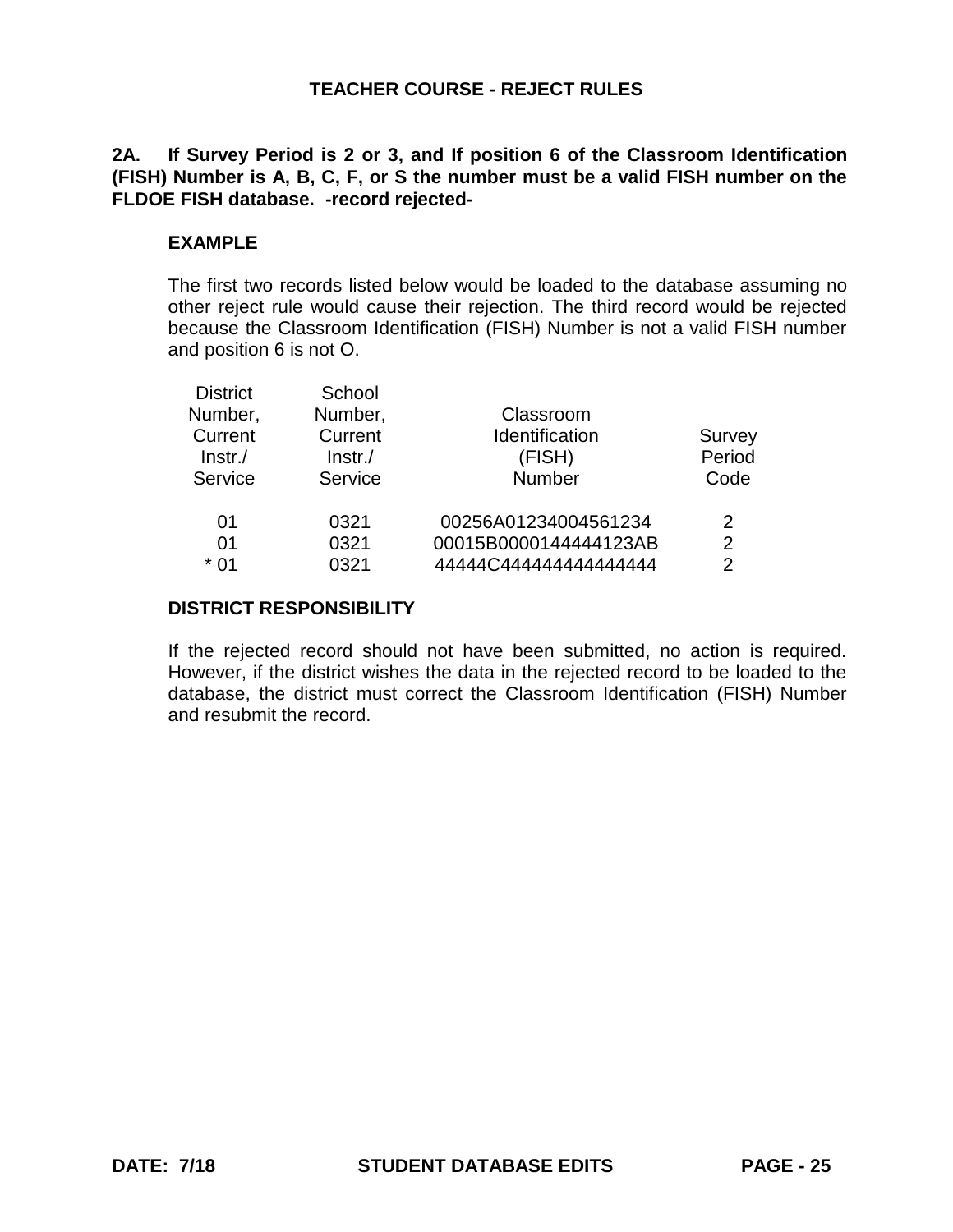# **NEW EDIT FOR 1819**

**2B. If Certification/Licensure/Qualification Status is H, I, M, O, P or S, then the Florida Educators Certificate Number must not be 0000000000, 0000999999, 7777777777, 8888888888 or 9999999999. -record rejected-**

### **EXAMPLE**

The first two records listed below would be loaded to the database assuming no other reject rule would cause their rejection. The third record would be rejected because the Certification/Licensure/Qualification Status code is not valid for the Florida Educators Certificate Number.

| <b>District</b><br>Number, | School<br>Number,      |                  |        |         |               | Certification/                                   | Florida    |
|----------------------------|------------------------|------------------|--------|---------|---------------|--------------------------------------------------|------------|
| Current<br>Instruction     | Current<br>Instruction | Survey<br>Period | Fiscal | Course  | Social        | Licensure/<br>Security Qualification Certificate | Educators  |
| Service                    | Service                | Code             | Year   | Number  | <b>Number</b> | <b>Status</b>                                    | Number     |
| 31                         | 0021                   | 2                | ****   | 1200300 | 123456789     | Н                                                | 0000000001 |
| 31                         | 0021                   | $\overline{2}$   | ****   | 1200300 | 123456790     | S                                                | 0001000000 |
| $*31$                      | 0021                   | 2                | ****   | 1200300 | 123456791     | O                                                | 0000000000 |

\*\*\*\* = Valid fiscal year for data submission.

# **DISTRICT RESPONSIBILITY**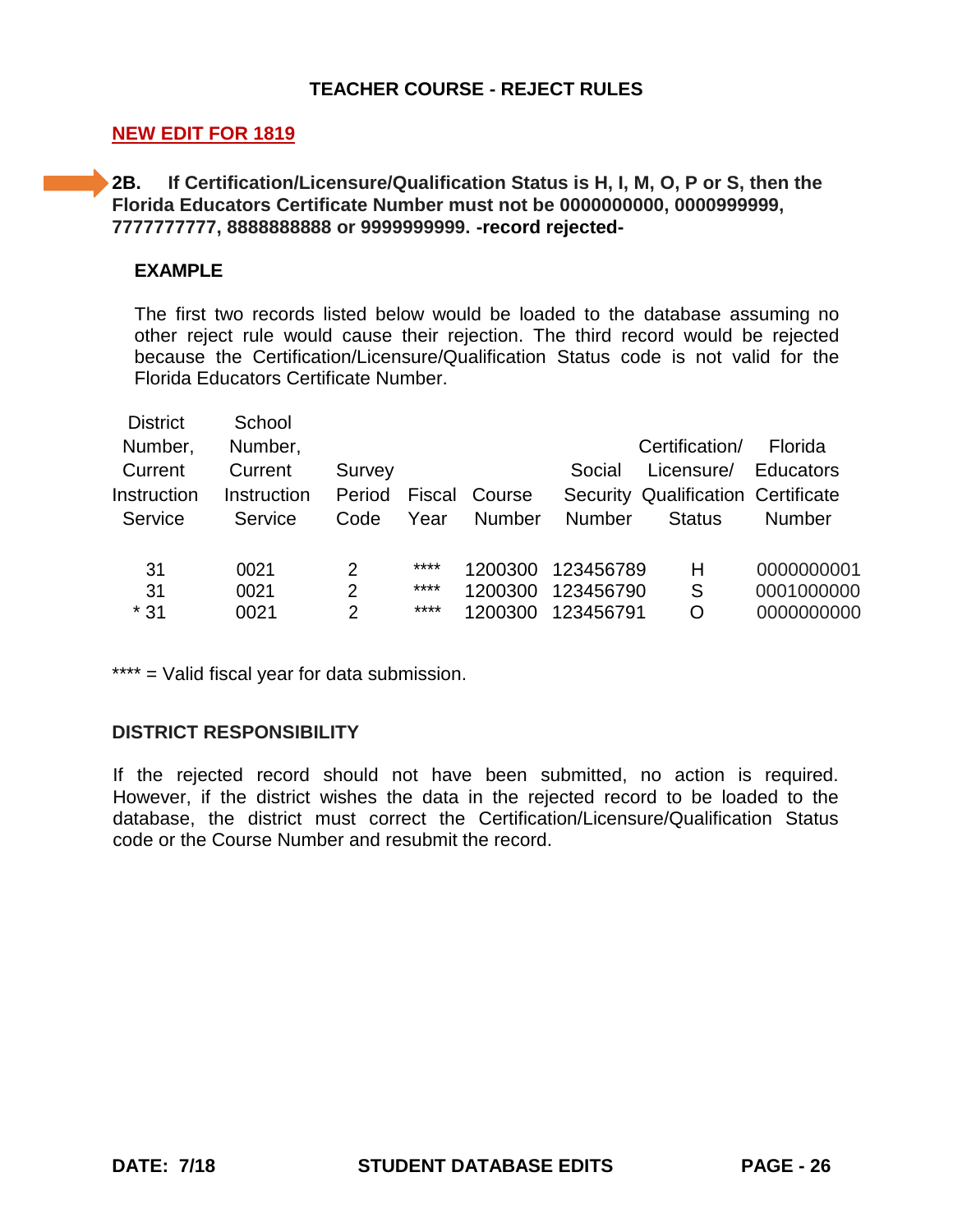# **NEW EDIT FOR 1819**

# **2C. If Certification/Licensure/Qualification Status code is A or T, then the Florida Educators Certificate Number must be 7777777777. -record rejected-**

### **EXAMPLE**

The first two records listed below would be loaded to the database assuming no other reject rule would cause their rejection. The third record would be rejected because the Certification/Licensure/Qualification Status code is not valid for the Florida Educators Certificate Number.

| <b>District</b> | School      |                |        |               |               |                                  |                  |
|-----------------|-------------|----------------|--------|---------------|---------------|----------------------------------|------------------|
| Number,         | Number,     |                |        |               |               | Certification/                   | Florida          |
| Current         | Current     | Survey         |        |               | Social        | Licensure/                       | <b>Educators</b> |
| Instruction     | Instruction | Period         | Fiscal | Course        | Security      | <b>Qualification Certificate</b> |                  |
| Service         | Service     | Code           | Year   | <b>Number</b> | <b>Number</b> | <b>Status</b>                    | Number           |
| 31              | 0021        | 2              | ****   | 1200300       | 123456789     | $\top$                           | 7777777777       |
| 31              | 0021        | $\overline{2}$ | ****   | 1200300       | 123456790     | A                                | 7777777777       |
| $*31$           | 0021        | $\mathcal{P}$  | ****   | 1200300       | 123456791     | O                                | 7777777777       |
|                 |             |                |        |               |               |                                  |                  |

\*\*\*\* = Valid fiscal year for data submission.

# **DISTRICT RESPONSIBILITY**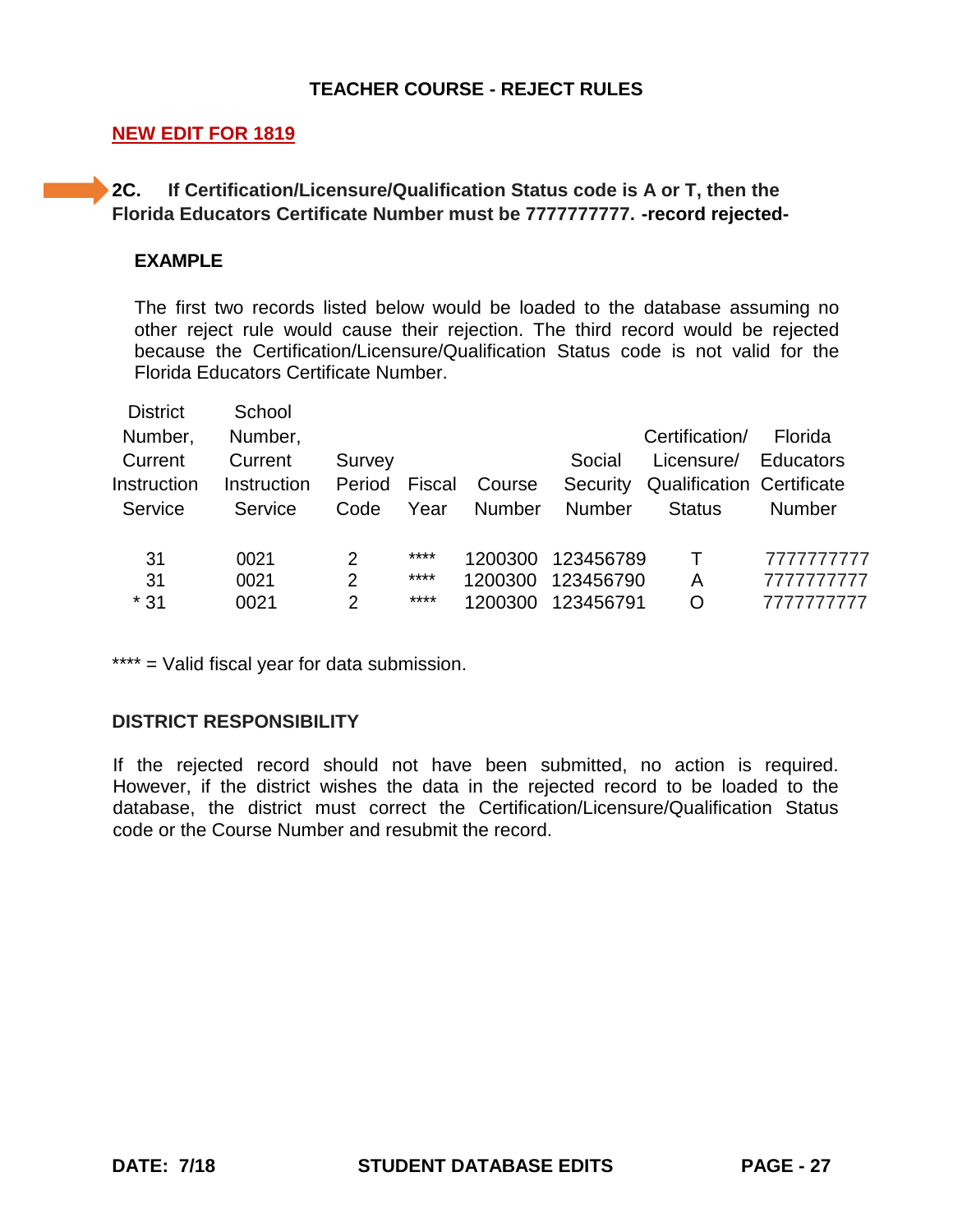# **NEW EDIT FOR 1819**

**2D. If Certification/Licensure/Qualification Status code is L, then the Florida Educators Certificate Number must be 8888888888. -record rejected-**

## **EXAMPLE**

The first two records listed below would be loaded to the database assuming no other reject rule would cause their rejection. The third record would be rejected because the Certification/Licensure/Qualification Status code is not valid for the Florida Educators Certificate Number.

| <b>District</b> | School             |                |        |         |               |                                  |                  |
|-----------------|--------------------|----------------|--------|---------|---------------|----------------------------------|------------------|
| Number,         | Number,            |                |        |         |               | Certification/                   | Florida          |
| Current         | Current            | Survey         |        |         | Social        | Licensure/                       | <b>Educators</b> |
| Instruction     | <b>Instruction</b> | Period         | Fiscal | Course  | Security      | <b>Qualification Certificate</b> |                  |
| Service         | Service            | Code           | Year   | Number  | <b>Number</b> | <b>Status</b>                    | Number           |
| 31              | 0021               | 2              | ****   | 1200300 | 123456789     |                                  | 888888888        |
| 31              | 0021               | $\overline{2}$ | ****   | 1200300 | 123456790     | L                                | 888888888        |
| $*31$           | 0021               | $\overline{2}$ | ****   | 1200300 | 123456791     | O                                | 888888888        |
|                 |                    |                |        |         |               |                                  |                  |

\*\*\*\* = Valid fiscal year for data submission.

#### **DISTRICT RESPONSIBILITY**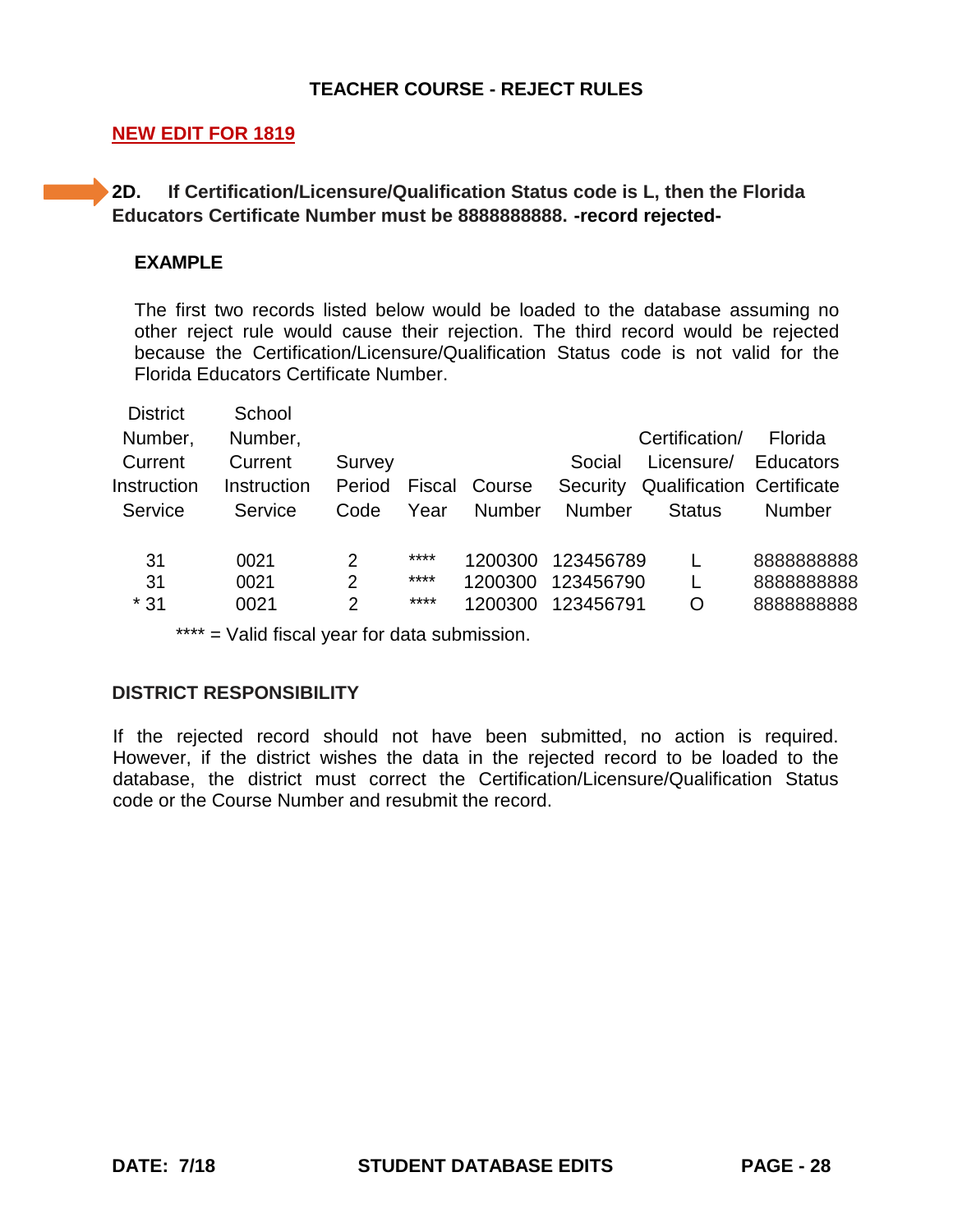### **NEW EDIT FOR 1819**

# **2E.** If Scheduling Method is C or S, then the Primary Instructor Indicator code **must be Y. -record rejected-**

#### **EXAMPLE**

The first record listed below would be loaded to the database assuming no other reject rule would cause its rejection. The second and third records would be rejected because the Scheduling Method codes are invalid for the Primary Instructor **Indicator** 

| <b>District</b> | School      |         |         |        |            |            |
|-----------------|-------------|---------|---------|--------|------------|------------|
| Number,         | Number,     |         |         |        |            |            |
| Current         | Current     |         |         |        |            | Primary    |
| Instruction     | Instruction | Course  | Section | Period | Scheduling | Instructor |
| Service         | Service     | Number  | Number  | Number | Method     | Indicator  |
|                 |             |         |         |        |            |            |
| 01              | 0321        | 1002360 | 00100   | 0000   | C          | Y          |
| $*01$           | 0321        | 1002360 | 00200   | 1111   | S          | N          |
| $*01$           | 0321        | 1002360 | 00300   | 1002   |            | N          |

#### **DISTRICT RESPONSIBILITY**

If the rejected records should not have been submitted, no action is required. However, if the district wishes the data in the rejected records to be loaded to the database, the district must correct the Scheduling Method or Primary Instructor Indicator and resubmit the records.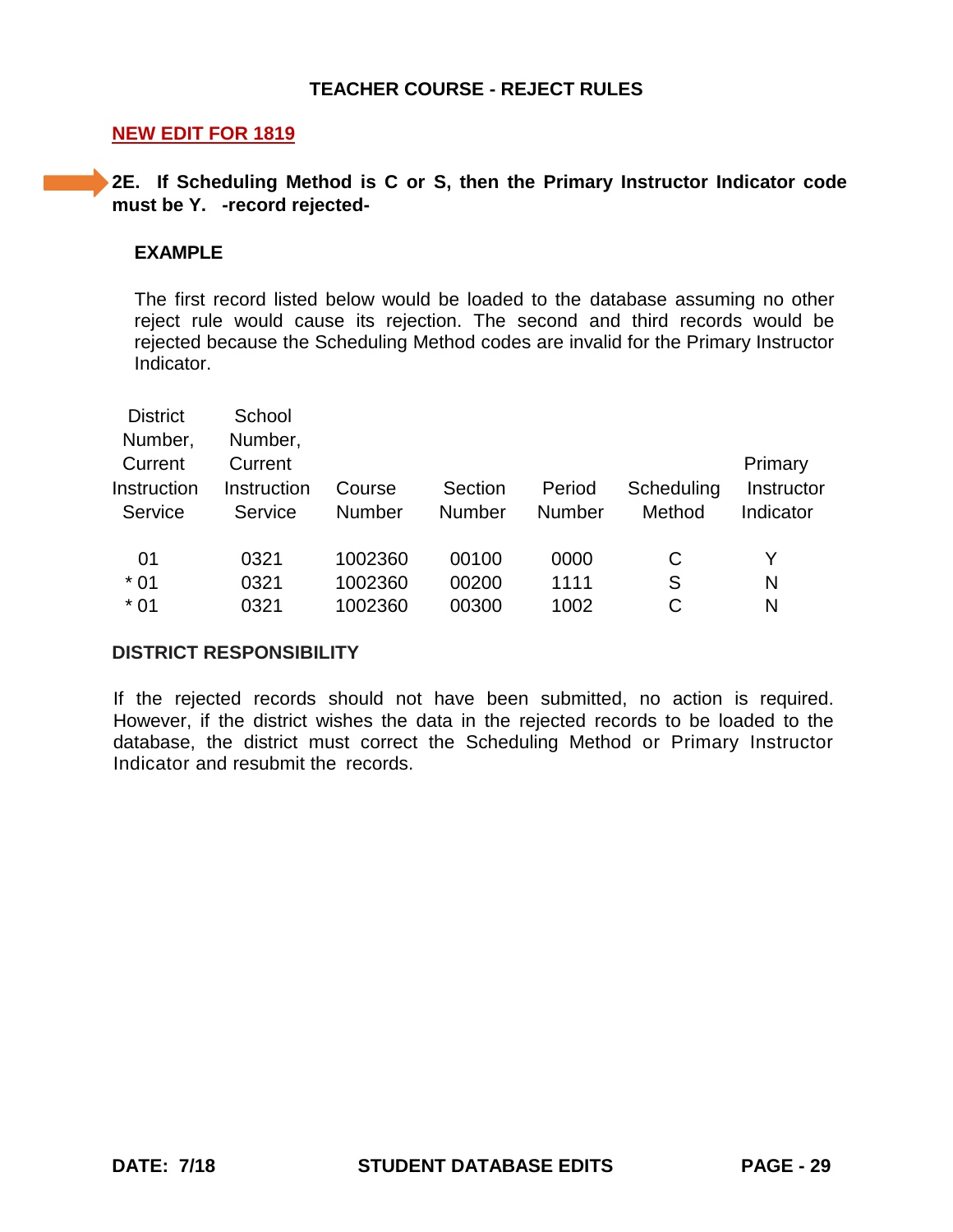### **NEW EDIT FOR 1819**

**2F. If the Team Teacher Training code is not Z and Scheduling Method equals C, then Primary Instructor Indicator code must equal Y. –record rejected-**

### **EXAMPLE**

The first and third records listed below would be loaded to the database assuming no other reject rule would cause their rejection. The second record would be rejected because the Team Teacher Training and Scheduling Method codes are invalid for the Primary Instructor Indicator.

| <b>District</b> | School     |           |          |            |            |
|-----------------|------------|-----------|----------|------------|------------|
| Number          | Number,    |           |          |            |            |
| Current         | Current    | Social    | Team     | Primary    |            |
| $Instr$ ./      | $ lnstr./$ | Security  | Teacher  | Instructor | Scheduling |
| Service         | Service    | Number    | Training | Indicator  | Method     |
| 01              | 0321       | 123456781 | Α        | Y          | C          |
| $*01$           | 0321       | 123456782 | B        | N          | C          |
| 01              | 0321       | 123456783 | С        | v          | C          |

#### **DISTRICT RESPONSIBILITY**

If the rejected record should not have been submitted, no action is required. However, if the district wishes the data in the rejected record to be loaded to the database, the district must correct the Team Teacher Training code, Scheduling Method or Primary Instructor Indicator code and resubmit the record.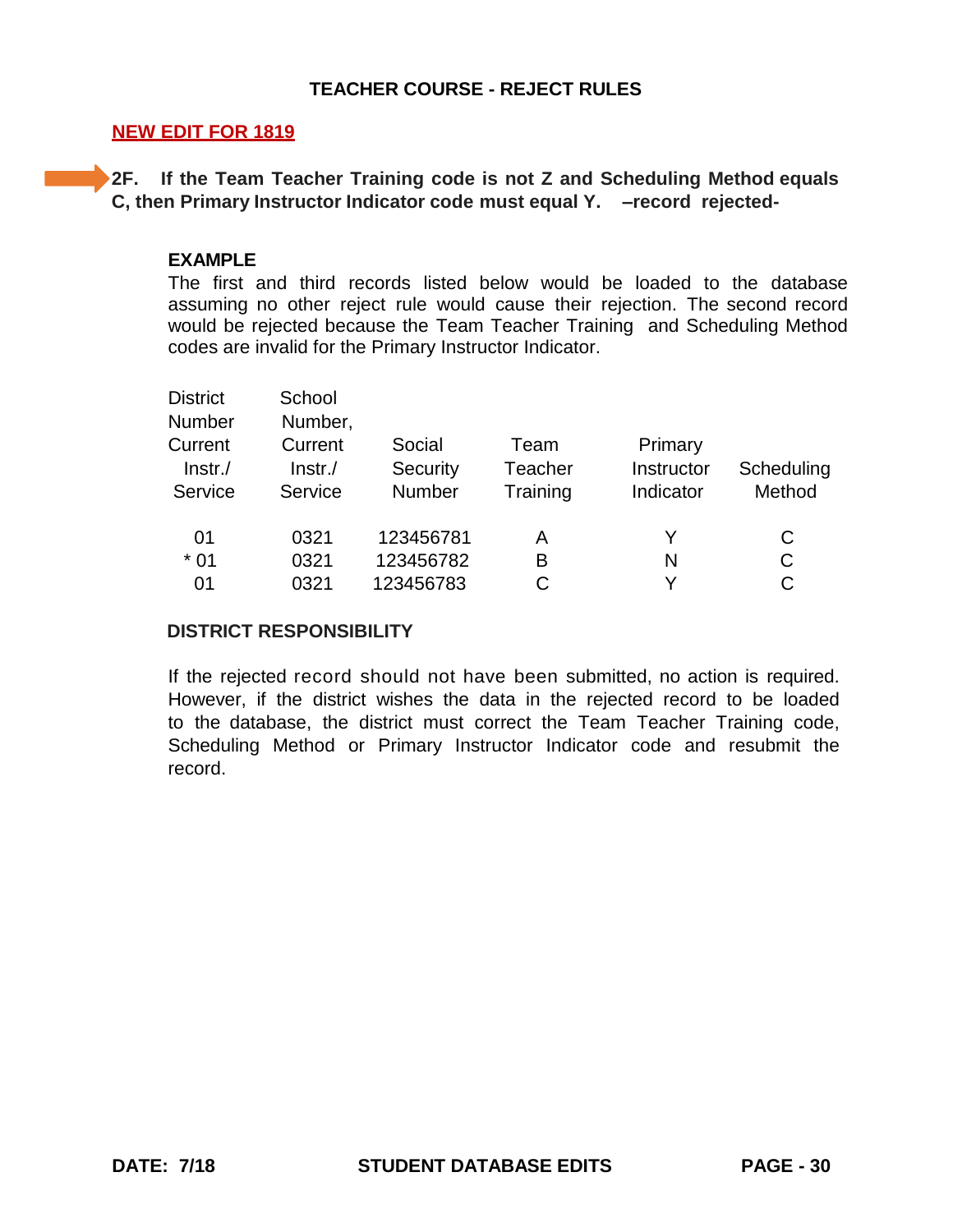**31. The Staff Number Identifier, Local may be any combination of letters, numbers and blanks. All blanks are not allowable. It must be left-justified with trailing blanks. -record rejected-**

# **EXAMPLE**

The first three records listed below would be loaded to the database assuming no other edit would cause their rejection. The fourth record would be rejected because the Staff Number Identifier, Local contains a symbol (@). The fifth record would be rejected because it is right-justified rather than left-justified.

| <b>District</b> | <b>Staff</b> |
|-----------------|--------------|
| Number,         | Number       |
| Current         | Identifier,  |
| Enrollment      | Local        |
| 01              | 0123456789   |
| 01              | ABC123DEF9   |
| 01              | 3001 28K     |
| 0 <sub>1</sub>  | 2121@xyz     |
| ሰ1              | 123456       |
|                 |              |

# **DISTRICT RESPONSIBILITY**

If the rejected records should not have been submitted, no action is required. However, if the district wishes the data in the rejected records to be loaded to the database, the district must correct the Staff Number Identifier, Local and resubmit the records.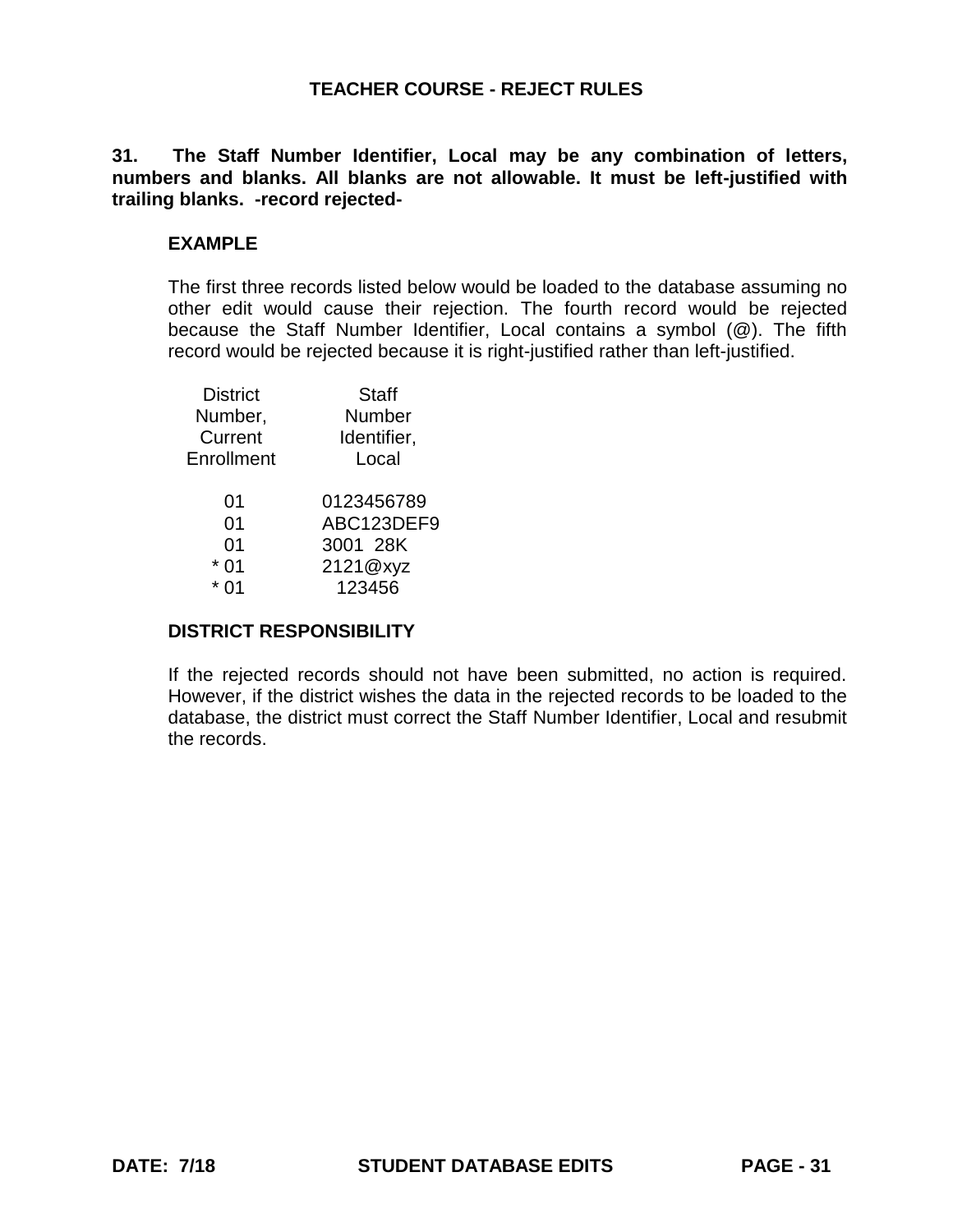**33. If Course Number Class Size Core Course Indicator on the Course Code Directory = Y, the last two digits of the Period Number are not 88, the Survey Period Code is 2 or 3, and Scheduling Method is C or I, then the Team Teacher Training code must be A-D. -record rejected-**

# **EXAMPLE**

The first and third records listed below would be loaded to the database assuming no other reject rule would cause their rejection. The second record would be rejected because the Team Teacher Training code is not A-D for a Scheduling Method of I.

| <b>District</b> | School  |           |          |               |            |
|-----------------|---------|-----------|----------|---------------|------------|
| Number,         | Number, |           |          |               |            |
| Current         | Current | Social    | Team     | Survey        |            |
| $Instr$ ./      | Instr.  | Security  | Teacher  | Period        | Scheduling |
| Service         | Service | Number    | Training | Code          | Method     |
| 01              | 0321    | 123456781 | А        | 2             | С          |
| $*01$           | 0321    | 123456782 |          | 2             |            |
| 01              | 0321    | 123456783 | В        | $\mathcal{P}$ |            |
|                 |         |           |          |               |            |

#### **DISTRICT RESPONSIBILITY**

If the rejected record should not have been submitted, no action is required. However, if the district wishes the data in the rejected record to be loaded to the database, the district must correct the Team Teacher Training code or the Scheduling Method code and resubmit the record.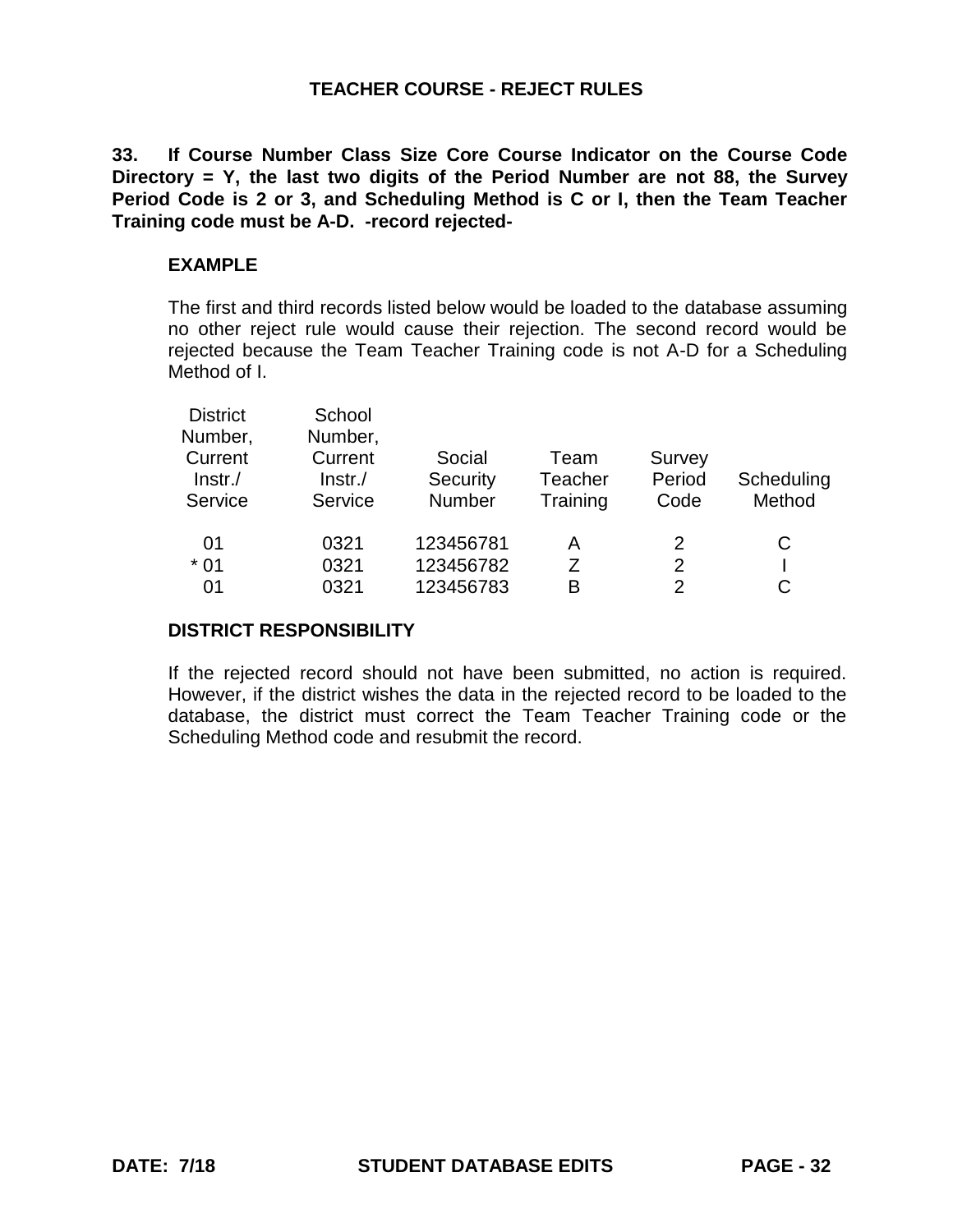# **34. For Survey Period Codes 2 and 3, Team Teacher Training must be A-D or Z. For Survey Period Codes 1 and 4, Team Teacher Training must be Z. -record rejected-**

## **EXAMPLE**

The first record listed below would be loaded to the database assuming no other reject rule would cause its rejection. The second record would be rejected because the Team Teacher Training code is not valid for the survey period reported. The third record would be rejected because the Team Teacher Training code is not a valid code.

| <b>District</b> | School     |           |          |               |
|-----------------|------------|-----------|----------|---------------|
| Number,         | Number,    |           |          |               |
| Current         | Current    | Social    | Team     | Survey        |
| $ Instr./$      | $ Instr./$ | Security  | Teacher  | Period        |
| Service         | Service    | Number    | Training | Code          |
| 01              | 0321       | 123456781 | Α        | 2             |
| $*01$           | 0321       | 123456782 | B        | 1             |
| $*01$           | 0321       | 123456783 | М        | $\mathcal{P}$ |
|                 |            |           |          |               |

#### **DISTRICT RESPONSIBILITY**

If the rejected records should not have been submitted, no action is required. However, if the district wishes the data in the rejected records to be loaded to the database, the district must correct the Team Teacher Training codes and resubmit the records.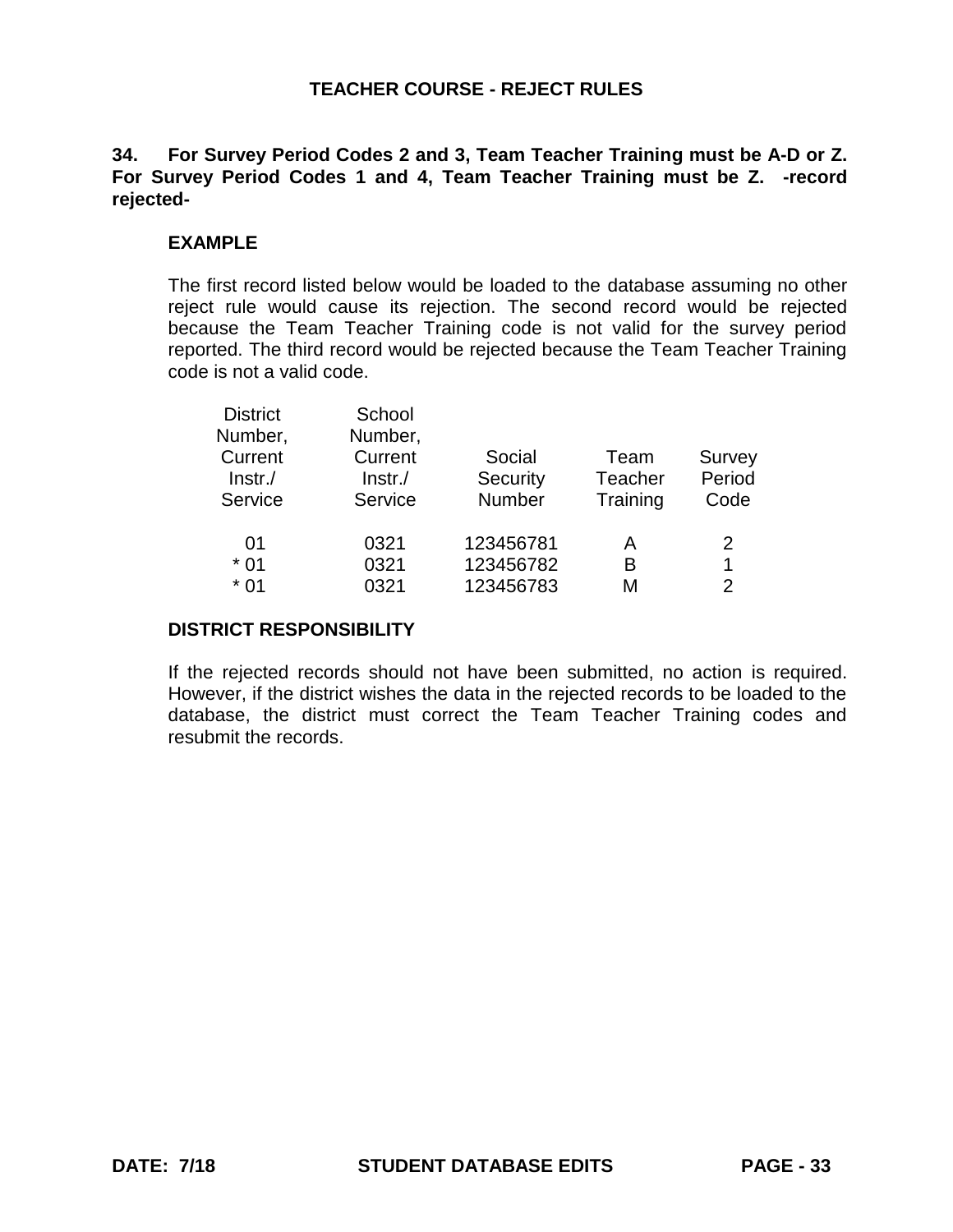**35. If District Number, Current Instruction/Service is in the range 01 - 68 or 72 – 75 and**

- **if School Number, Current Instruction/Service is not 7001, 7006 7004, or 7023 and**
- **if the School Number, Current Instruction/Service is not one that has a School Function Setting of V and a Charter School Status not equal to Z on the Master School Identification file,**

**then Facility Type must not equal 20. -record rejected-**

#### **EXAMPLE**

In the list below, the first two records would be loaded to the database assuming no other reject rule would cause their rejection. The third record would be rejected because Facility Type equals 20.

| District Number,     | School Number,              |          |
|----------------------|-----------------------------|----------|
| Current Instruction/ | <b>Current Instruction/</b> | Facility |
| Service              | Service                     | Type     |
| 06                   | 0021                        | 00       |
| 29                   | 7004                        | 20       |
| * በ1                 | በበ21                        | 20       |

#### **DISTRICT RESPONSIBILITY**

If the rejected record should not have been submitted, no action is required. However, if the district wishes the data in the rejected record to be loaded to the database, the district must correct the Facility Type or the School Number, Current Instruction/Service and resubmit the record.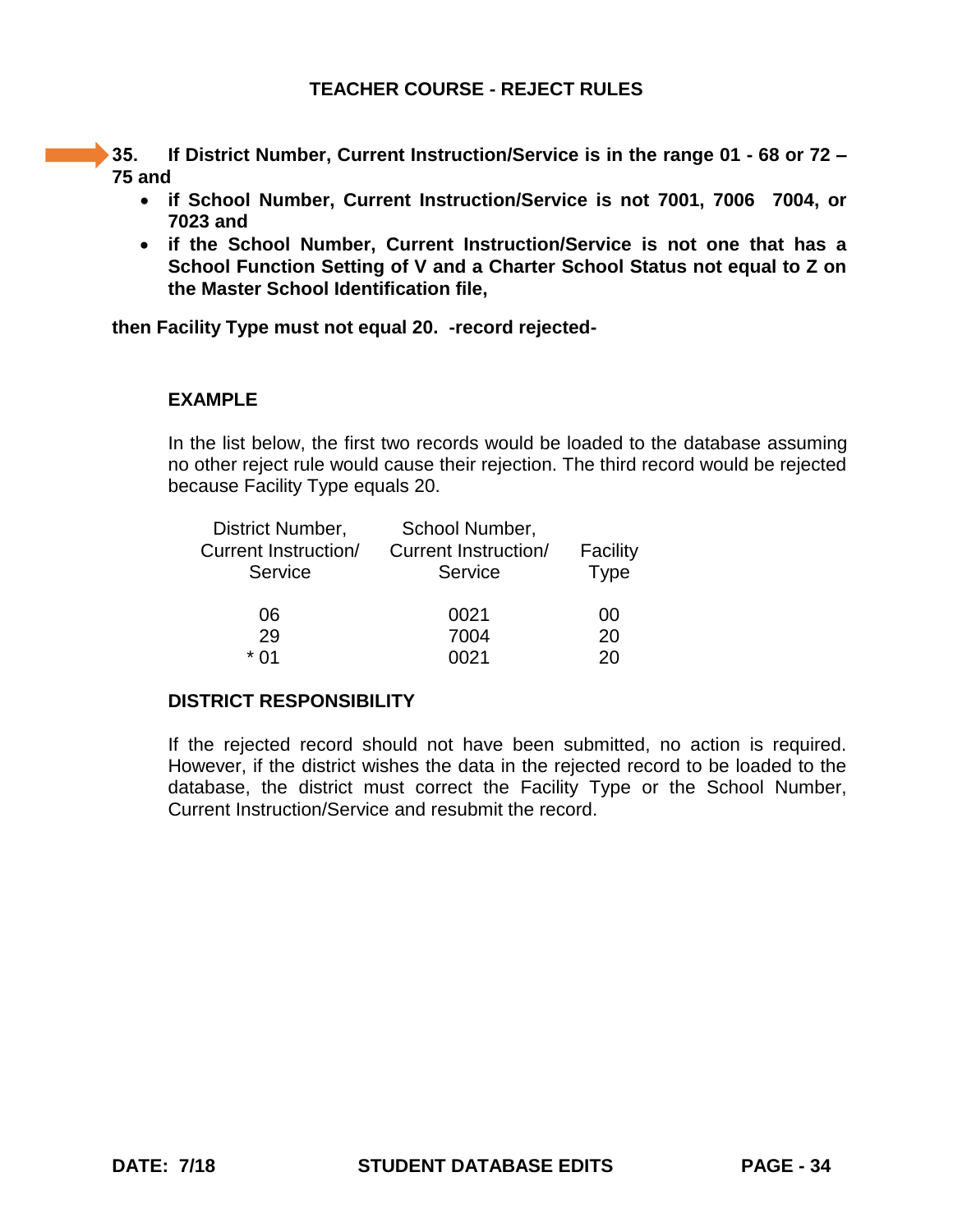**36. If District Number, Current Instruction/Service is 71, or if the School Number, Current Instruction/Service is one for which the School Function Setting = V and Charter School Status does not equal Z on the Master School Identification file, then Facility type must equal 20. -record rejected-**

## **EXAMPLE**

In the list below, the first record would be loaded to the database assuming no other reject rule would cause its rejection. The second record would be rejected because Facility Type does not equal 20.

| District Number,     | School Number,       |                |
|----------------------|----------------------|----------------|
| Current Instruction/ | Current Instruction/ | Facility       |
| Service              | Service              | <b>Type</b>    |
| 71                   | 0500                 | 20             |
| $*71$                | 0700                 | 1 <sub>0</sub> |

### **DISTRICT RESPONSIBILITY**

If the rejected record should not have been submitted, no action is required. However, if the district wishes the data in the rejected record to be loaded to the database, the district must correct the Facility Type and resubmit the record.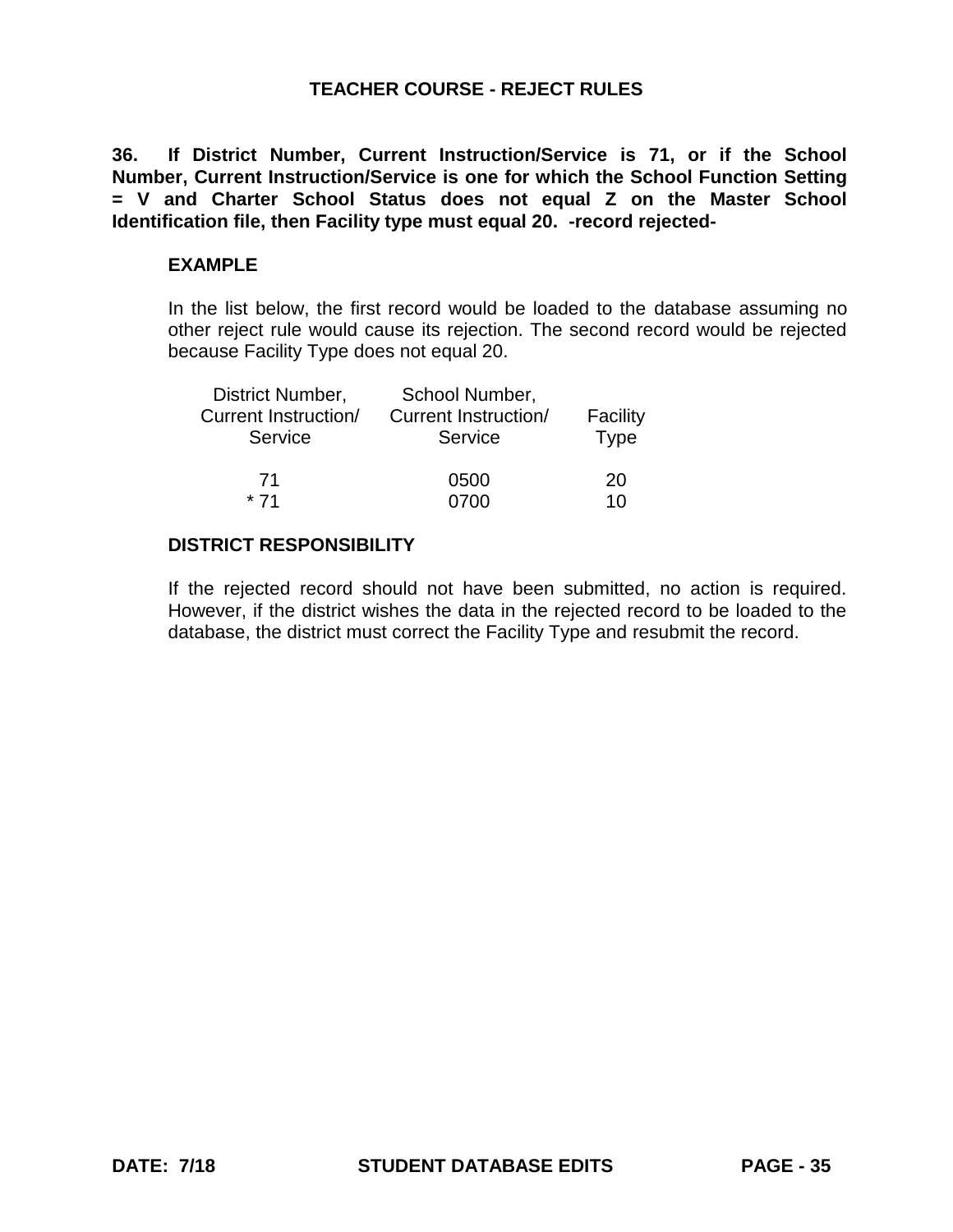# **37. If Survey Period Code is 2, or 3, then Fund Source: NCLB Title III must be coded Y or N. If Survey Period Code is 1 or 4, then Fund Source NCLB Title III must be Z. -record rejected-**

## **EXAMPLE**

The first and second records listed below would be loaded to the database assuming no other reject rule would cause their rejection. The third record would be rejected because the Fund Source: NCLB Title III is blank.

| <b>District</b><br>Number,<br>Current<br>$ Instr./$ | School<br>Number,<br>Current<br>$ Instr./$ | Social<br>Security | Fund<br>Source<br><b>NCLB</b> |
|-----------------------------------------------------|--------------------------------------------|--------------------|-------------------------------|
| Service                                             | Service                                    | Number             | Title III                     |
| 01                                                  | 0321                                       | 123456781          | Y                             |
| 01                                                  | 0321                                       | 123456782          | N                             |
| * በ1                                                | 0321                                       | 123456783          |                               |

#### **DISTRICT RESPONSIBILITY**

If the rejected record should not have been submitted, no action is required. However, if the district wishes the data in the rejected record to be loaded to the database, the district must correct the Fund Source: NCLB Title III code and resubmit the record.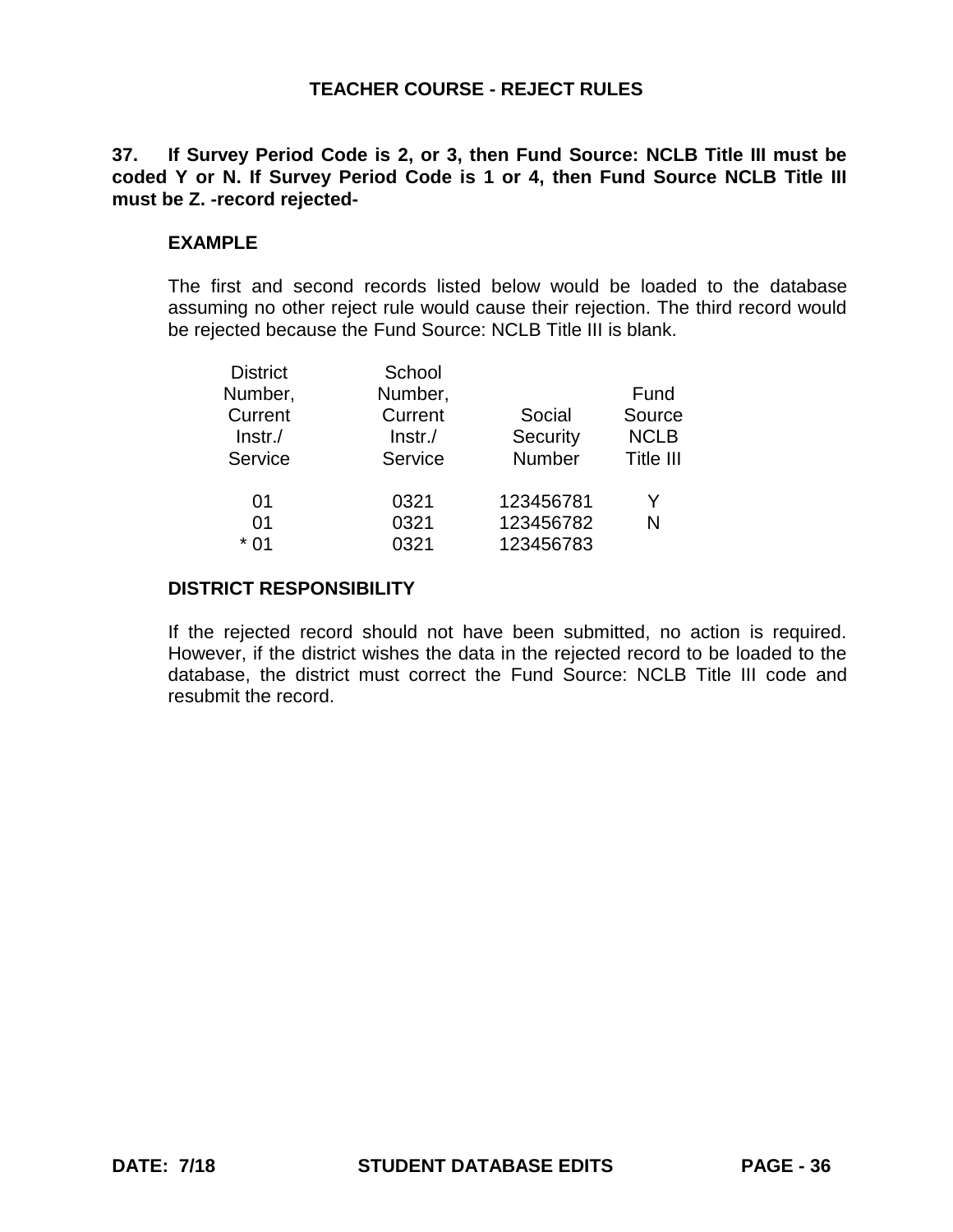# **38. Florida Education Identifier (FLEID) is alphanumeric and must be entered as "FL" in the first 2 positions followed by twelve numeric digits. No blanks or spaces are allowable. -record rejected-**

# **EXAMPLE**

Florida Education Identifier:

FL012345678910

# **DISTRICT RESPONSIBILITY**

If the rejected record should not have been submitted, no action is required. However, if the district wishes the data in the rejected record to be loaded to the database, the district must correct the Florida Education Identifier and resubmit the record for processing.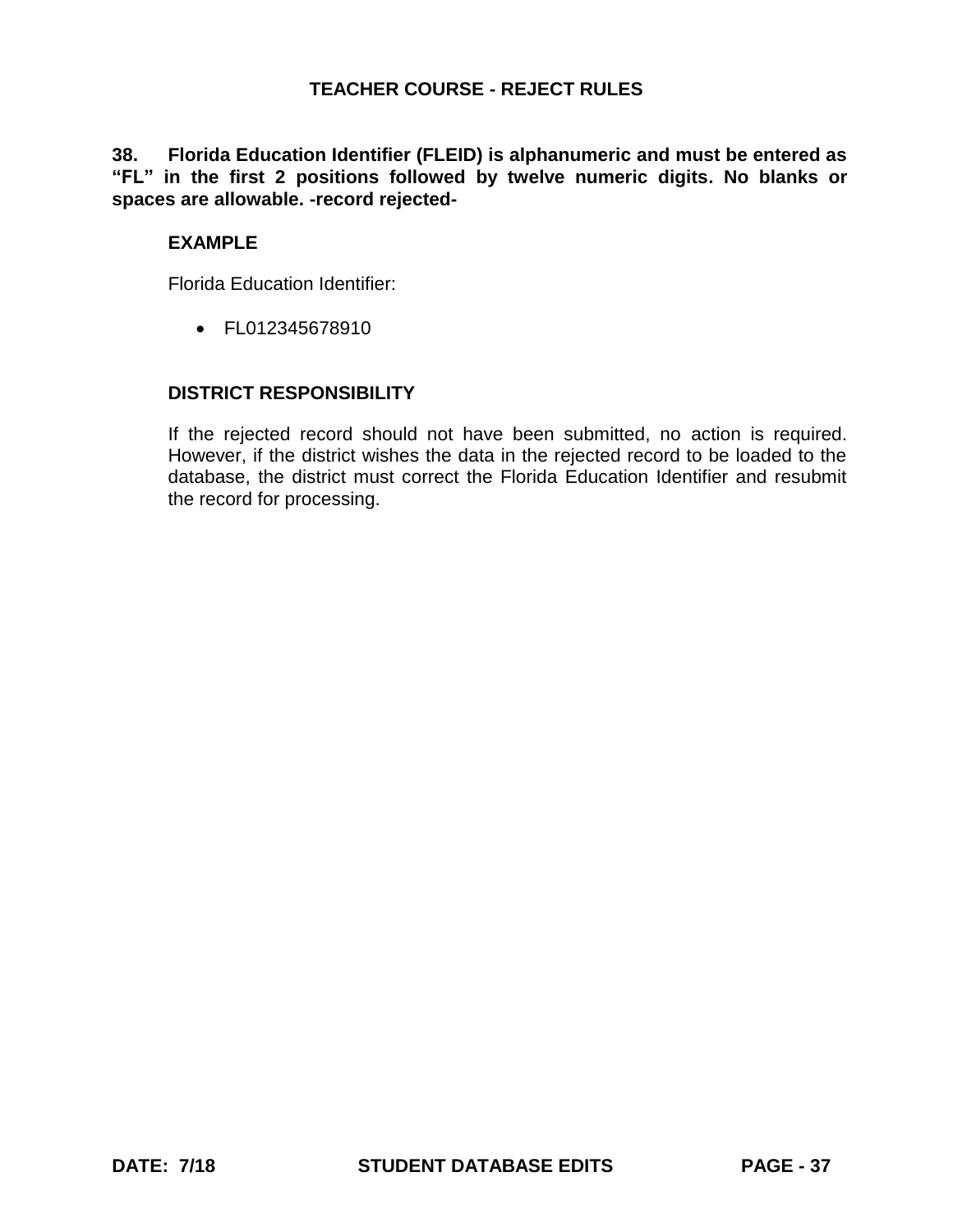# **40. School Number, Current Instruction/Service must be valid and active on the Master School Identification File or must be C901 to C928, U970 to U981, P001-P999, 9996, or N999. -record rejected-**

# **EXAMPLE**

The first record listed below would be loaded to the database assuming no other reject rule would cause its rejection. The second and third records would be rejected because the School Number, Current Instruction/Service is not valid and active on the Master School Identification file.

| <b>District</b> | School       |           |
|-----------------|--------------|-----------|
| Number,         | Number,      |           |
| Current         | Current      | Social    |
| Instruction/    | Instruction/ | Security  |
| Service         | Service      | Number    |
| 01              | 0151         | 123456789 |
| $*01$           | 0661         | 123456781 |
| $*$ 01          | 0010         | 123456782 |
|                 |              |           |

## **DISTRICT RESPONSIBILITY**

If the rejected records should not have been submitted, no action is required. However, if the district wishes the data in the rejected records to be loaded to the database, the district must correct the School Number, Current Instruction/Service and resubmit the records.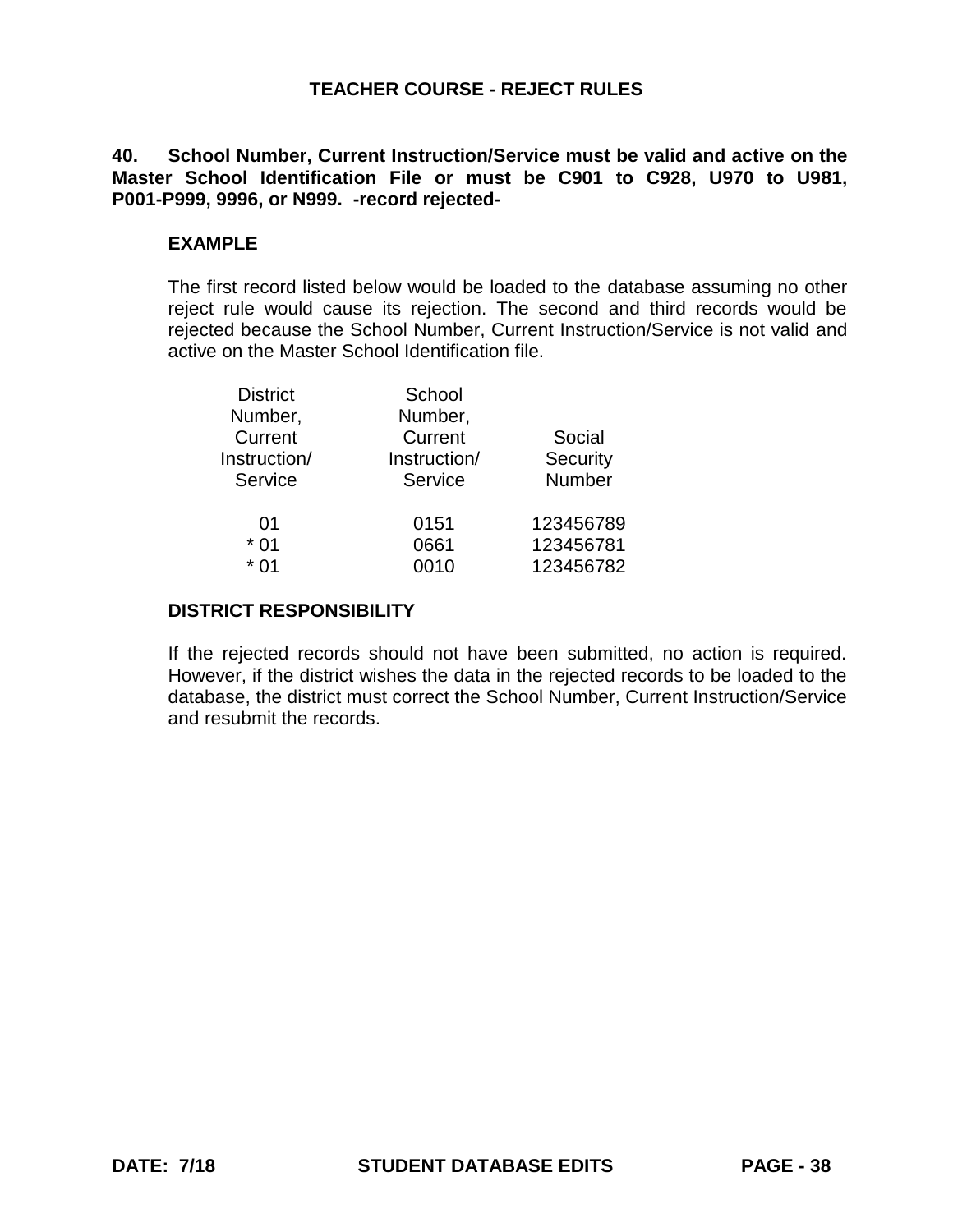# **41. All numeric Course Numbers must be on the Course Code Directory file unless School Number, Current Instruction/Service is P001-P999. -record rejected-**

# **EXAMPLE**

The first record listed below would be loaded to the database assuming no other reject rule would cause its rejection. The second and third records would be rejected because the Course Numbers are not valid on the Course Code Directory file and School Number, Current Instruction/Service is not P001-P999.

| School       |               |               |
|--------------|---------------|---------------|
| Number,      |               |               |
| Current      |               |               |
| Instruction/ | Course        | Period        |
| Service      | <b>Number</b> | <b>Number</b> |
|              |               |               |
|              |               | 0101          |
| 0151         | 0001111       | 0202          |
| 0151         | 3100000       | 0303          |
|              | 0151          | 2107810       |

### **DISTRICT RESPONSIBILITY**

If the rejected records should not have been submitted, no action is required. However, if the district wishes the data in the rejected records to be loaded to the database, the district must correct the Course Number and resubmit the records.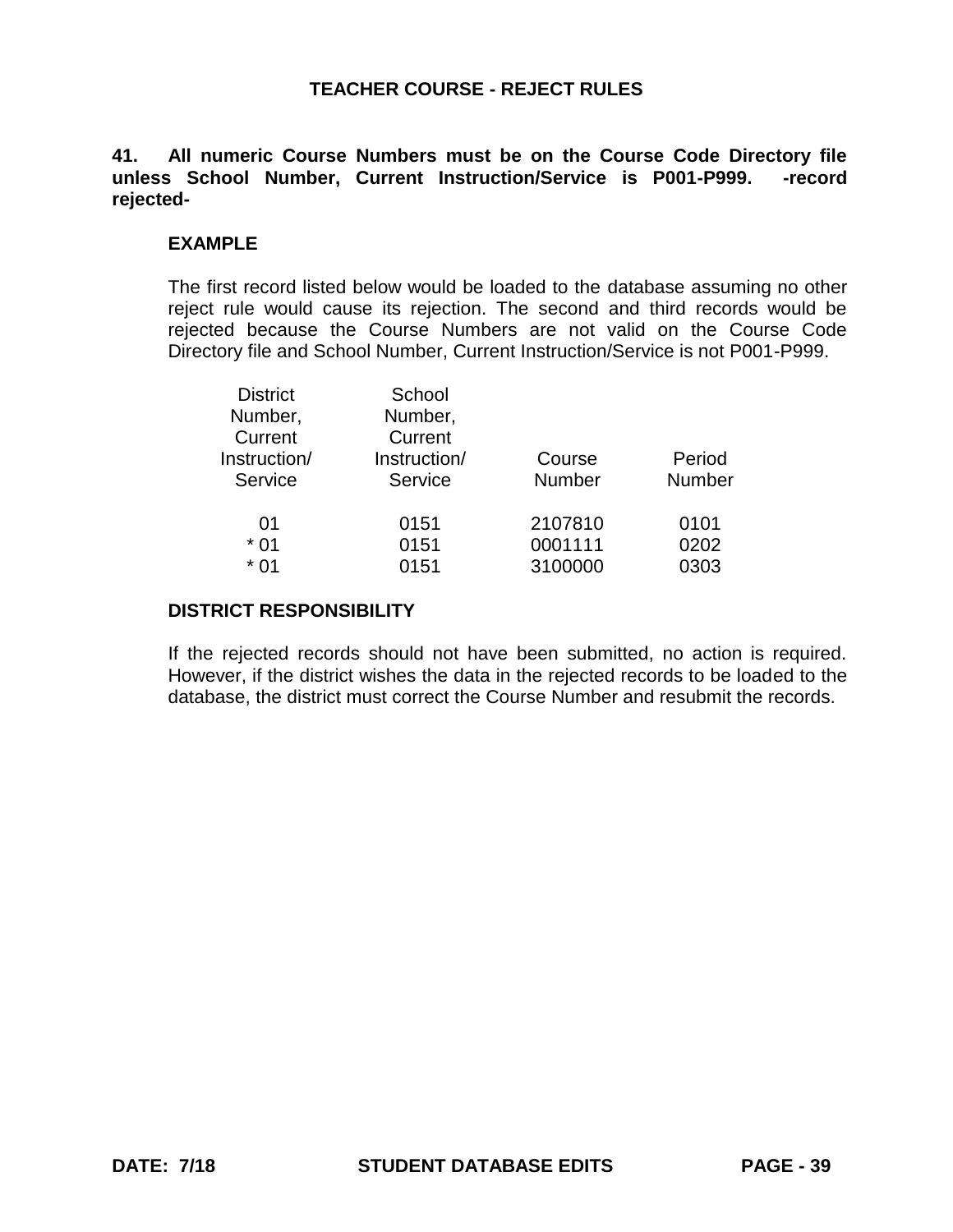**42. The first two digits of Period Number must be 00 to 80. The last two digits of Period Number must be 00 to 80, or 88 and must be greater than or equal to the first two digits. -record rejected-**

# **EXAMPLE**

The first record listed below would be loaded to the database assuming no other reject rule would cause their rejection. The second and third records would be rejected because the last two digits of Period Number are not greater than or equal to the first two digits.

| <b>District</b> | School       |               |        |
|-----------------|--------------|---------------|--------|
| Number,         | Number,      |               |        |
| Current         | Current      |               |        |
| Instruction/    | Instruction/ | Course        | Period |
| Service         | Service      | <b>Number</b> | Number |
| 01              | 0151         | 2107810       | 1111   |
| $*01$           | 0151         | 2107810       | 0201   |
| $*01$           | 0151         | 2107810       | 4433   |
|                 |              |               |        |

## **DISTRICT RESPONSIBILITY**

If the rejected records should not have been submitted, no action is required. However, if the district wishes the data in the rejected records to be loaded to the database, the district must correct the Period Number and resubmit the records.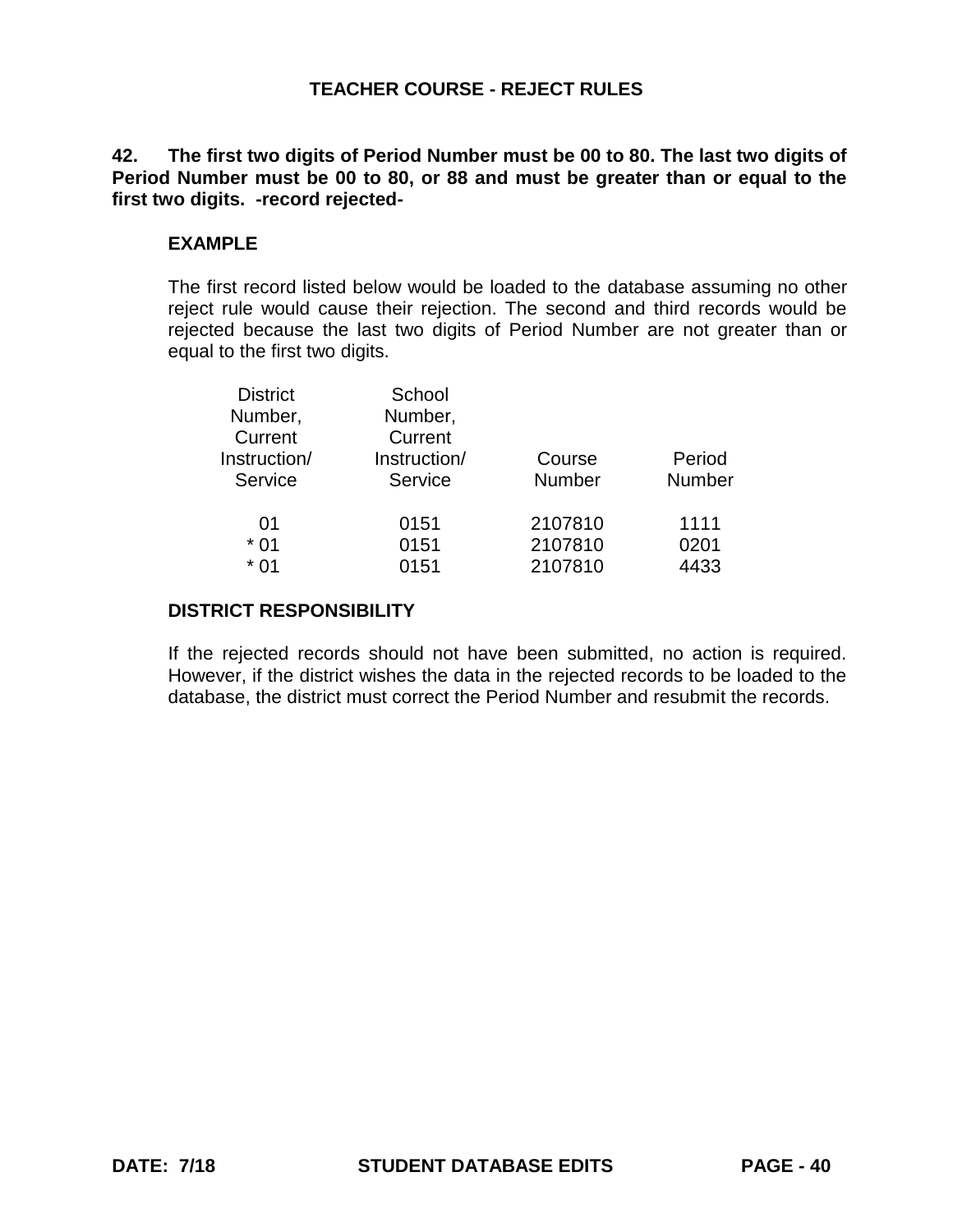**46. All alphanumeric Course Numbers must be either on the Course Code Directory file or on the Statewide Course Numbering System file unless the School**  Number, Current Instruction/Service equals N999 or P001-P999. -record rejected-

# **EXAMPLE**

The first and third records listed below would be loaded to the database assuming no other reject rule would cause their rejection. The second record would be rejected because the Course Number is not valid on the Course Code Directory file or the Statewide Course Numbering System file nor is the School Number, Current Instruction/Service N999 or P001-P999.

| <b>District</b> | School       |               |        |
|-----------------|--------------|---------------|--------|
| Number,         | Number,      |               |        |
| Current         | Current      |               |        |
| Instruction/    | Instruction/ | Course        | Period |
| Service         | Service      | <b>Number</b> | Number |
|                 |              |               |        |
| 01              | 0151         | A010301       | 0101   |
| $*01$           | 0151         | AAA1111       | 1111   |
| 01              | 0150         | H170103       | 0202   |
|                 |              |               |        |

# **DISTRICT RESPONSIBILITY**

If the rejected records should not have been submitted, no action is required. However, if the district wishes the data in the rejected records to be loaded to the database, the district must correct the Course Number and resubmit the records.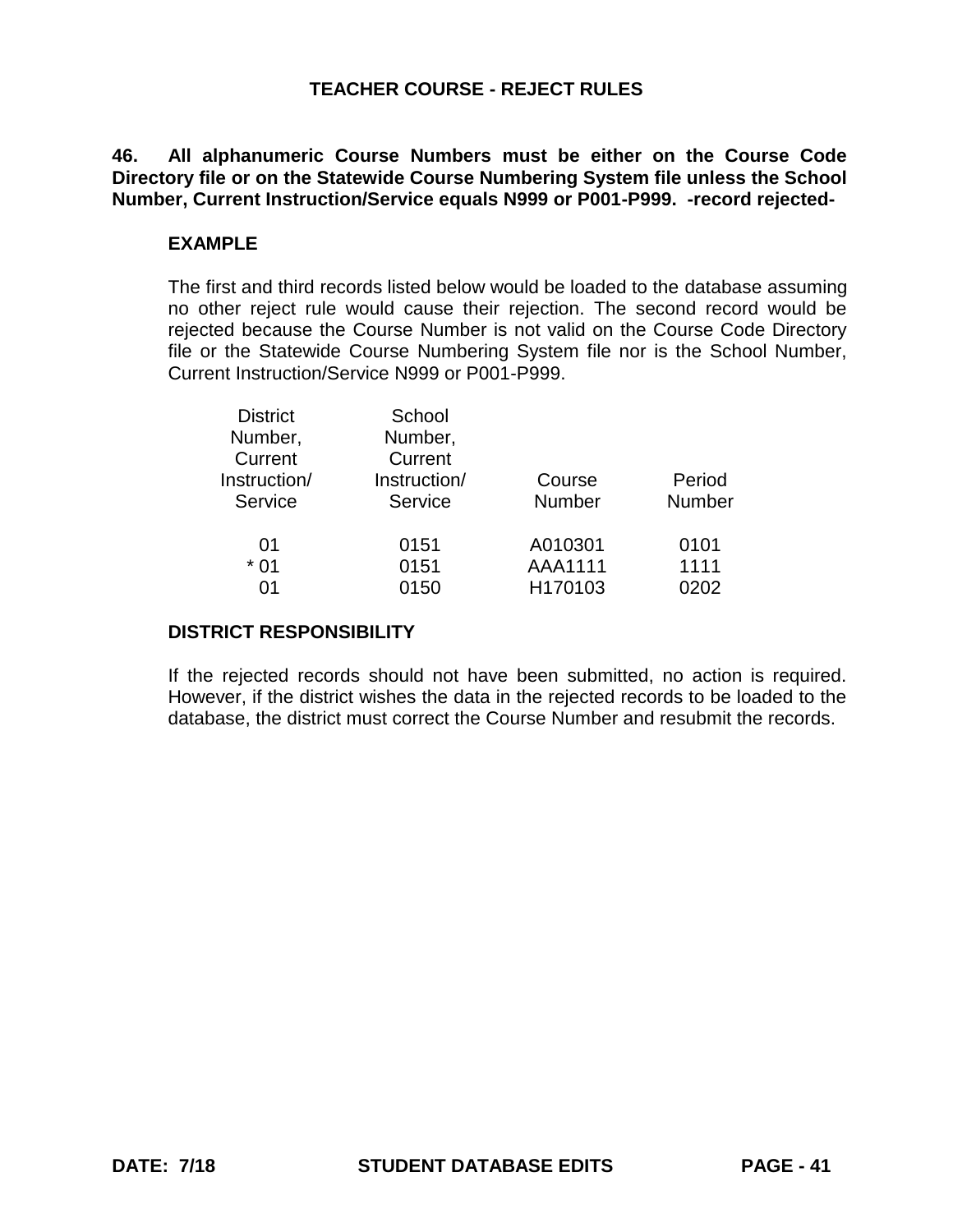#### **48. Primary Instructor Indicator code must be Y or N. -record rejected-**

#### **EXAMPLE**

The first two records listed below would be loaded to the database assuming no other reject rule would cause their rejection. The third record would be rejected because the Primary Instructor Indicator code is not valid.

| <b>District</b> | School       |               |               |         |               |                |
|-----------------|--------------|---------------|---------------|---------|---------------|----------------|
| Number,         | Number,      |               |               |         |               |                |
| Current         | Current      | Social        |               |         |               | <b>Primary</b> |
| Instruction/    | Instruction/ | Security      | Course        | Section | Period        | Instructor     |
| Service         | Service      | <b>Number</b> | <b>Number</b> |         | Number Number | Indicator      |
|                 |              |               |               |         |               |                |
| 01              | 0021         | 123456789     | 5100060       | 0001    | 0106          | Y              |
| 01              | 0021         | 123456790     | 5100070       | 0002    | 0106          | N              |
| $*01$           | 0021         | 123456791     | 5100080       | 0003    | 0106          | 7              |
|                 |              |               |               |         |               |                |

#### **DISTRICT RESPONSIBILITY**

If the rejected record should not have been submitted, no action is required. However, if the district wishes the data in the rejected record to be loaded to the database, the district must correct the Primary Instructor Indicator code and resubmit the record.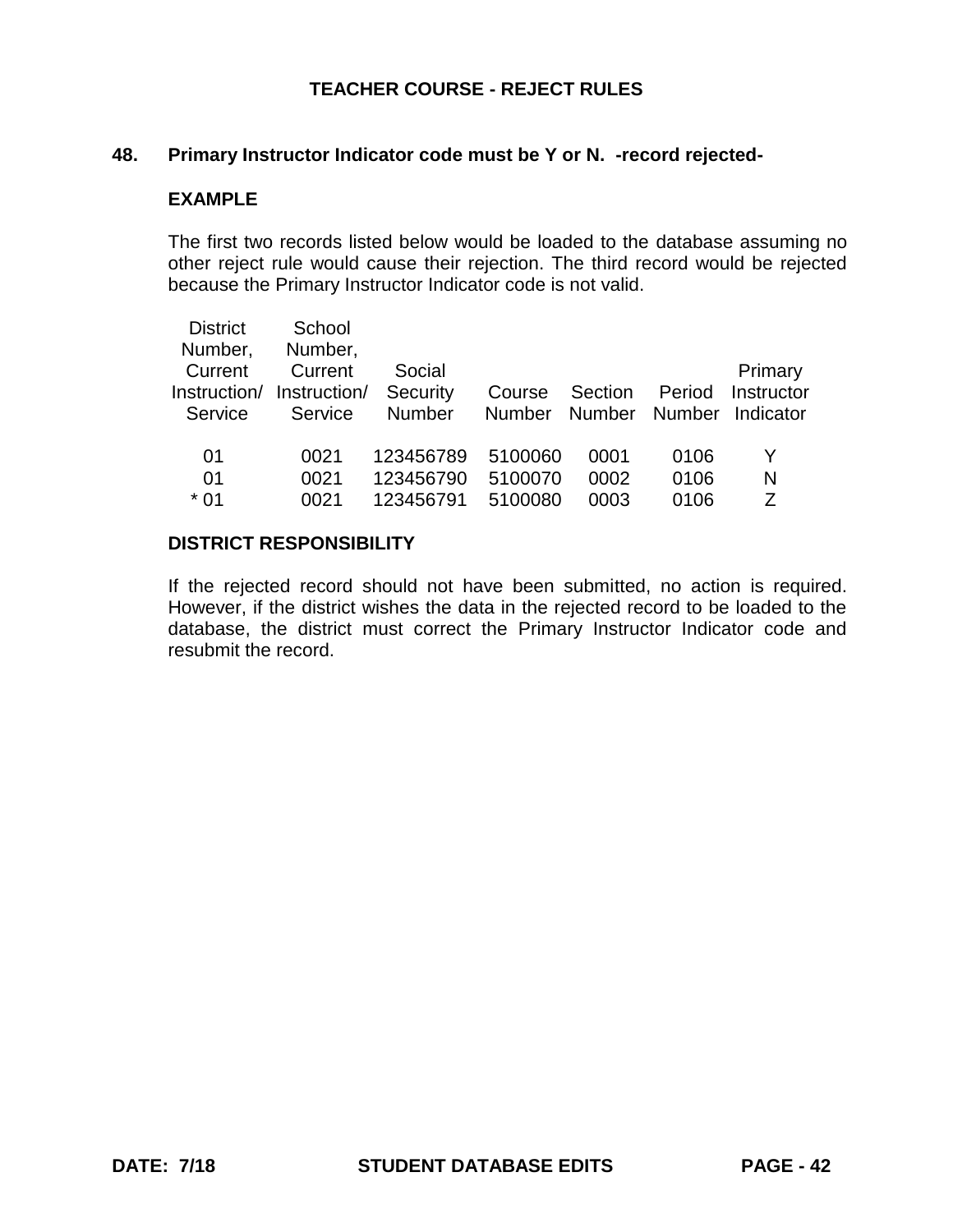#### **49. Term must be either 1-9, B-O or S-X. -record rejected-**

#### **EXAMPLE**

The records in the first and third examples listed below would be rejected because the Term code is invalid. The second record would be rejected because the Term code was left bank.

| <b>Student Number</b> | Course        |      |
|-----------------------|---------------|------|
| Identifier, Florida   | <b>Number</b> | Term |
| *240123457X           | 1200310       | P    |
| *240123458X           | 1001310       |      |
| *240123459X           | 2000310       | А    |

### **DISTRICT RESPONSIBILITY**

If the rejected records should not have been submitted, no action is required. However, if the district wishes the data in the rejected records to be loaded to the database, the district must correct the Term and resubmit the record.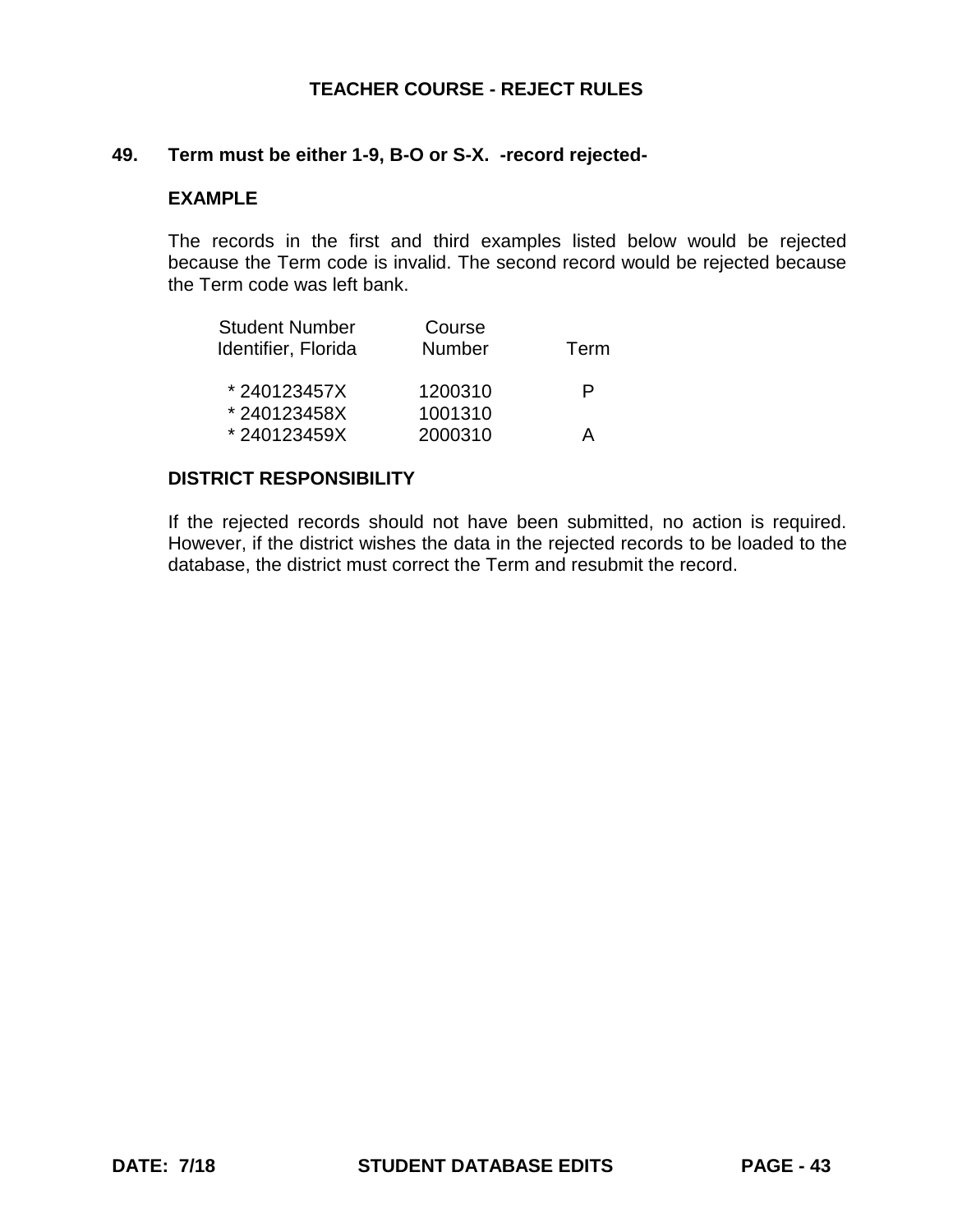# **4A. Blended Learning Course code must be Y or N. -record rejected-**

#### **EXAMPLE**

The first two records listed below would be loaded to the database assuming no other reject rule would cause their rejection. The third record would be rejected because the Blended Learning Course code is not valid.

| <b>District</b> | School       |               |               |               |               |                |
|-----------------|--------------|---------------|---------------|---------------|---------------|----------------|
| Number,         | Number,      |               |               |               |               |                |
| Current         | Current      | Social        |               |               |               | <b>Blended</b> |
| Instruction/    | Instruction/ | Security      | Course        | Section       | Period        | Learning       |
| Service         | Service      | <b>Number</b> | <b>Number</b> | <b>Number</b> | <b>Number</b> | Course         |
|                 |              |               |               |               |               |                |
| 18              | 0091         | 123456789     | 5100060       | 0001          | 0106          | Y              |
| 18              | 0091         | 123456790     | 5100070       | 0002          | 0106          | N              |
| $*18$           | 0091         | 123456791     | 5100080       | 0003          | 0106          | 7              |
|                 |              |               |               |               |               |                |

# **DISTRICT RESPONSIBILITY**

If the rejected record should not have been submitted, no action is required. However, if the district wishes the data in the rejected record to be loaded to the database, the district must correct the Blended Learning Course code and resubmit the record.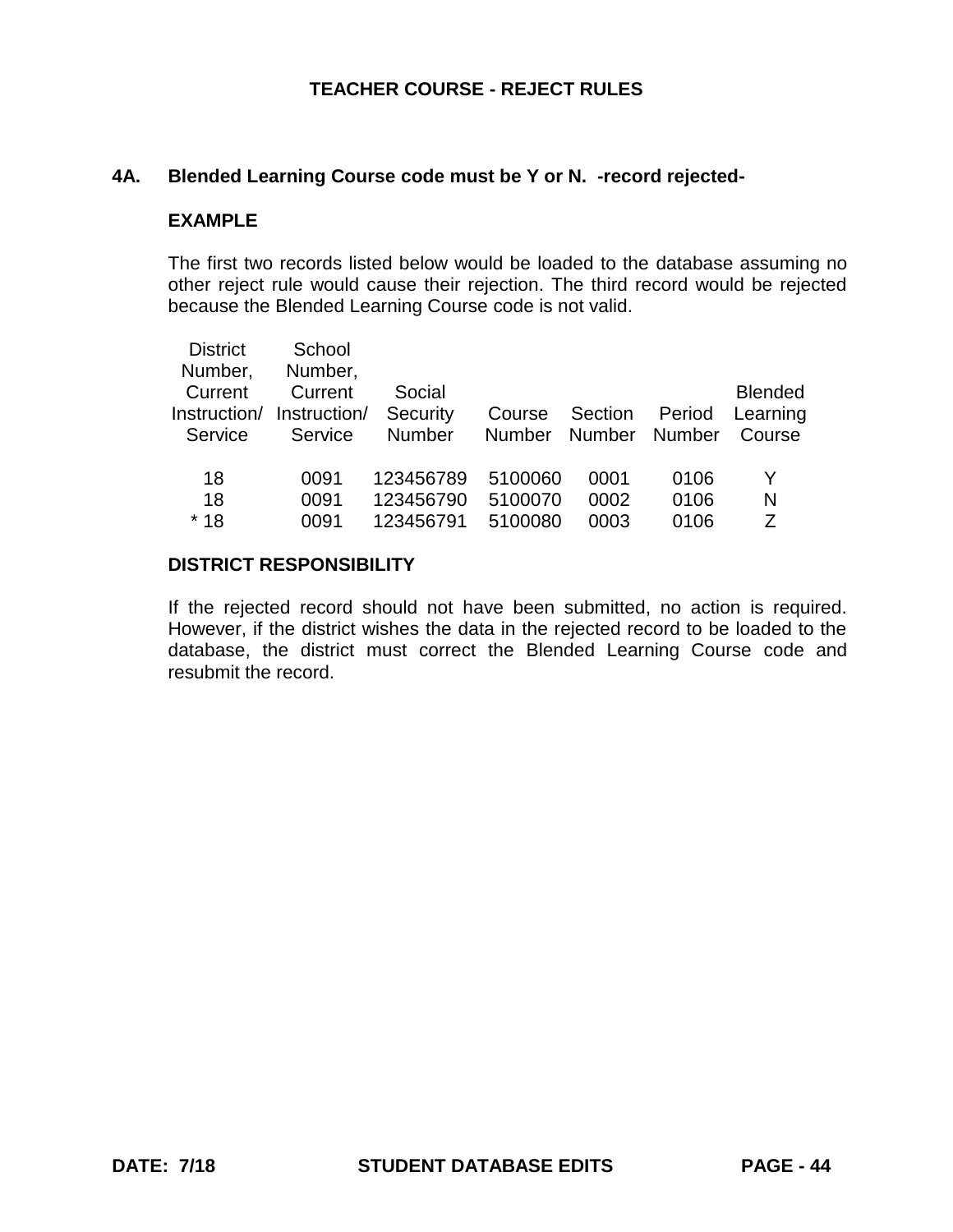**4B. If School Number, Current Instruction/Service = 7001, 7004, 7006 or 7023; or District Number, Current Instruction/Service =71; or Charter School Status is not Z and School Function/ Setting equals V on the Master School Identification file, then Blended Learning Course must equal N. -record rejected-**

# **EXAMPLE**

The first two records listed below would be loaded to the database assuming no other reject rule would cause their rejection. The third record would be rejected because the Blended Learning Course code is not a valid code.

| <b>District</b> | School       |                |               |                |
|-----------------|--------------|----------------|---------------|----------------|
| Number,         | Number,      | <b>Student</b> |               |                |
| Current         | Current      | <b>Number</b>  |               | <b>Blended</b> |
| Instruction/    | Instruction/ | Identifier,    | Course        | Learning       |
| Service         | Service      | Florida        | <b>Number</b> | Course         |
| 01              | 0021         | 123456789X     | 1200310       | Y              |
| 01              | 0021         | 123456790X     | 1200310       | N              |
| * በ1            | 7001         | 123456791X     | 1200300       | v              |
|                 |              |                |               |                |

# **DISTRICT RESPONSIBILITY**

If the rejected record should not have been submitted, no action is required. However, if the district wishes the data in the rejected record to be loaded to the database, the district must correct the Blended Learning Course code and resubmit the record.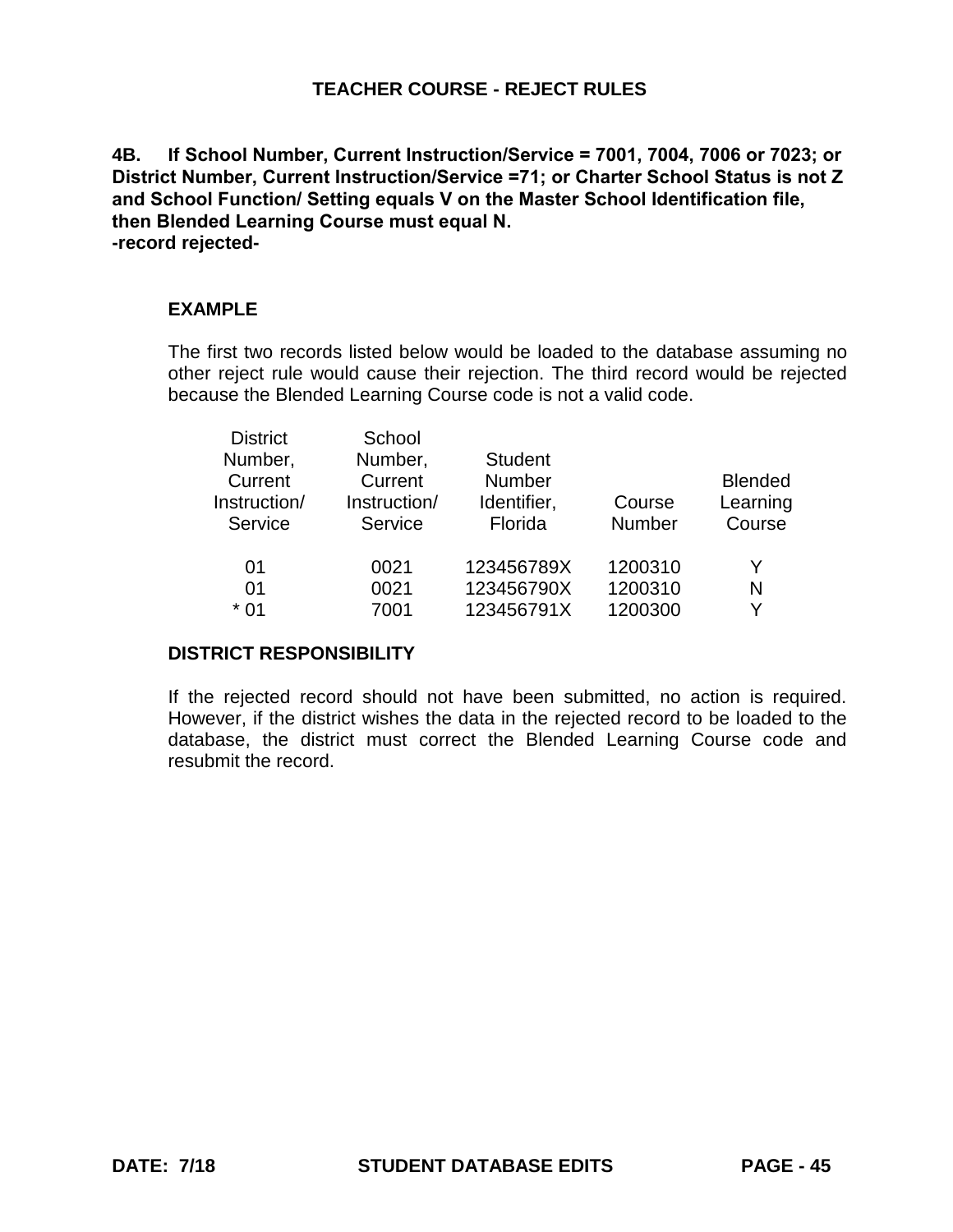**51. Each Teacher Course Schedule record must have a matching Student Course Schedule record based on District Number, Current Instruction/Service; School Number, Current Instruction/Service; Survey Period Code; Fiscal Year; Term; Course Number; Section Number and Period Number. -state validation-**

### **EXAMPLE**

The first Teacher Course Schedule record listed below would pass this edit because it has a matching Student Course Schedule record based on District Number, Current Instruction/Service; School Number, Current Instruction/Service; Survey Period Code; Fiscal Year; Term; Course Number; Section Number and Period Number. The second Teacher Course Schedule record listed below would cause a state validation error report message to be generated because there is no matching Student Course Schedule record.

#### *Student Course Schedule records*

| <b>Student</b><br><b>Number</b>        | <b>District</b><br>Number,<br>Current | School<br>Number,<br>Current Survey |                          |                      |        |                               |                          |                      |
|----------------------------------------|---------------------------------------|-------------------------------------|--------------------------|----------------------|--------|-------------------------------|--------------------------|----------------------|
| Identifier,<br>Florida                 | $Instr$ ./<br>Service                 | $Instr$ ./<br>Service               | Period<br>Code           | Fiscal<br>Year       | Term   | Course<br><b>Number</b>       | Section<br>Number Number | Period               |
| 0123456789<br>0123456788<br>0123456788 | 01<br>01<br>01                        | 0421<br>0421<br>0421                | 2<br>$\overline{2}$<br>2 | ****<br>****<br>**** | 1<br>1 | 1200300<br>1200300<br>1200300 | 00200<br>00200<br>00100  | 0404<br>0404<br>0303 |

# *Teacher Course Schedule records*

| <b>District</b>        | School          |        |        |                  |         |        |                |
|------------------------|-----------------|--------|--------|------------------|---------|--------|----------------|
|                        | Number, Number, |        |        |                  |         |        |                |
| <b>Current Current</b> |                 | Survey |        |                  |         |        | Social         |
| $Instr$ ./             | Instr.          | Period | Fiscal | Course           | Section | Period | Security       |
| Service                | Service         | Code   |        | Year Term Number | Number  | Number | <b>Number</b>  |
|                        |                 |        |        |                  |         |        |                |
| 01                     | 0421            | 2      | ****   | 1200300          | 00200   |        | 0404 123456789 |
| $*01$                  | 0421            | 2      | ****   | 1200300          | 00100   |        | 0202 123456790 |
|                        |                 |        |        |                  |         |        |                |

\*\*\*\* = Valid fiscal year for data submission.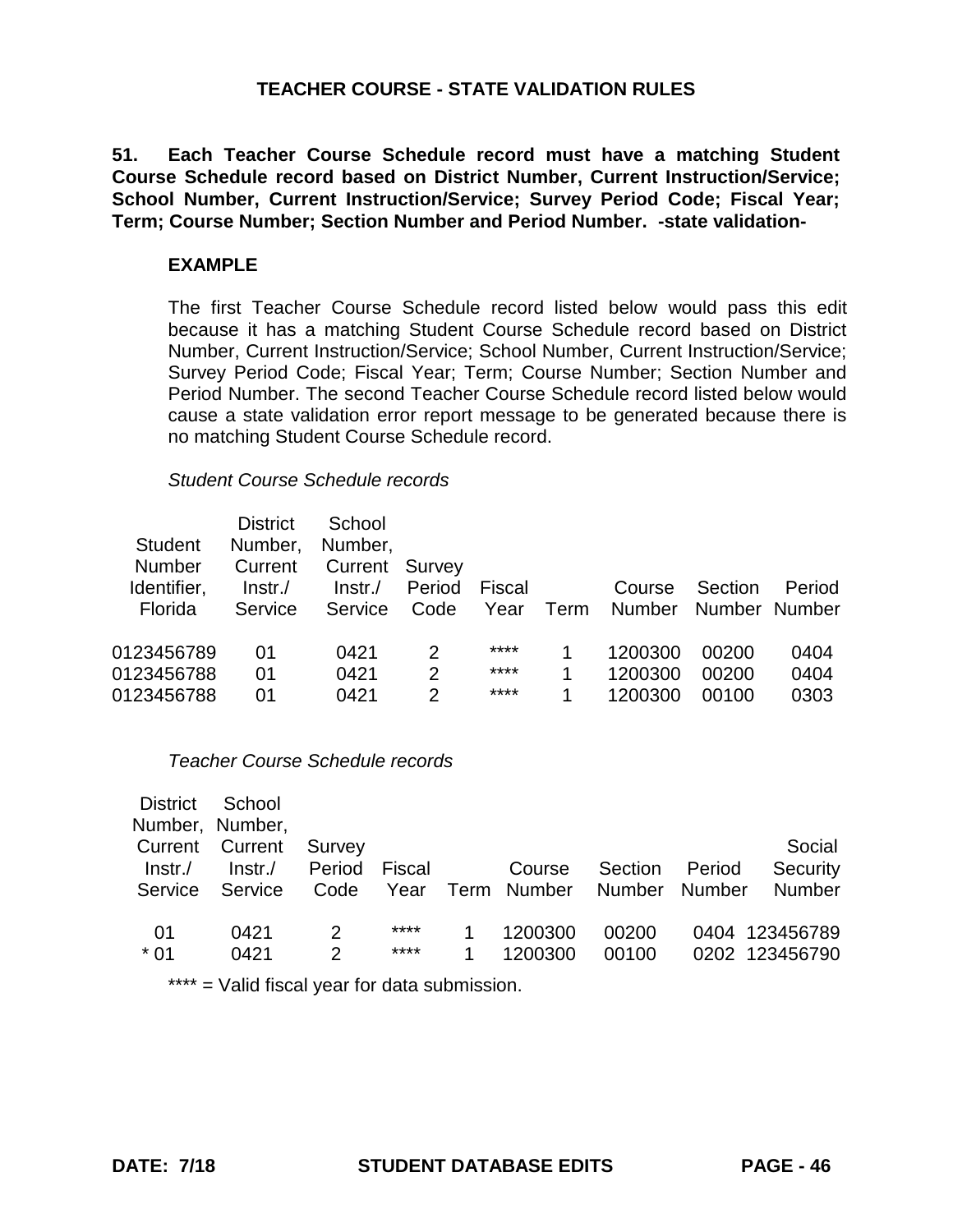# **DISTRICT RESPONSIBILITY**

The district must verify if the Teacher Course Schedule record is valid, then submit a matching Student Course Schedule record for that class based on District Number, Current Instruction/Service; School Number, Current Instruction/Service; Survey Period Code; Fiscal Year; Term; Course Number; Section Number; and Period Number.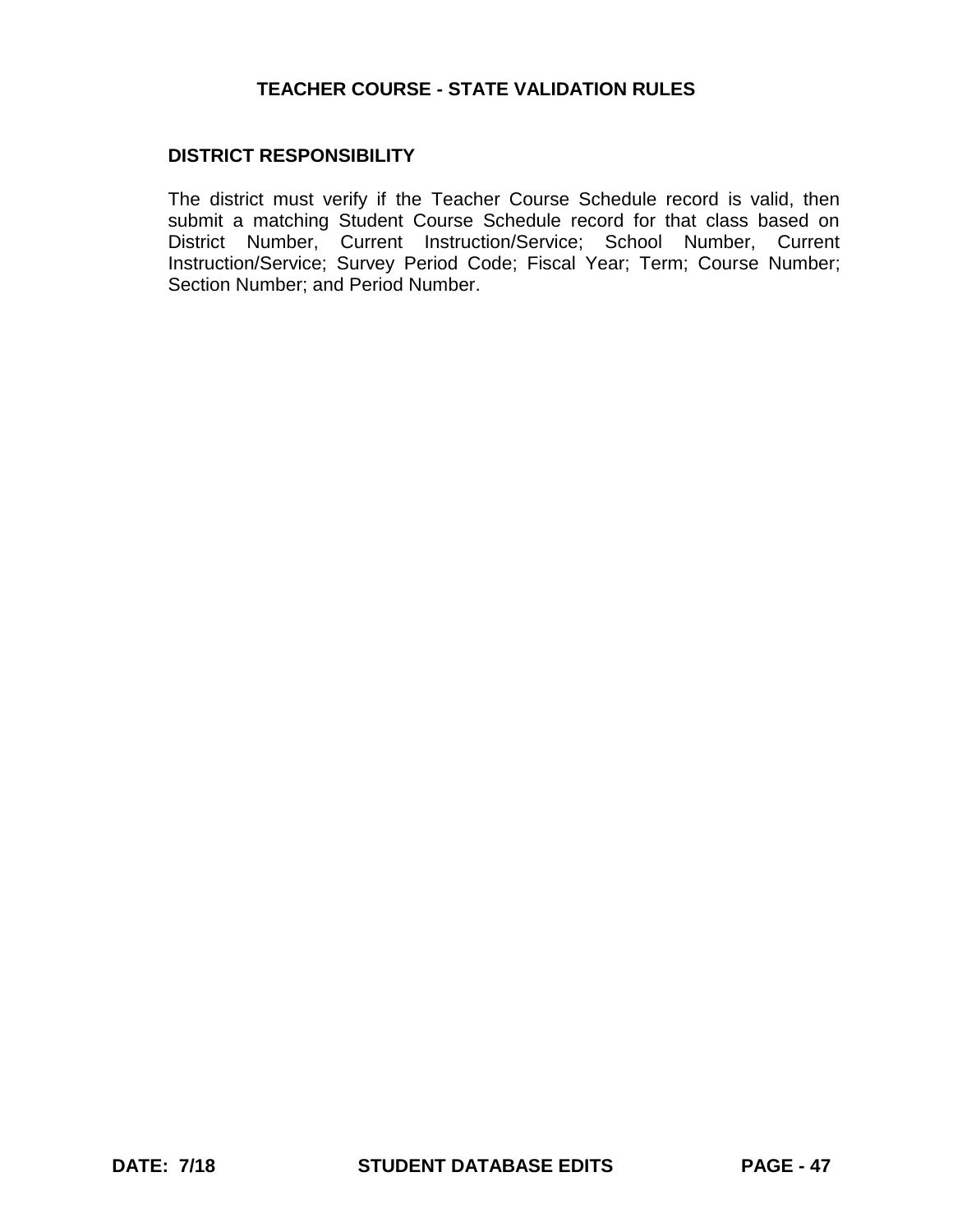## **53. If Survey Period Code equals 2 or 3 and**

- **District of Instruction is not = 68 or 71**
- **School of Instruction is not = 3518, 9996, or begins with an alpha character and**
- **School of Instruction's function setting on MSID does not equal D or V (DJJ or Virtual) and**
- **Blended Learning Course = N and**
- **Period Number does not end in 88 and**
- **Facility Type = 00, 01, 03, 04, 11-20 and**
- **Facility Type = 09 with numeric course and**
- **Class Size Core Course Indicator on the Course Code Directory = Y,**

**Then for each Teacher Course record with a Scheduling Method equal to A, all other Teacher Course records with the same District Number, Current Instruction Service; School Number, Current Instruction/Service; Period Number; Term; Classroom Identification Number; Survey Period Code and Fiscal Year must have the same Scheduling Method unless the Scheduling Method is I. OR** 

**Then for each Teacher Course record with a Scheduling Method equal to C or M, at least one other Teacher Course record must exist with the same District Number, Current Instruction Service; School Number, Current Instruction/Service; Period Number; Term; Classroom Identification Number; Survey Period Code and Fiscal Year and a Scheduling Method of C or M. –state validation-**

#### **EXAMPLE**

The first and third Teacher Course records listed below would pass this edit. The second Teacher Course record would not pass this edit because Scheduling Method is not identical to another Teacher Course record based on the key fields listed in the edit nor does Scheduling Method equal I and Period Number does not end in 88.

| <b>District</b> | School          |   |        |                       |            |               |      |
|-----------------|-----------------|---|--------|-----------------------|------------|---------------|------|
|                 | Number, Number, |   |        | Classroom             |            |               |      |
| Current         | Current         |   |        | Identification/       |            | Survey        |      |
| Instr.          | Instr.          |   | Period | <b>FISH</b>           | Scheduling | Period Fiscal |      |
| Service         | Service Term    |   | Number | <b>Number</b>         | Method     | Code          | Year |
| 62              | 0151            | 3 | 0106   | 12345A123451234512345 | A          | 3             | **** |
| $*62$           | 0151            | 3 | 0106   | 12345A123451234512344 | C          | 3             | **** |
| 62              | 0151            | 3 | 0106   | 12345A123451234512345 |            | 3             | **** |
|                 |                 |   |        |                       |            |               |      |

\*\*\*\* = Valid fiscal year for data submission.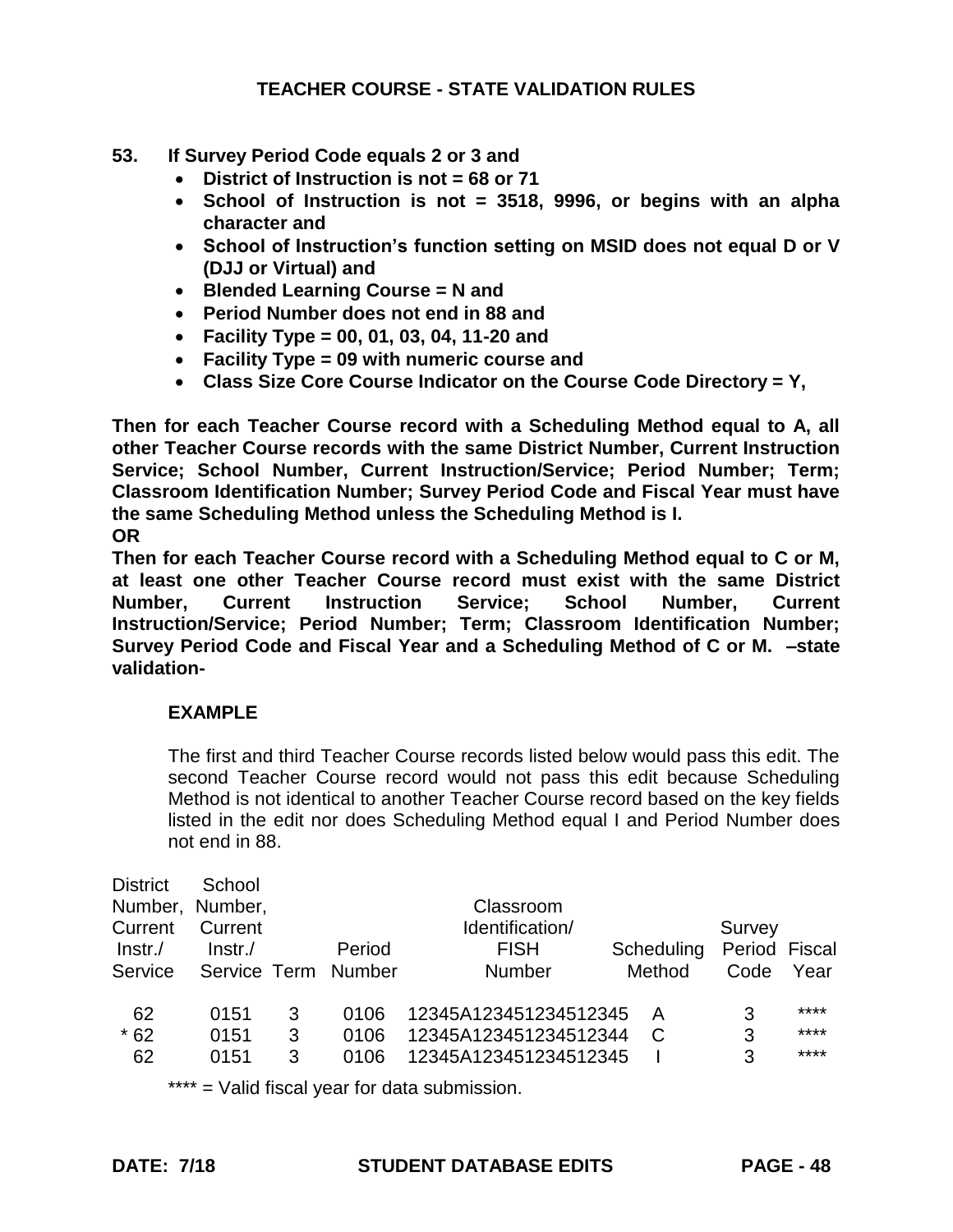#### **DISTRICT RESPONSIBILITY**

The district must verify whether the Teacher Course record is valid and, if so, submit a matching Teacher Course record based on School Number, Current Instruction/Service; Period Number; Term; Classroom Identification Number, Survey Period Code and Fiscal Year.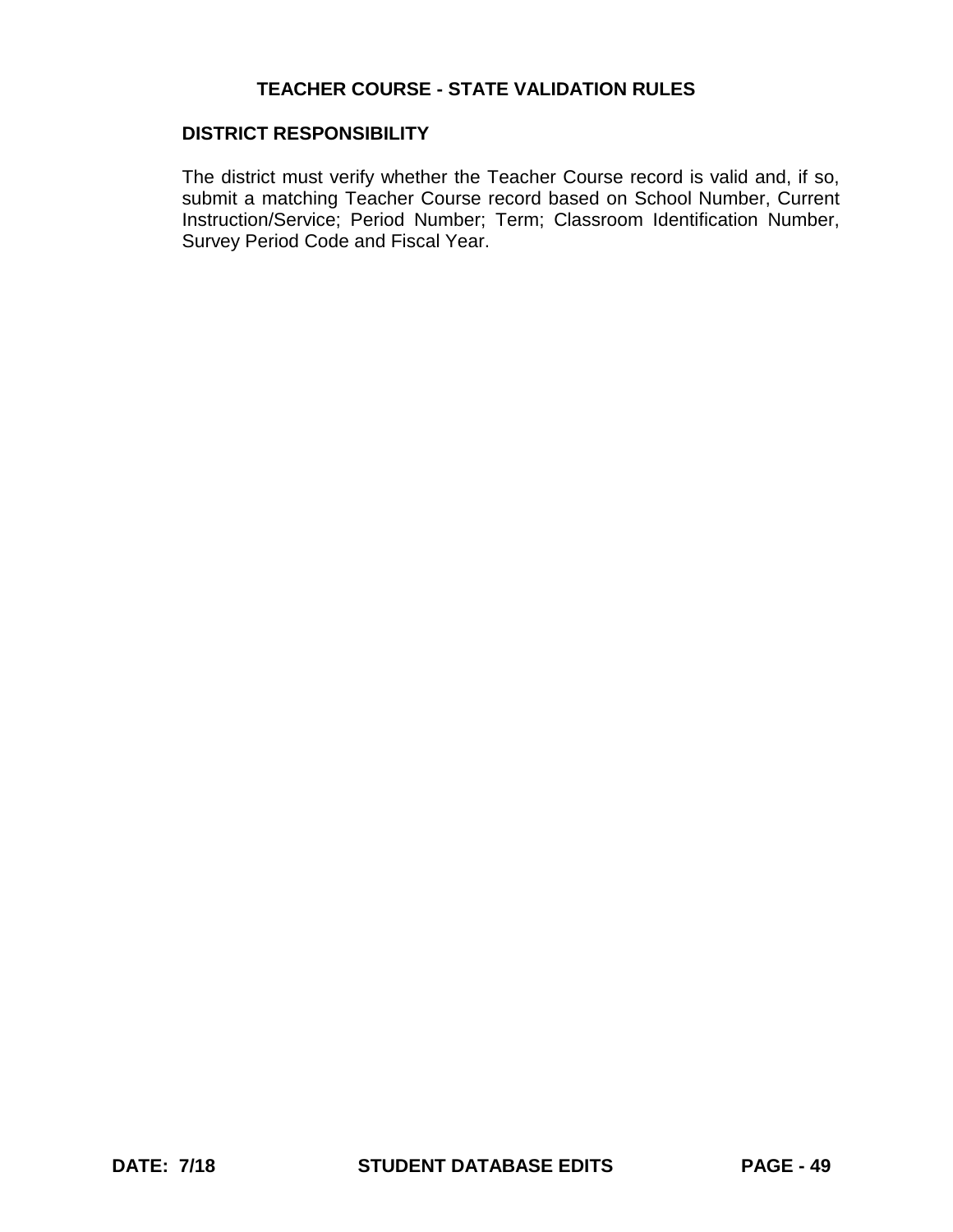**54. For all Teacher Course records that match on District Number, Current Instruction/Service; School Number, Current Instruction/Service; Fiscal Year; Survey Period Code; Classroom Identification (FISH) Number; Course Number; and Period Number the following conditions must be true:**

- **If Survey Period Code is 2 or 3, Term is 6 and Term/Survey Indicator is Y, then records with Term 7 must have a Term/Survey Indicator of N.**
- **If Survey Period Code is 2 or 3, Term is 7 and Term/Survey Indicator is**

**Y, then records with Term 6 must have a Term/Survey Indicator of N. –state validation-**

# **EXAMPLE**

The Teacher Course Schedule records listed below which are marked with an asterisk would cause a state validation error report message to be generated because their Term codes are different but their Term/Survey Indicator codes are both Y.

The two records below have been reported with the same Classroom Identification (FISH) Number.

| School     |        |               |      |               |                      |           |
|------------|--------|---------------|------|---------------|----------------------|-----------|
| Number,    |        |               |      |               |                      |           |
| Current    | Survey |               |      |               |                      | Term/     |
| $Instr$ ./ | Period | <b>Fiscal</b> |      | Course        | Period               | Survey    |
| Service    | Code   | Year          | Term | <b>Number</b> | <b>Number</b>        | Indicator |
|            |        |               |      |               |                      |           |
| 0421       |        | ****          | 6    | 1200300       | 0505                 |           |
|            |        | ****          |      |               | 0505                 |           |
|            |        |               |      |               | 0421<br>2<br>1200300 |           |

\*\*\*\* = Valid fiscal year for data submission.

#### **DISTRICT RESPONSIBILITY**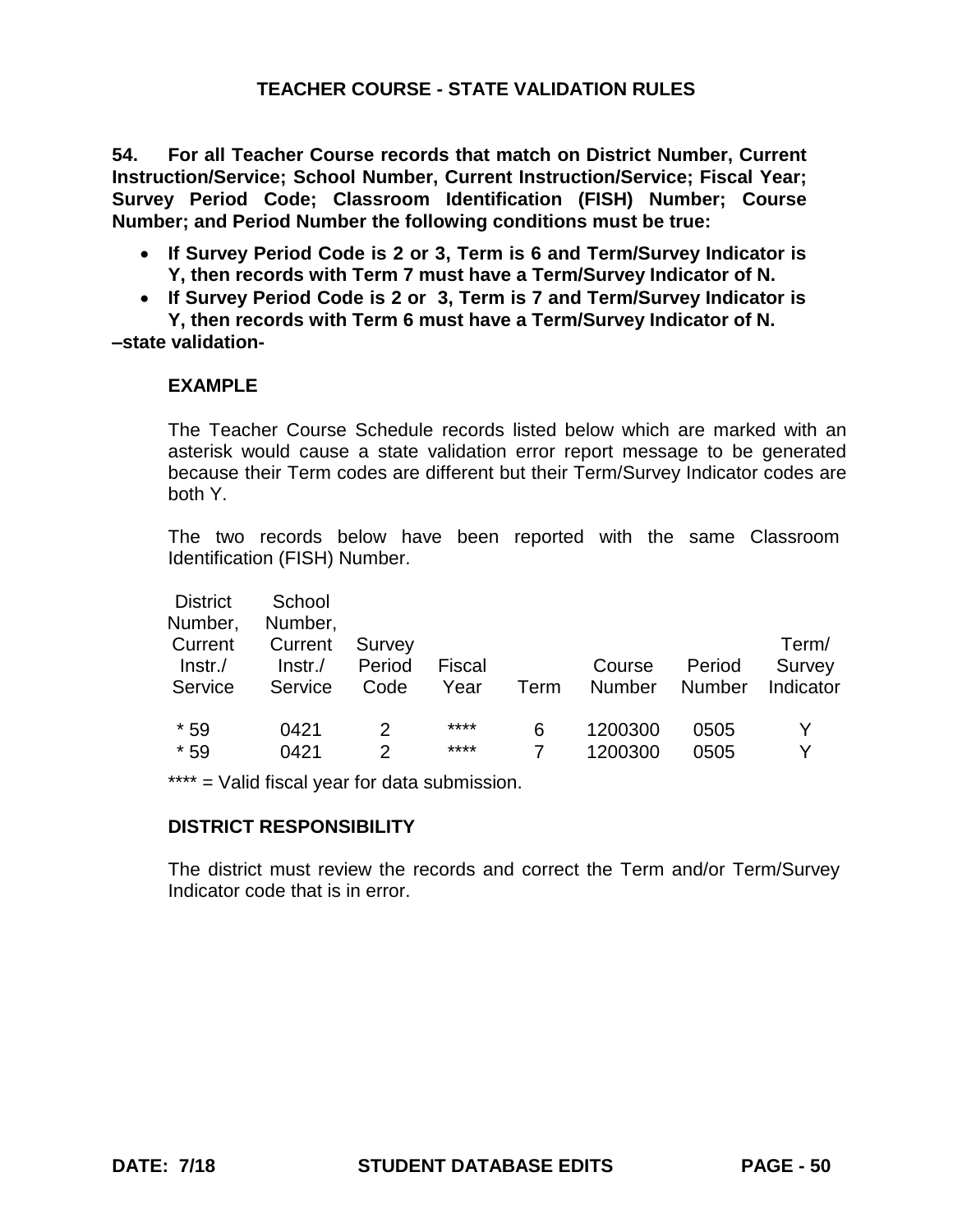**55. For all Teacher Course records that match on District Number, Current Instruction/Service; School Number, Current Instruction/Service; Fiscal Year; Survey Period Code; Classroom Identification (FISH) Number; Course Number; and Period Number the following conditions must be true:**

- **If Survey Period Code is 2 or 3, Term is 8 and Term/Survey Indicator is Y, then records with Term 9 must have a Term/Survey Indicator of N.**
- **If Survey Period Code is 2 or 3, Term is 9 and Term/Survey Indicator is**

**Y, then records with Term 8 must have a Term/Survey Indicator of N. –state validation-**

### **EXAMPLE**

The Teacher Course Schedule records listed below which are marked with an asterisk would cause a state validation error report message to be generated because their Term codes are different but their Term/Survey Indicator codes are both Y.

The two records below have been reported with the same Classroom Identification (FISH) Number.

| <b>District</b><br>Number,       | School<br>Number,            |                                |                |        |                       |                         |                              |
|----------------------------------|------------------------------|--------------------------------|----------------|--------|-----------------------|-------------------------|------------------------------|
| Current<br>$ lnstr./$<br>Service | Current<br>Instr.<br>Service | Survey<br>Period<br>Code       | Fiscal<br>Year |        | Course<br>Term Number | Period<br><b>Number</b> | Term/<br>Survey<br>Indicator |
| $*59$<br>$*59$                   | 0421<br>0421                 | $\mathcal{P}$<br>$\mathcal{P}$ | ****<br>****   | 8<br>9 | 1200300<br>1200300    | 0505<br>0505            |                              |

\*\*\*\* = Valid fiscal year for data submission.

### **DISTRICT RESPONSIBILITY**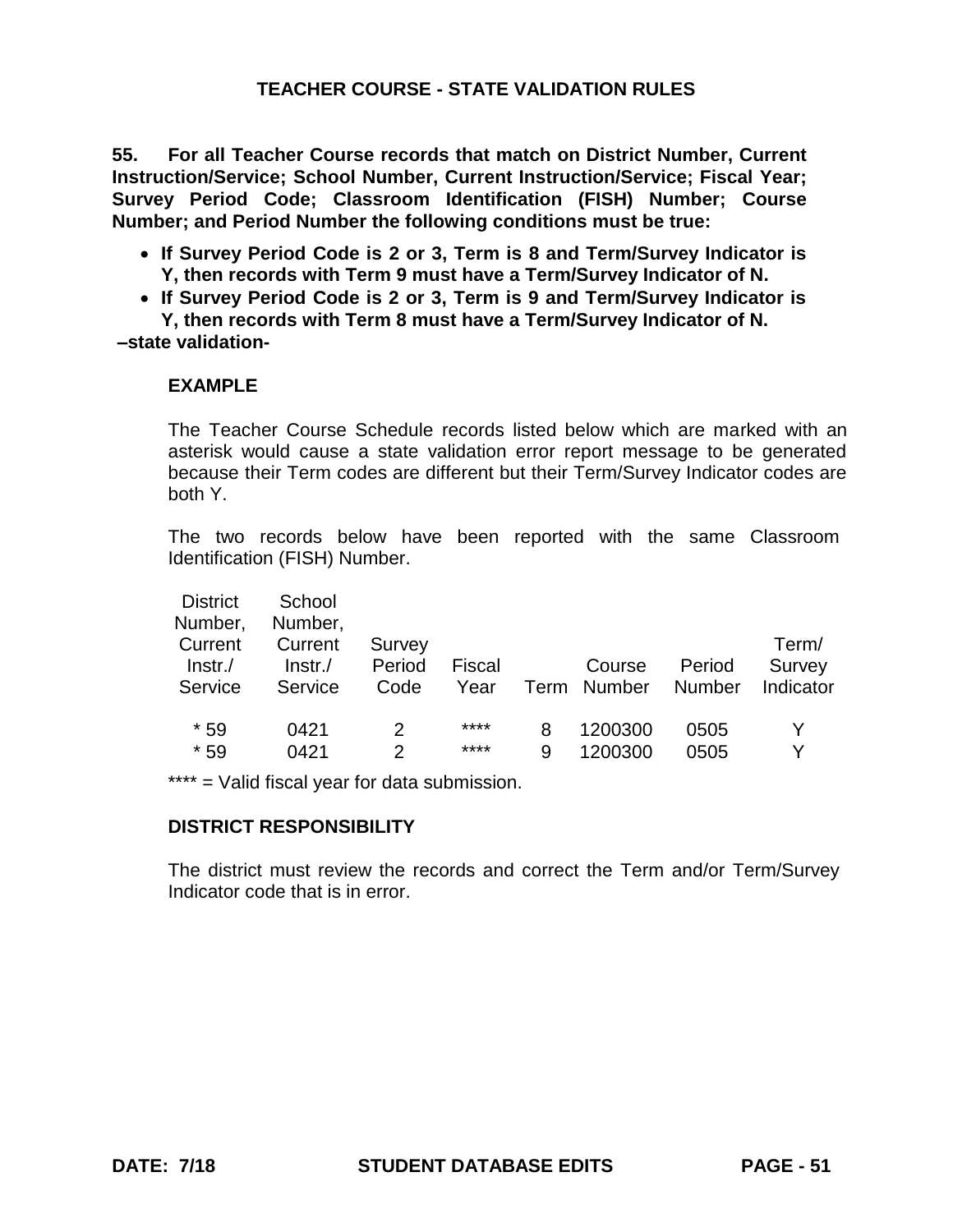**56. For all Teacher Course records that match on District Number, Current Instruction/Service; School Number, Current Instruction/Service; Fiscal Year; Survey Period Code; Classroom Identification (FISH) Number; Course Number; and Period Number the following condition must be true:**

**If Survey Period Code is 2 and Term is J, K, or L, only one of these Terms may have a Term/Survey Indicator of Y. –state validation-**

### **EXAMPLE**

The Teacher Course Schedule records listed below which are marked with an asterisk would cause a state validation error report message to be generated because two of the records have Term/Survey Indicator codes of Y.

The three records below have been reported with the same Classroom Identification (FISH) Number.

| <b>District</b><br>Number,<br>Current | School<br>Number,<br>Current | Survey         |                |      |                  |                  | Term/               |
|---------------------------------------|------------------------------|----------------|----------------|------|------------------|------------------|---------------------|
| $ lnstr./$<br>Service                 | $Instr$ ./<br>Service        | Period<br>Code | Fiscal<br>Year | Term | Course<br>Number | Period<br>Number | Survey<br>Indicator |
| $*59$                                 | 0421                         | 2              | ****           |      | 1200300          | 0505             |                     |
| $*59$                                 | 0421                         | 2              | ****           | κ    | 1200300          | 0505             | N                   |
| $*59$                                 | 0421                         | 2              | ****           |      | 1200300          | 0505             | v                   |

\*\*\*\* = Valid fiscal year for data submission.

#### **DISTRICT RESPONSIBILITY**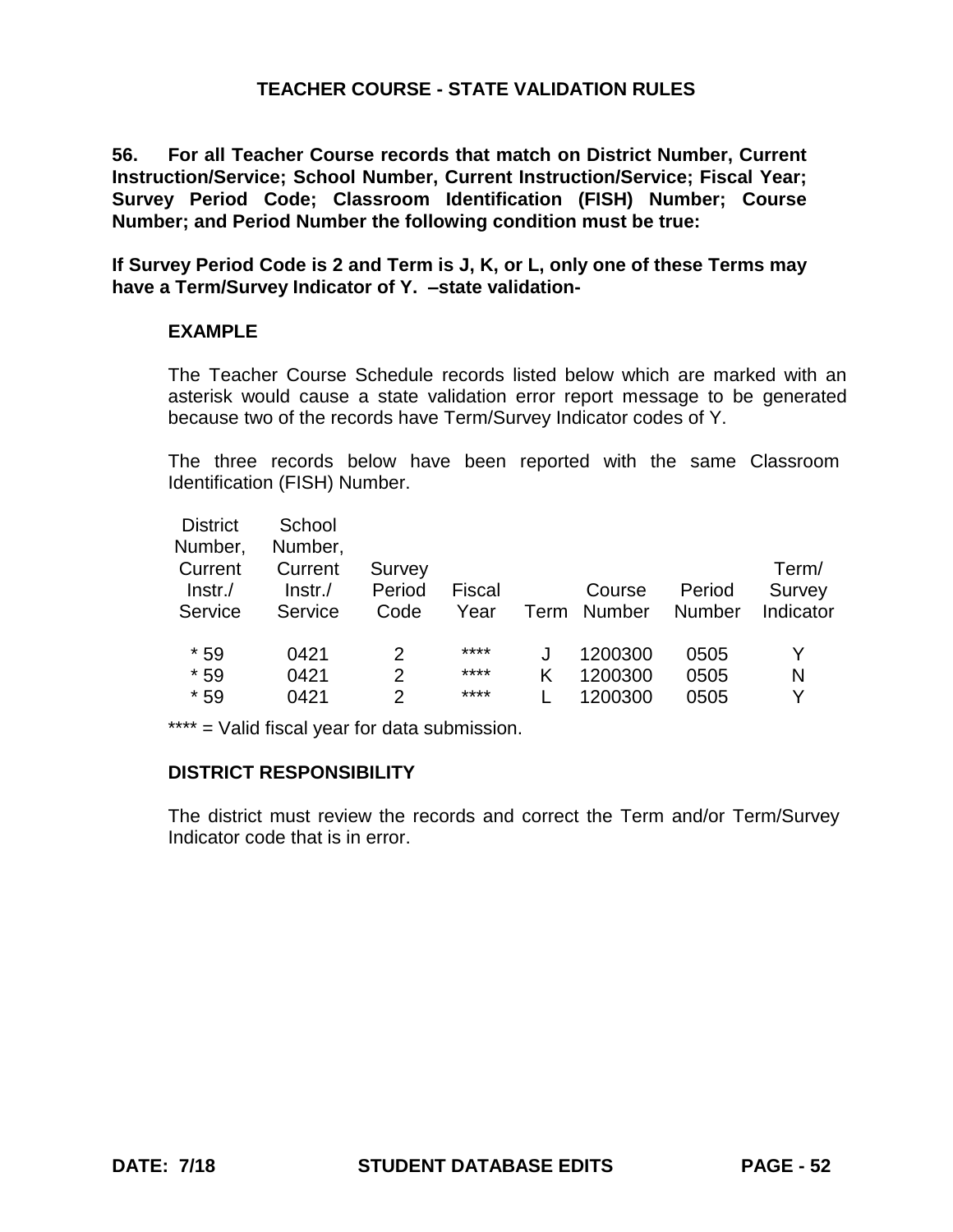**57. For all Teacher Course records that match on District Number, Current Instruction/Service; School Number, Current Instruction/Service; Fiscal Year; Survey Period Code; Classroom Identification (FISH) Number; Course Number and Period Number the following condition must be true:** 

**If Survey Period Code is 3 and Term is M, N, or O, only one of these Terms may have a Term/Survey Indicator of Y. –state validation-**

### **EXAMPLE**

The Teacher Course Schedule records listed below which are marked with an asterisk would cause a state validation error report message to be generated because two of the records have Term/Survey Indicator codes of Y.

The three records below have been reported with the same Classroom Identification (FISH) Number.

| <b>District</b><br>Number,<br>Current<br>$ Instr./$ | School<br>Number,<br>Current<br>$Instr$ ./ | Survey<br>Period | <b>Fiscal</b>        |             | Course                        | Period               | Term/<br>Survey |
|-----------------------------------------------------|--------------------------------------------|------------------|----------------------|-------------|-------------------------------|----------------------|-----------------|
| Service                                             | Service                                    | Code             | Year                 | Term        | <b>Number</b>                 | <b>Number</b>        | Indicator       |
| $*59$<br>$*59$<br>$*59$                             | 0421<br>0421<br>0421                       | 3<br>3<br>3      | ****<br>****<br>**** | М<br>N<br>O | 1200300<br>1200300<br>1200300 | 0505<br>0505<br>0505 | Y<br>N<br>v     |

\*\*\*\* = Valid fiscal year for data submission.

#### **DISTRICT RESPONSIBILITY**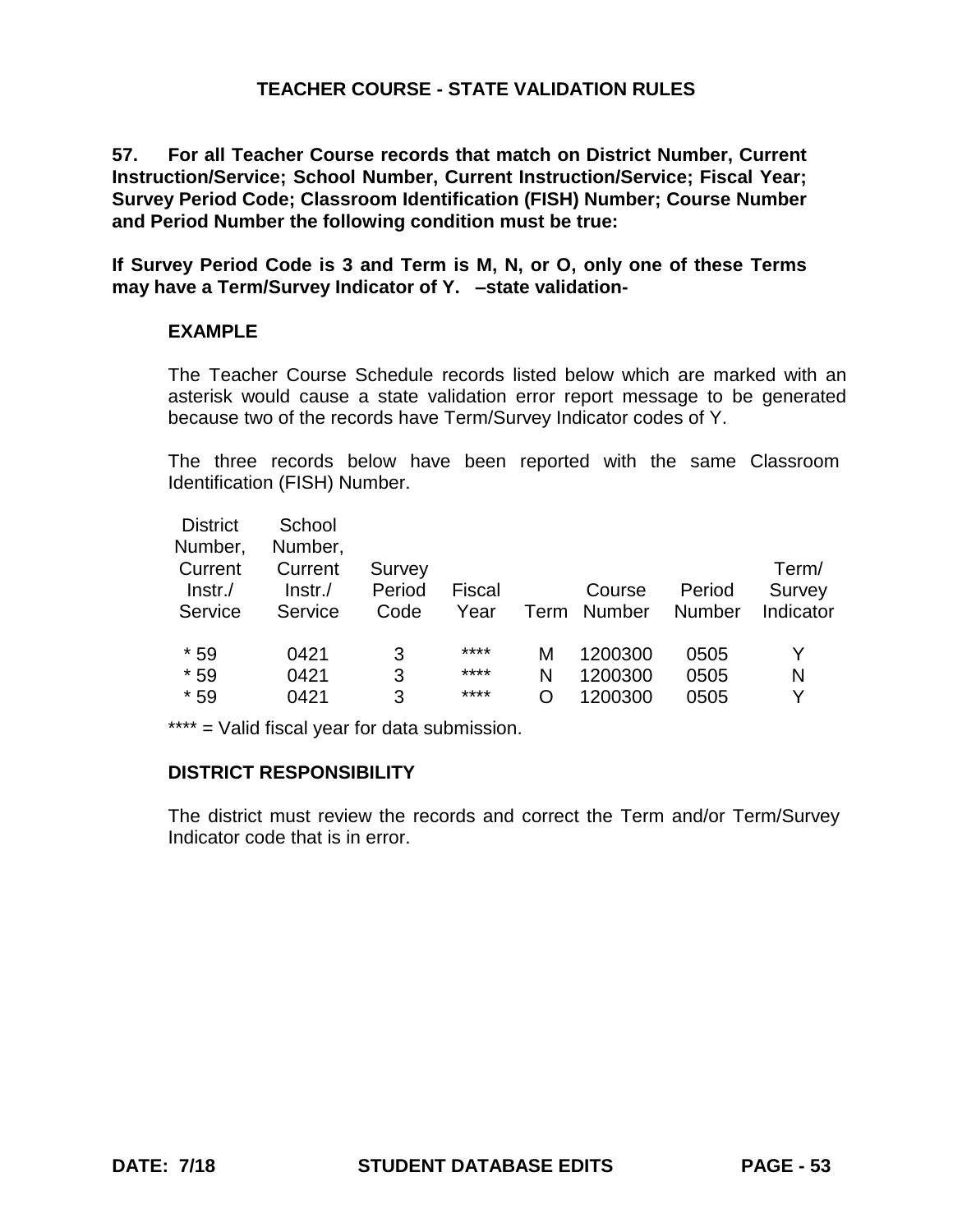**58. For all Teacher Course records that match on District Number, Current Instruction/Service; School Number, Current Instruction/Service; Fiscal Year; Survey Period Code; Classroom Identification (FISH) Number; Course Number and Period Number the following condition must be true:** 

**If Survey Period Code is 2 or 3 and Term is E, F, G, H, or I, only one of these Terms may have a Term/Survey Indicator of Y. -state validation-**

### **EXAMPLE**

The Teacher Course Schedule records listed below which are marked with an asterisk would cause a state validation error report message to be generated because two of the records have Term/Survey Indicator codes of Y.

The four records below have been reported with the same Classroom Identification (FISH) Number.

| <b>District</b>    | School             |        |        |      |               |        |           |
|--------------------|--------------------|--------|--------|------|---------------|--------|-----------|
| Number,<br>Current | Number,<br>Current | Survey |        |      |               |        | Term/     |
| $ lnstr./$         | $ lnstr./$         | Period | Fiscal |      | Course        | Period | Survey    |
| Service            | Service            | Code   | Year   | Term | <b>Number</b> | Number | Indicator |
| $*59$              | 0421               | 3      | ****   | F    | 1200300       | 0505   | Y         |
| $*59$              | 0421               | 3      | ****   | F    | 1200300       | 0505   | N         |
| $*59$              | 0421               | 3      | ****   | G    | 1200300       | 0505   | N         |
| $*59$              | 0421               | 3      | ****   | Н    | 1200300       | 0505   | v         |

\*\*\*\* = Valid fiscal year for data submission.

# **DISTRICT RESPONSIBILITY**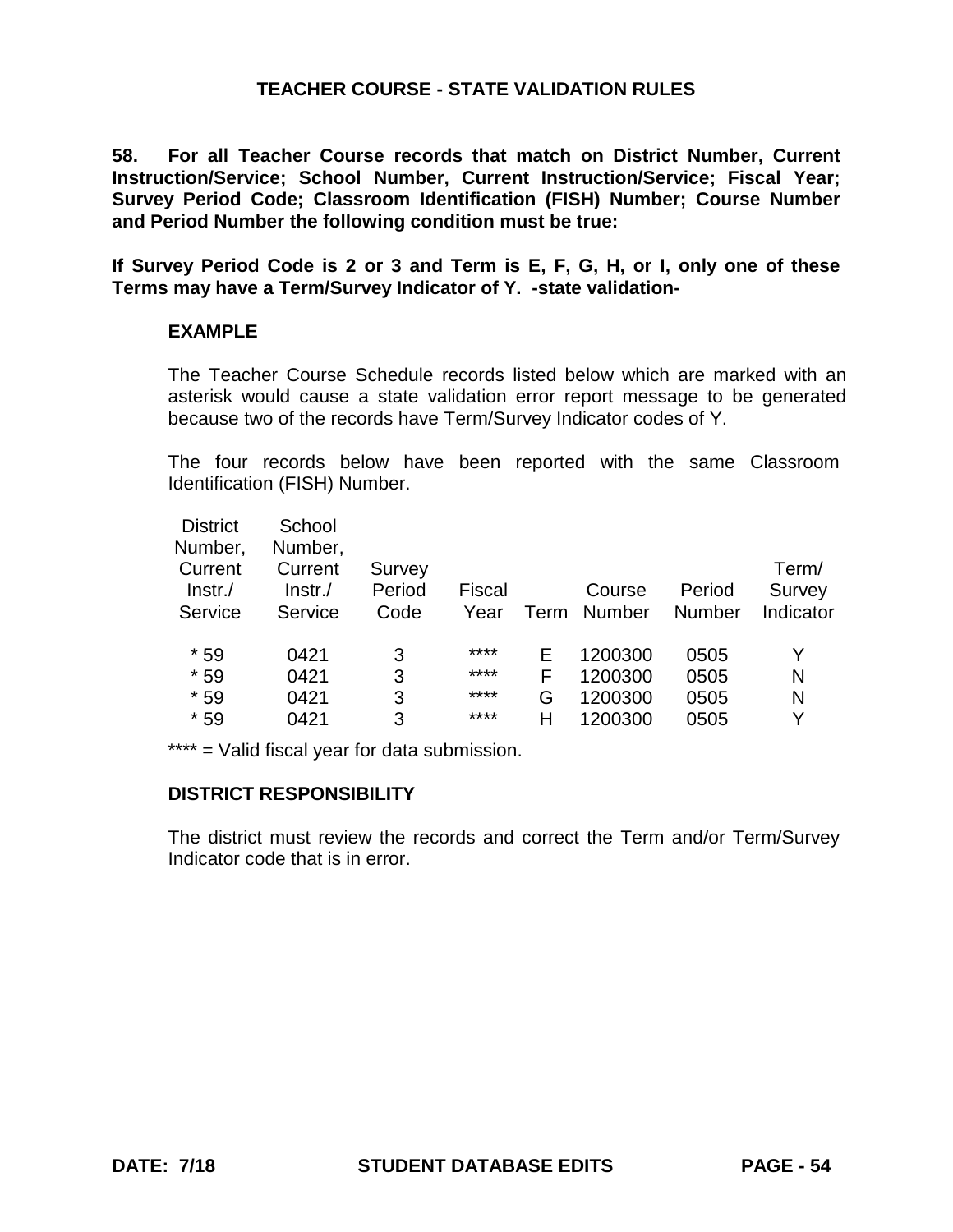**59. For all Teacher Course records that match on District Number, Current Instruction/Service; School Number, Current Instruction/Service; Fiscal Year; Survey Period Code; Classroom Identification (FISH) Number; Course Number and Period Number the following condition must be true:** 

**If Survey Period Code is 2 or 3 and Term is B, C or D, only one of these Terms may have a Term/Survey Indicator of Y. –state validation-**

#### **EXAMPLE**

The Teacher Course Schedule records listed below which are marked with an asterisk would cause a state validation error report message to be generated because two of the records have Term/Survey Indicator codes of Y.

The three records below have been reported with the same Classroom Identification (FISH) Number.

| <b>District</b><br>Number,<br>Current<br>$ lnstr./$ | School<br>Number,<br>Current<br>$ lnstr./$ | Survey<br>Period | Fiscal |   | Course      | Period | Term/<br>Survey |
|-----------------------------------------------------|--------------------------------------------|------------------|--------|---|-------------|--------|-----------------|
| Service                                             | Service                                    | Code             | Year   |   | Term Number | Number | Indicator       |
| $*59$                                               | 0421                                       | 3                | ****   | в | 1200300     | 0505   |                 |
| $*59$                                               | 0421                                       | 3                | ****   |   | 1200300     | 0505   | N               |
| $*59$                                               | 0421                                       | 3                | ****   | D | 1200300     | 0505   | v               |

\*\*\*\* = Valid fiscal year for data submission.

#### **DISTRICT RESPONSIBILITY**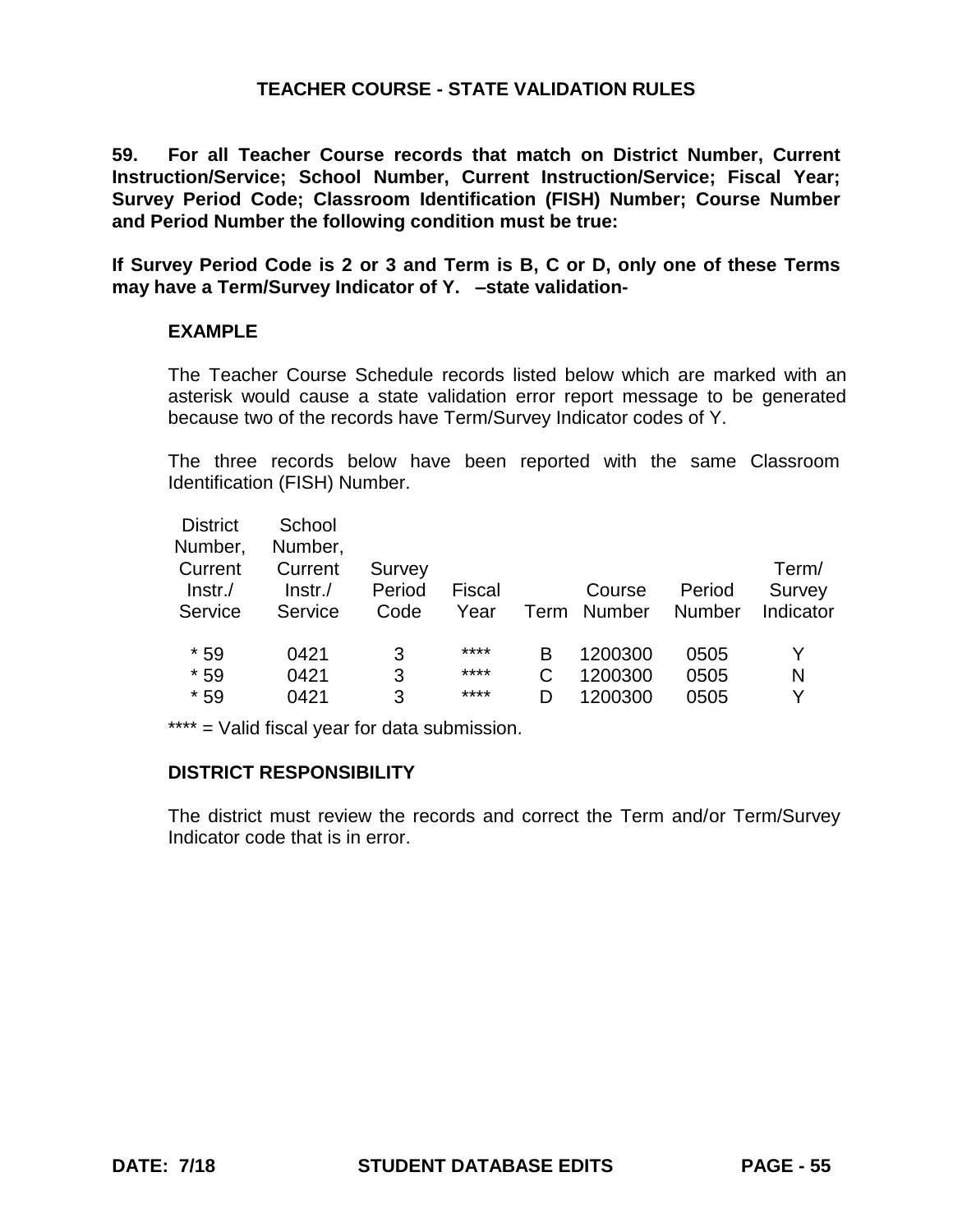**5A. For all Teacher Course records that match on District Number, Current Instruction/Service; School Number, Current Instruction/Service; Fiscal Year; Survey Period Code; Classroom Identification (FISH) Number; Course Number; and Period Number the following condition must be true:** 

**If Survey Period Code is 2 or 3 and Term is T, U, V, W or X, only one of these Terms may have a Term/Survey Indicator of Y. –state validation-**

#### **EXAMPLE**

The Teacher Course Schedule records listed below which are marked with an asterisk would cause a state validation error report message to be generated because two of the records have Term/Survey Indicator codes of Y.

The four records below have been reported with the same Classroom Identification (FISH) Number.

| <b>District</b><br>Number,       | School<br>Number,            |                          |                |      |                         |                  |                              |
|----------------------------------|------------------------------|--------------------------|----------------|------|-------------------------|------------------|------------------------------|
| Current<br>$ lnstr./$<br>Service | Current<br>Instr.<br>Service | Survey<br>Period<br>Code | Fiscal<br>Year | Term | Course<br><b>Number</b> | Period<br>Number | Term/<br>Survey<br>Indicator |
| $*59$                            | 0421                         | 3                        | ****           |      | 1200300                 | 0505             | Y                            |
| $*59$                            | 0421                         | 3                        | ****           | U    | 1200300                 | 0505             | N                            |
| $*59$                            | 0421                         | 3                        | ****           | V    | 1200300                 | 0505             | N                            |
| $*59$                            | 0421                         | 3                        | ****           | W    | 1200300                 | 0505             | v                            |
|                                  |                              |                          |                |      |                         |                  |                              |

\*\*\*\* = Valid fiscal year for data submission.

# **DISTRICT RESPONSIBILITY**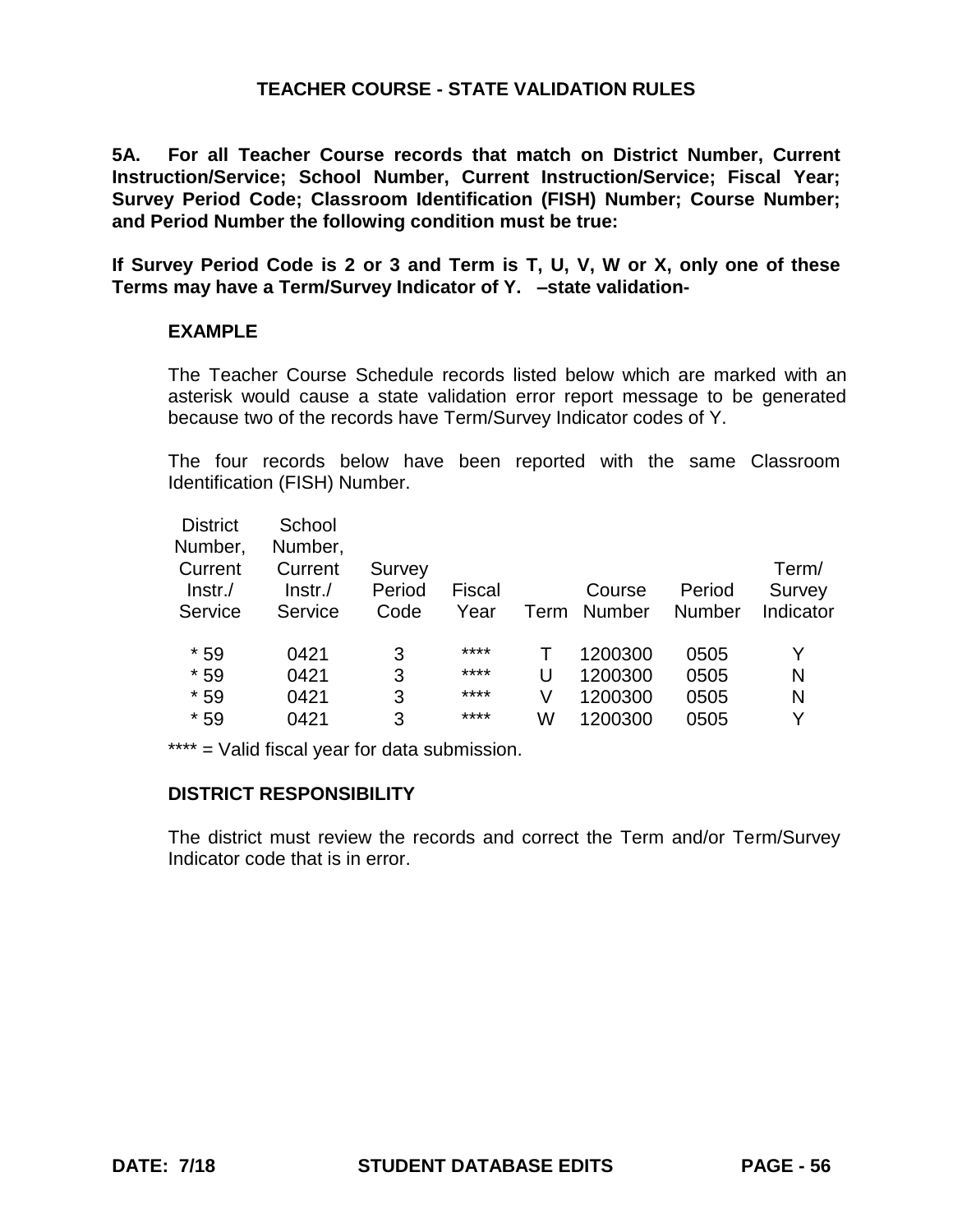**5B. If Survey Period Code is 2 or 3, then all Teacher Course records that match on District Number, Current Instruction/Service; School Number, Current Instruction/Service; Fiscal Year; Survey Period Code; Classroom Identification (FISH) Number; Course Number; Period Number and Term must have the same Term/Survey Indicator. –state validation-**

#### **EXAMPLE**

The Teacher Course Schedule records listed below which are marked with an asterisk would cause a state validation error report message to be generated because they have different Term/Survey Indicator codes.

The two records below have been reported with the same Classroom Identification (FISH) Number.

| <b>District</b><br>Number,<br>Current<br>$ lnstr./$<br>Service | School<br>Number,<br>Current<br>Instr.<br>Service | Survey<br>Period<br>Code | Fiscal<br>Year |   | Course<br>Term Number | Period<br><b>Number</b> | Term/<br>Survey<br>Indicator |
|----------------------------------------------------------------|---------------------------------------------------|--------------------------|----------------|---|-----------------------|-------------------------|------------------------------|
| $*59$                                                          | 0421                                              | 2                        | ****           | 6 | 1200300               | 0505                    | N                            |
| $*59$                                                          | 0421                                              | 2                        | ****           | 6 | 1200300               | 0505                    |                              |

\*\*\*\* = Valid fiscal year for data submission.

# **DISTRICT RESPONSIBILITY**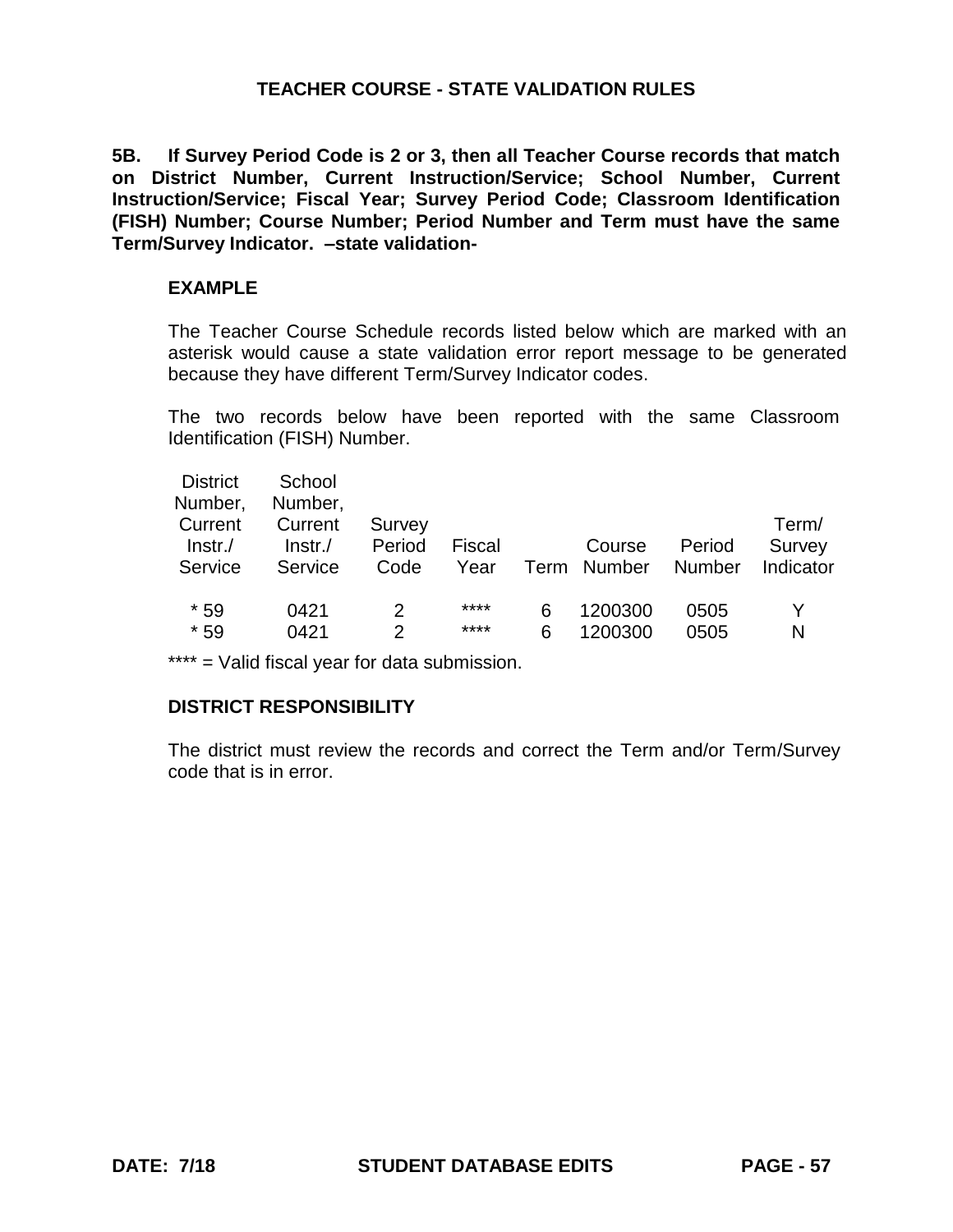**5C. If Survey Period Code is 2 or 3, then at least one Primary Instructor Indicator Code must be Y for Teacher Course Schedule records that are matched on District Number, Current Instruction/Service; School Number, Current Instruction/Service; Survey Period Code; Fiscal Year; Term; Classroom Identification (FISH) Number and Period Number. -state validation-**

#### **EXAMPLE**

The Teacher Course Schedule records listed below would cause a state validation error report message to be generated because there is no record with the Primary Instructor Indicator of Y for records matched based on District Number, Current Instruction/Service; School Number, Current Instruction/Service; Survey Period Code; Fiscal Year; Term; Classroom Identification (FISH) Number and Period Number.

|               | <b>District</b> | School<br>Number, Number, |        |      | Classroom      |               |            |
|---------------|-----------------|---------------------------|--------|------|----------------|---------------|------------|
| Social        | Current         | Current                   | Survey |      | Identification |               | Primary    |
| Security      | Instr.          | $Instr$ ./                | Period |      | (FISH)         | Period        | Instructor |
| <b>Number</b> | Service         | Service                   | Code   | Term | <b>Number</b>  | <b>Number</b> | Indicator  |
| * 0123456789  | 01              | 0421                      |        | 1    | #              | 0404          | N          |
| * 0896456891  | 01              | 0421                      | 2      | 1    | #              | 0404          | N          |
| *1258456766   | 01              | 0421                      | 2      |      | #              | 0404          | N          |

#### **# The FISH NUMBER used in the examples above is 00421A000210000400121**

#### **DISTRICT RESPONSIBILITY**

The district must determine which teacher is the primary instructor for the class listed and change the Primary Instructor Indicator on that Teacher Course Schedule record to Y.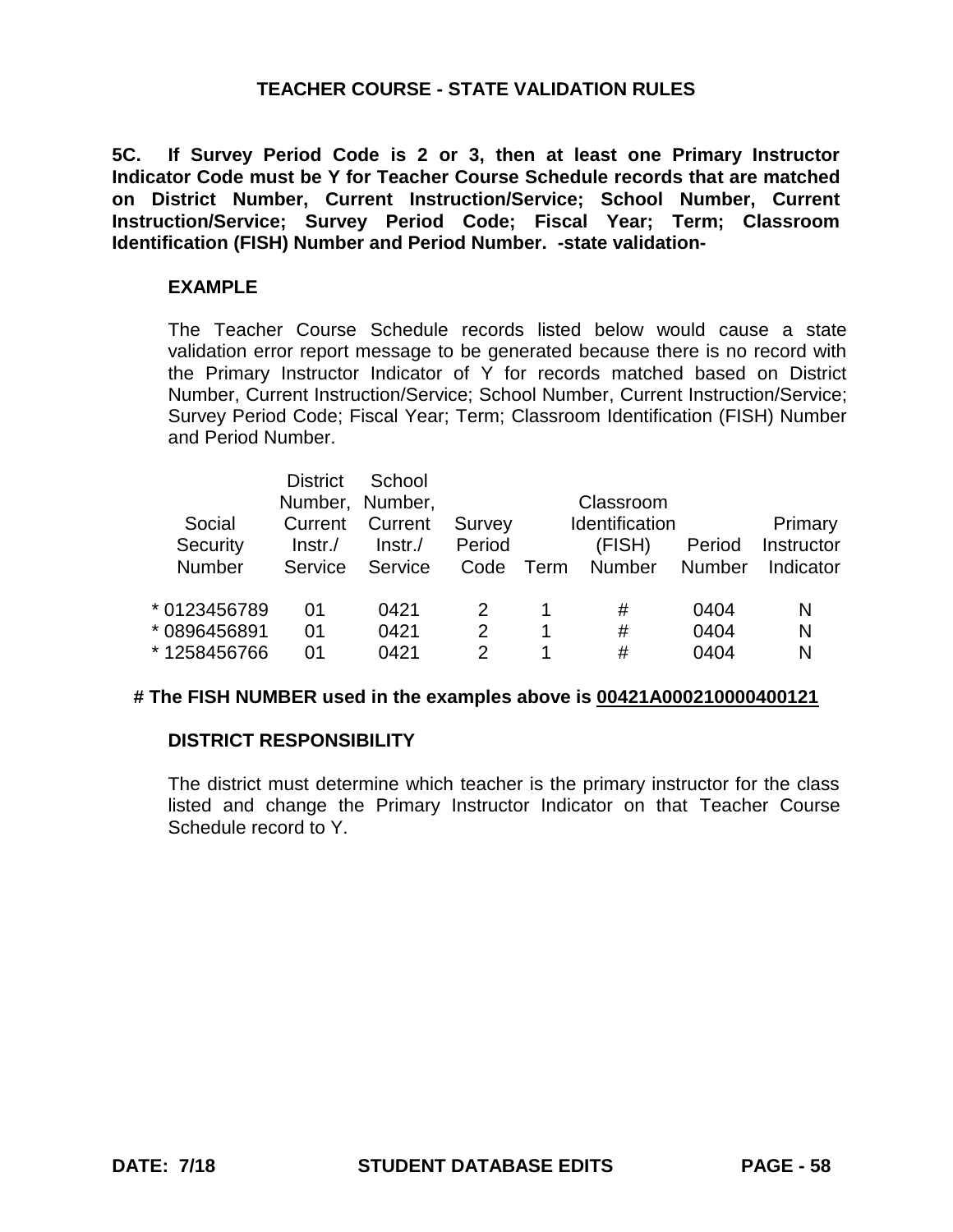**5E. If Survey Period Code is 2 or 3 and if Teacher Course records match on District Number, Current Instruction/Service; School Number, Current Instruction/Service; Fiscal Year; Survey Period Code; Term; Course Number; Section Number; and Period Number; then Classroom Identification (FISH) Number must be the same. –state validation-**

#### **EXAMPLE**

The first set of Teacher Course records listed below would pass this edit because the matching Teacher Course records have the same Classroom Identification (FISH) Numbers. The second set of Teacher Course records listed below would cause a state validation error report message to be generated because the matching Teacher Course records have different Classroom Identification (FISH) Numbers.

| <b>Teacher Course records</b> |
|-------------------------------|
|-------------------------------|

|                                 | Record 1              | Record 2              |
|---------------------------------|-----------------------|-----------------------|
| <b>District Number, Current</b> |                       |                       |
| <b>Instruction/Service</b>      | 01                    | 01                    |
| School Number, Current          |                       |                       |
| <b>Instruction/Service</b>      | 0421                  | 0421                  |
| <b>Survey Period Code</b>       | 2                     | $\mathcal{P}$         |
| <b>Fiscal Year</b>              | ****                  | ****                  |
| Term                            |                       |                       |
| <b>Course Number</b>            | 1200300               | 1200300               |
| <b>Section Number</b>           | 00200                 | 00200                 |
| <b>Period Number</b>            | 0202                  | 0202                  |
| <b>Social Security Number</b>   | 123456789             | 226456790             |
| Classroom Identification (FISH) |                       |                       |
| Number                          | 12345A123451234512345 | 12345A123451234512345 |

# **Continued on Next Page**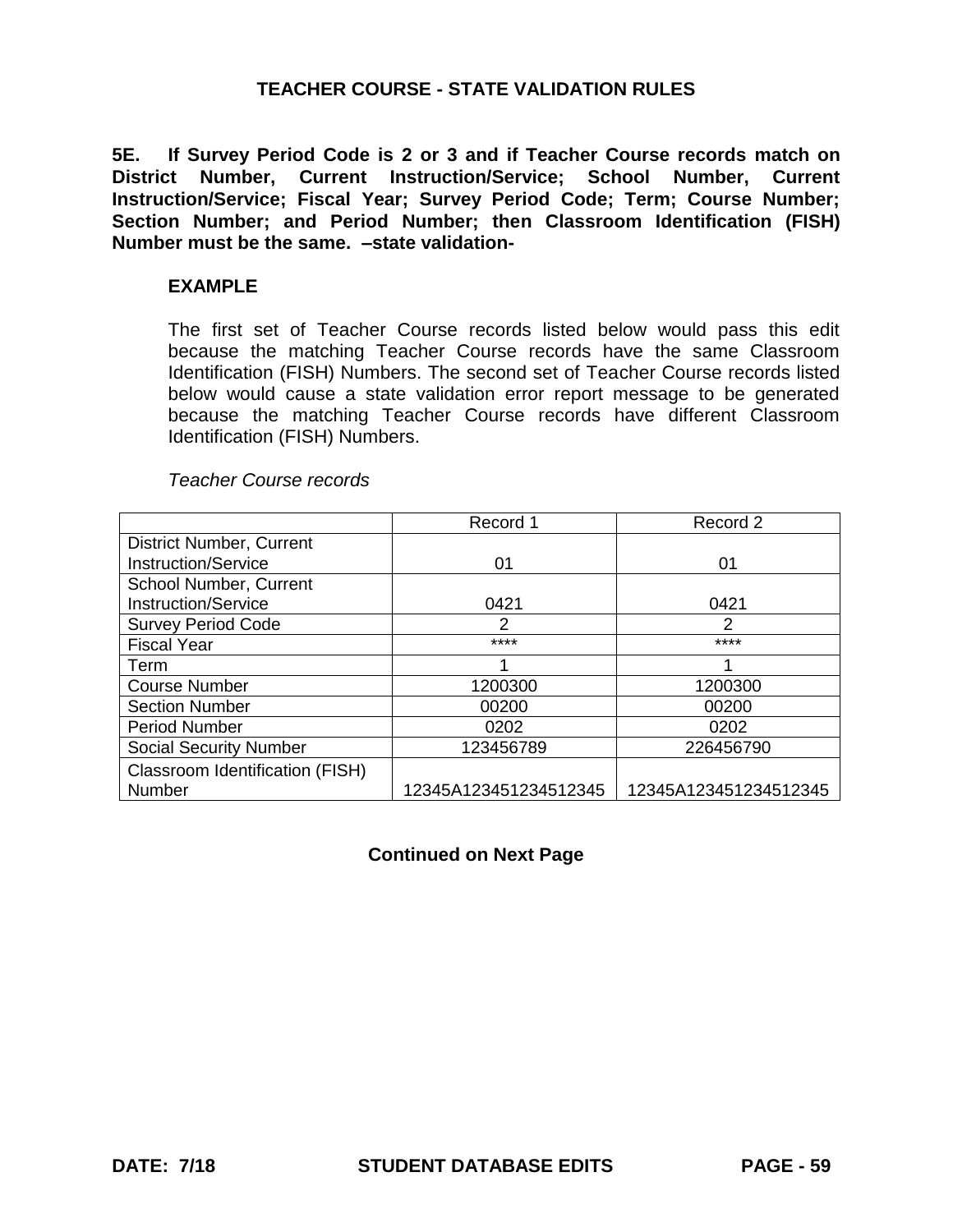*Teacher Course Records*

|                                 | Record 1              | Record 2              |
|---------------------------------|-----------------------|-----------------------|
| <b>District Number, Current</b> |                       |                       |
| <b>Instruction/Service</b>      | 01                    | 01                    |
| School Number, Current          |                       |                       |
| Instruction/Service             | 0421                  | 0421                  |
| <b>Survey Period Code</b>       | 2                     | $\mathcal{P}$         |
| <b>Fiscal Year</b>              | ****                  | ****                  |
| Term                            |                       |                       |
| <b>Course Number</b>            | 1200300               | 1200300               |
| <b>Section Number</b>           | 00200                 | 00200                 |
| <b>Period Number</b>            | 0404                  | 0404                  |
| <b>Social Security Number</b>   | 988654321             | 456897321             |
| Classroom Identification (FISH) |                       |                       |
| Number                          | 12345A123451234512345 | 45365A778451234512345 |

\*\*\*\* = Valid fiscal year for data submission.

### **DISTRICT RESPONSIBILITY**

If the two teachers are teaching the same class then the district must correct the Classroom Identification (FISH) Number on one of the Teacher Course records so that the two records have the same FISH number. If one of the Teacher Course records should not have been submitted, the district should delete this incorrect record.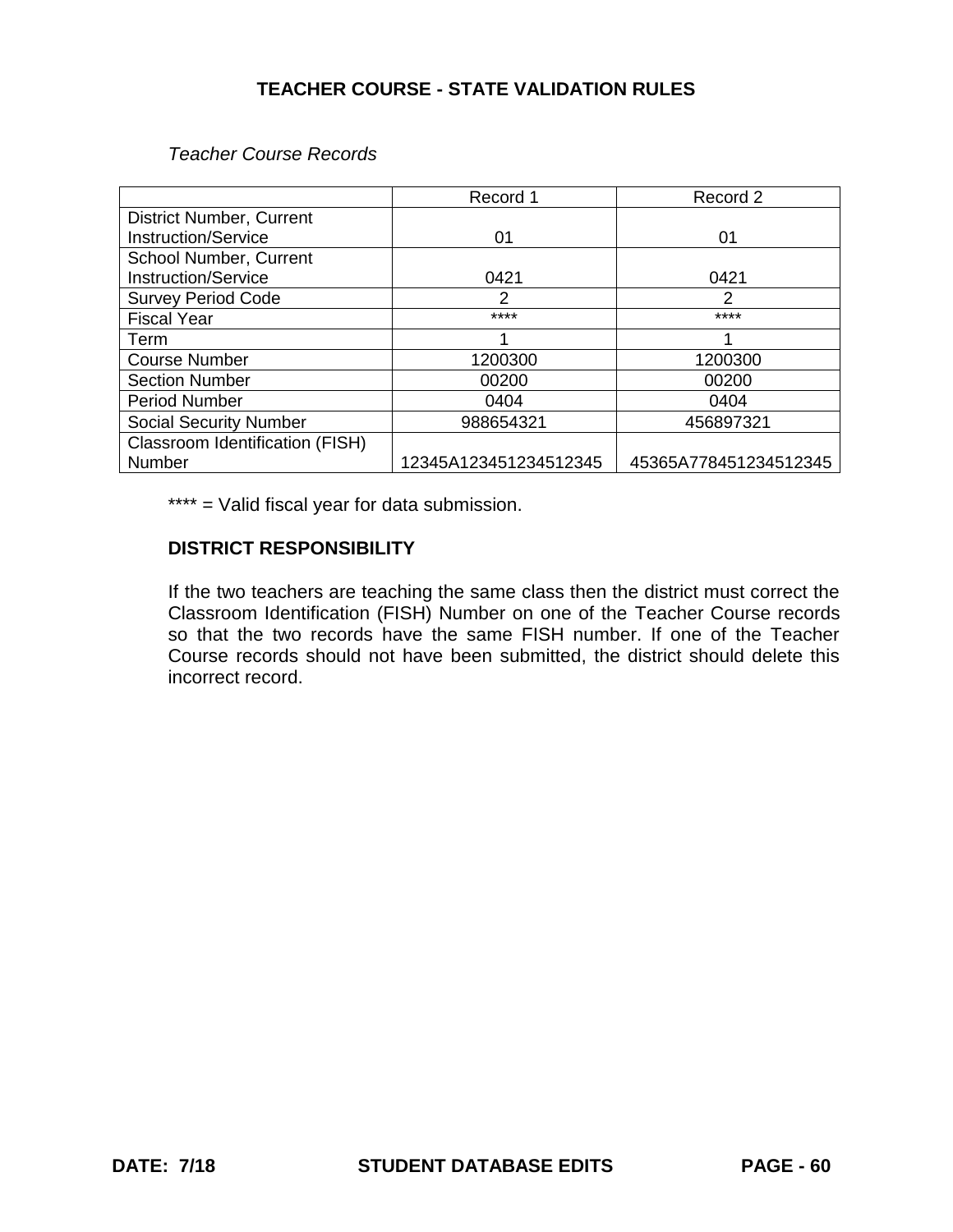- **5F. For Survey Periods 2 and 3,** 
	- **If the course is not a dual enrollment course at a postsecondary institution, and**
	- **If School Number, Current Instruction/Service is not 7001 or 7006, and**
	- **If School Number, Current Instruction/Service is not 7004 and 7023 in one of the following District Numbers, Current Instruction/Service: 02, 04, 07, 12, 14, 15, 19, 20, 21, 22, 23, 24, 25, 26, 28, 30, 32, 34, 38, 39, 40, 44, 45, 46, 47, 54, 62, 65, 67, 73 and 75**
	- **If Charter School Status is not R, C, T or B and School Function Setting is not V,**
	- **If Location of Student code is not T on the Student Course Schedule record (matching on District Number, Current Instruction/Service; School Number Current Instruction/Service; Survey Period Code; Fiscal Year; Term; Course Number; Section Number and Period Number),**

**then each Teacher Course Schedule record must have a matching Staff Demographic Information record based on District Number, Current Instruction/Service; Survey Period Code; Fiscal Year; Social Security Number and Staff Number Identifier, Local,**

**Dual enrollment records are those with School Number, Current Instruction/Service of C901-C928, U970-U981 or P001-P999 and those with an alphanumeric course number at any School Number, Current Instruction/Service. -state validation-**

# **EXAMPLE**

The first Teacher Course Schedule record listed below would pass this edit because it has a matching Staff Demographic Information record based on District Number, Current Instruction/Service; Survey Period Code; Fiscal Year; Social Security Number and Staff Number Identifier, Local. The second Teacher Course Schedule record listed below would cause a state validation error report message to be generated because there is no matching Staff Demographic Information record.

# *Teacher Course Schedule records*

| District Number,<br>Current Instr./<br>Service | Survey<br>Period<br>Code | Fiscal<br>Year | Social<br>Security<br><b>Number</b> | <b>Staff Number</b><br>Identifier,<br>Local |
|------------------------------------------------|--------------------------|----------------|-------------------------------------|---------------------------------------------|
|                                                |                          |                |                                     |                                             |
| 01                                             | 2                        | ****           | 123456789                           | ABC123DEF9                                  |
| * በ1                                           | っ                        | ****           | 123456790                           | BCD456EFG8                                  |

\*\*\*\* = Valid fiscal year for data submission.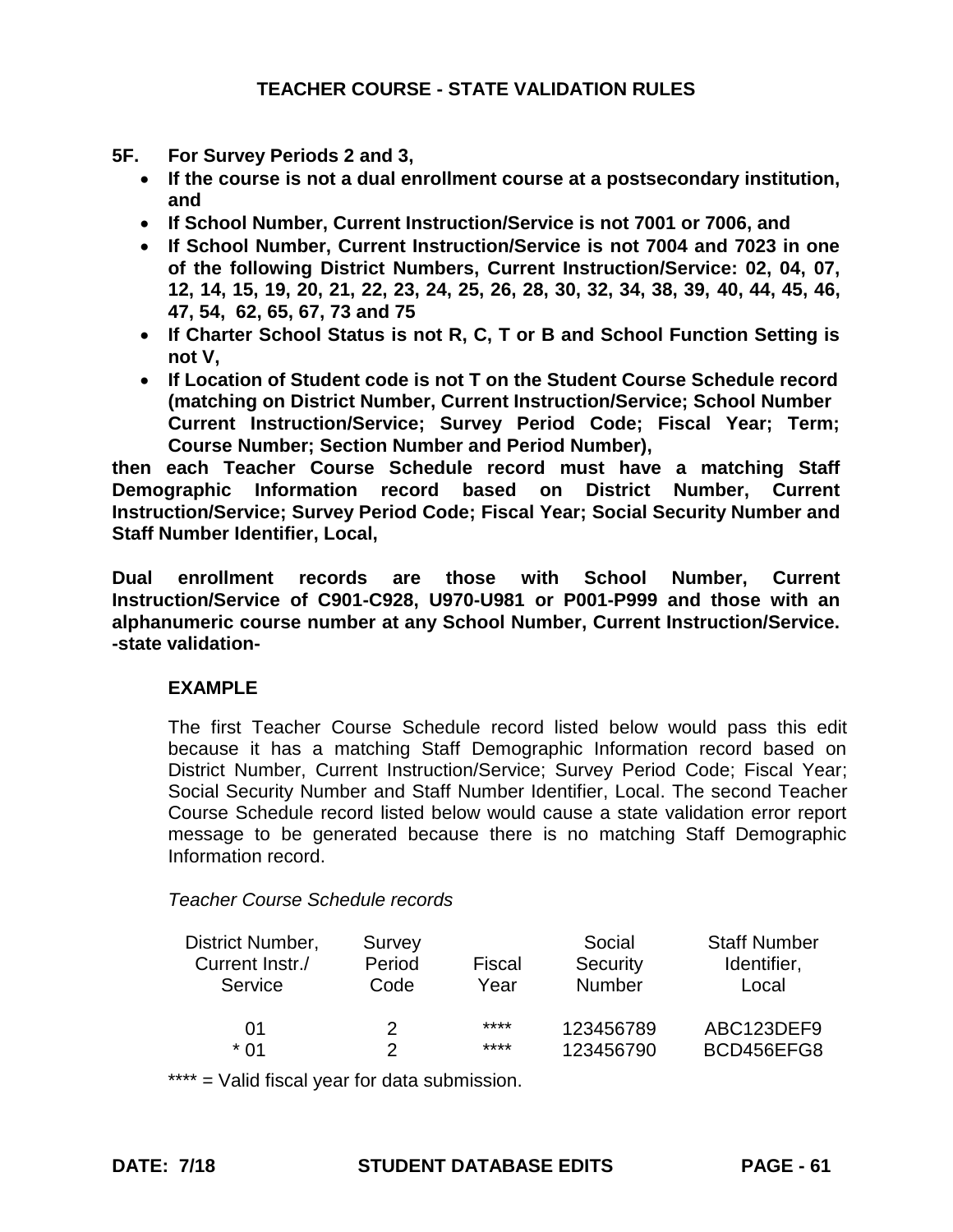#### *Staff Demographic Information records*

|                 | Survey |        | Social        | <b>Staff Number</b> |
|-----------------|--------|--------|---------------|---------------------|
| <b>District</b> | Period | Fiscal | Security      | Identifier,         |
| <b>Number</b>   | Code   | Year   | <b>Number</b> | Local               |
| 01              | 2      | ****   | 123456789     | ABC123DEF9          |
| በ1              |        | ****   | 123456791     | BCD456EFG8          |

\*\*\*\* = Valid fiscal year for data submission.

## **DISTRICT RESPONSIBILITY**

The district must verify that the Teacher Course Schedule record is valid and submit a matching Staff Demographic Information record on the Staff Information Database based on District Number, Current Instruction/Service; Survey Period Code; Fiscal Year; Social Security Number and Staff Number Identifier, Local.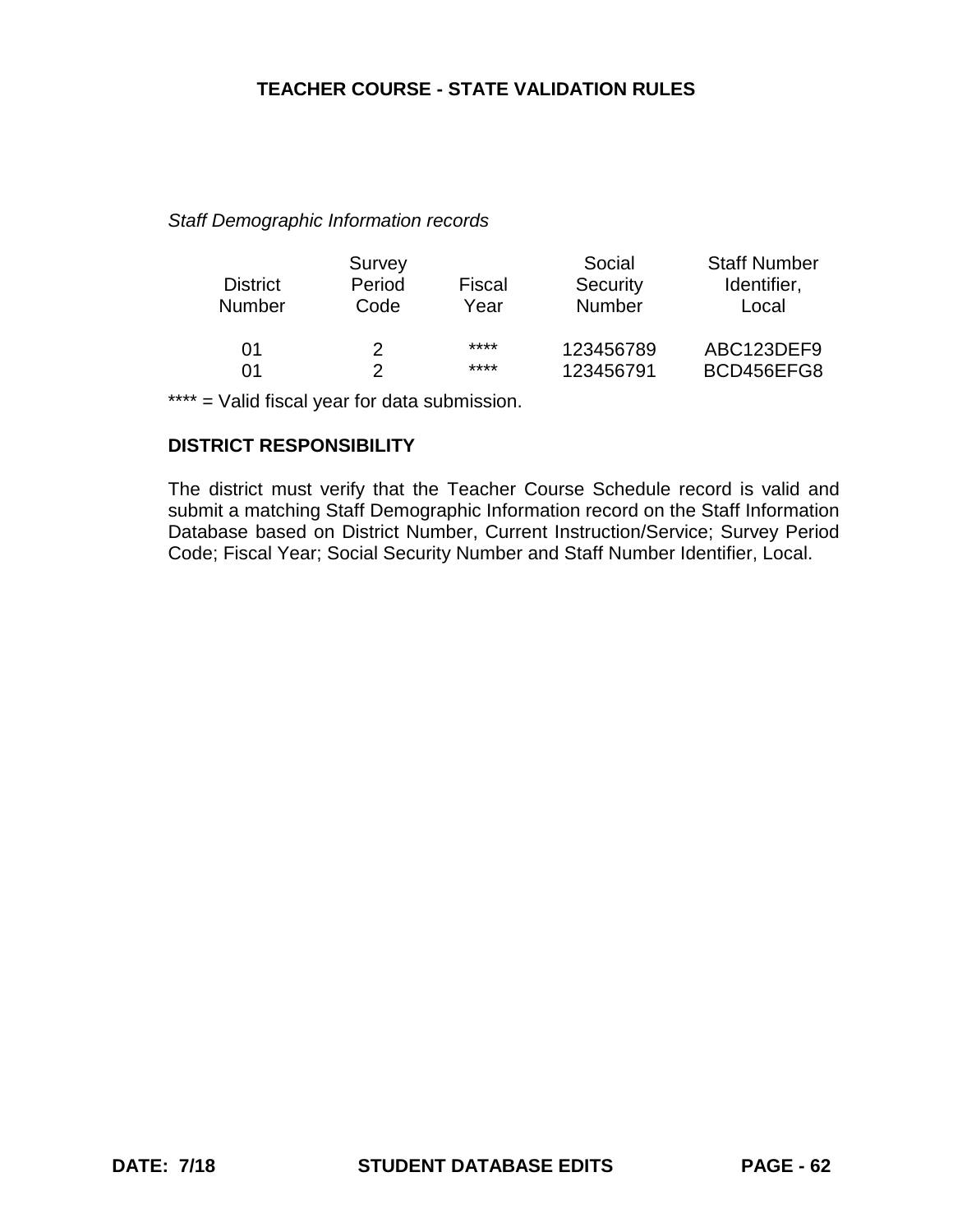**63. Florida Educators Certificate Number must be in the following ranges: 0000000001 – 0000999998, 0001000000 - 6001999999, 6002000001 - 6002999999, 6003000001 - 6003999999, 6004000001 - 6004999999, or 0000000000, 0000999999, 7777777777, 8888888888 or 9999999999. -exception report-**

#### **EXAMPLE**

The Teacher Course records below would cause an exception report to be generated because the Florida Educators Certificate Numbers are not valid or in the specified ranges.

| <b>District</b> | School       |           |                  |
|-----------------|--------------|-----------|------------------|
| Number,         | Number,      |           | Florida          |
| Current         | Current      | Social    | <b>Educators</b> |
| Instruction/    | Instruction/ | Security  | Certificate      |
| Service         | Service      | Number    | <b>Number</b>    |
| * 01            | 0151         | 123456789 | 999999998        |
| $*01$           | 0151         | 234567891 | 6123456789       |
| * በ1            | 0151         | 345678912 | 888888889        |
|                 |              |           |                  |

#### **DISTRICT RESPONSIBILITY**

The district should verify the Florida Educators Certificate Numbers and correct if in error.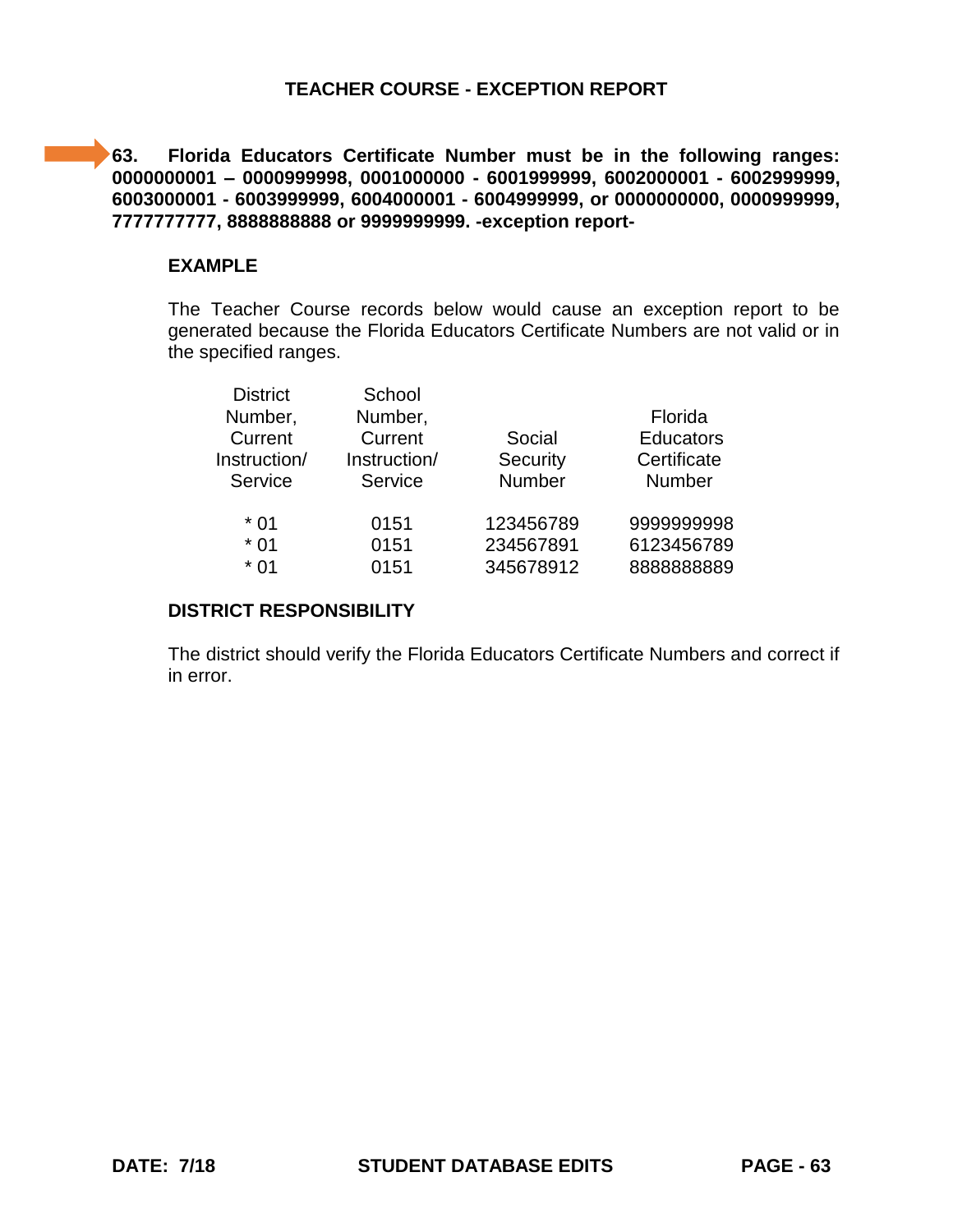**65. If Survey Period Code equals 2 or 3, for each Teacher Course record with a Scheduling Method equal to C or M there must exist at least one other Teacher Course record with a different Social Security Number and the same Scheduling Method (at least 2 C's, 2 M's) based on District Number, Current Instruction/Service; School Number, Current Instruction/Service; Period Number; Classroom Identification/FISH Number; Survey Period Code and Fiscal Year. -exception report-**

### **EXAMPLE**

The first and second Teacher Course records listed below would pass this edit. The third record listed below would not pass this edit because another Teacher Course record based on the indicated fields of the edit does not exist.

The following records exist for Classroom Identification/FISH Number 12345A123451234512345:

| <b>District</b> | School  |      |               |               |            |        |        |
|-----------------|---------|------|---------------|---------------|------------|--------|--------|
| Number,         | Number, |      |               |               |            |        |        |
| Current         | Current |      |               | Social        |            | Survey |        |
| $Instr$ ./      | Instr.  |      | Period        | Security      | Scheduling | Period | Fiscal |
| Service         | Service | Term | <b>Number</b> | <b>Number</b> | Method     | Code   | Year   |
|                 |         |      |               |               |            |        |        |
| 62              | 0151    | 3    | 0104          | 111223333     |            | 3      | ****   |
| 62              | 0151    | 3    | 0104          | 444556666     | С          | 3      | ****   |
| $*62$           | 0151    | 3    | 0506          | 777889999     |            | 3      | ****   |
|                 |         |      |               |               |            |        |        |

\*\*\*\* = Valid fiscal year for data submission.

# **DISTRICT RESPONSIBILITY**

The district must verify whether the Teacher Course record is valid, and, if so, whether a matching Teacher Course record is needed based on District Number, Current Instruction/Service; School Number, Current Instruction/Service; Period Number; Classroom Identification/FISH Number, Survey Period Code and Fiscal Year.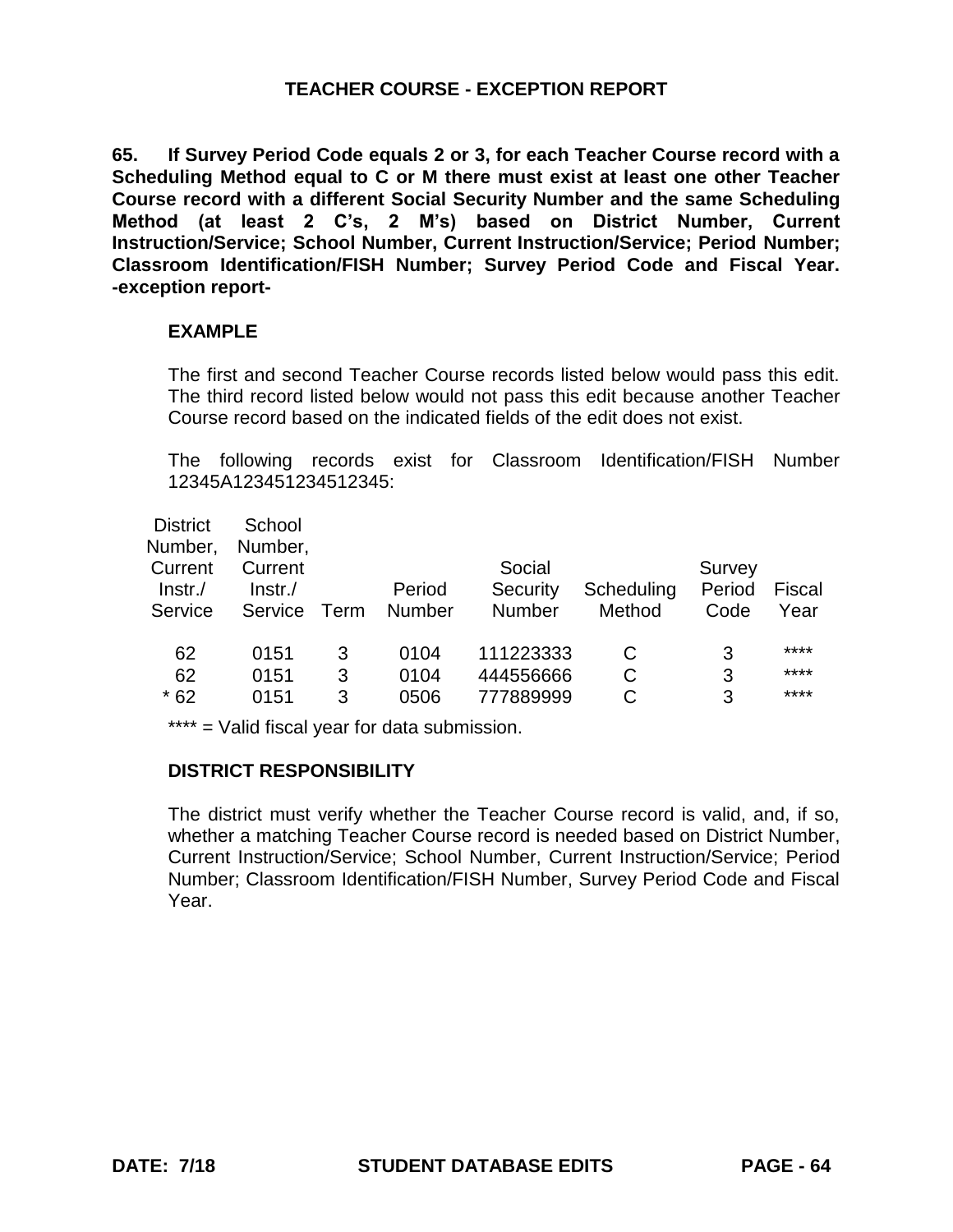**66. If Survey Period Code equals 2 or 3 and District Number, Current Instruction/Service is not 71; for each Teacher Course record with a Scheduling Method equal to I and the end period is not equal to 88, there must exist at least one other Teacher Course record with a Scheduling Method equal to A, B, C, M, S or W based on District Number, Current Instruction/Service; School Number, Current Instruction/Service; Period Number; Classroom Identification/FISH Number; Survey Period Code and Fiscal Year, but with a different Social Security Number. -exception report-**

### **EXAMPLE**

The first and second Teacher Course records listed below would pass this edit. The third record listed below would not pass this edit because another Teacher Course record based on the indicated fields of the edit does not exist. The fourth and fifth records would not pass this edit because the two records have identical Social Security Numbers.

| <b>District</b> | School                |        |        |                       |            |            |        |
|-----------------|-----------------------|--------|--------|-----------------------|------------|------------|--------|
| Number,         | Number,               |        |        | Classroom             |            |            |        |
| Current         | <b>Current Survey</b> |        |        | Identification/       |            |            |        |
| Instr.          | Instr.                | Period | Period | <b>FISH</b>           | Scheduling |            | Fiscal |
| Service         | Service Code          |        | Number | <b>Number</b>         | Method     | <b>SSN</b> | Year   |
|                 |                       |        |        |                       |            |            |        |
| 62              | 0151                  | 3      | 0106   | 12345A123451234512345 | C          | 12345678   | ****   |
| 62              | 0151                  | 3      | 0106   | 12345A123451234512345 |            | 123456780  | ****   |
| $*62$           | 0151                  | 3      | 0106   | 23456A234562345623456 |            | 123456781  | ****   |
| $*62$           | 0151                  | 3      | 0106   | 23456A234562345623457 | S          | 123456782  | ****   |
| $*62$           | 0151                  | 3      | 0106   | 23456A234562345623457 |            | 123456782  | ****   |
|                 |                       |        |        |                       |            |            |        |

\*\*\*\* = Valid fiscal year for data submission.

# **DISTRICT RESPONSIBILITY**

The district must verify whether the Teacher Course record is valid, and, if so, whether a matching Teacher Course record is needed (based on District Number, Current Instruction/Service; School Number, Current Instruction/Service; Period Number; Classroom Identification/FISH Number,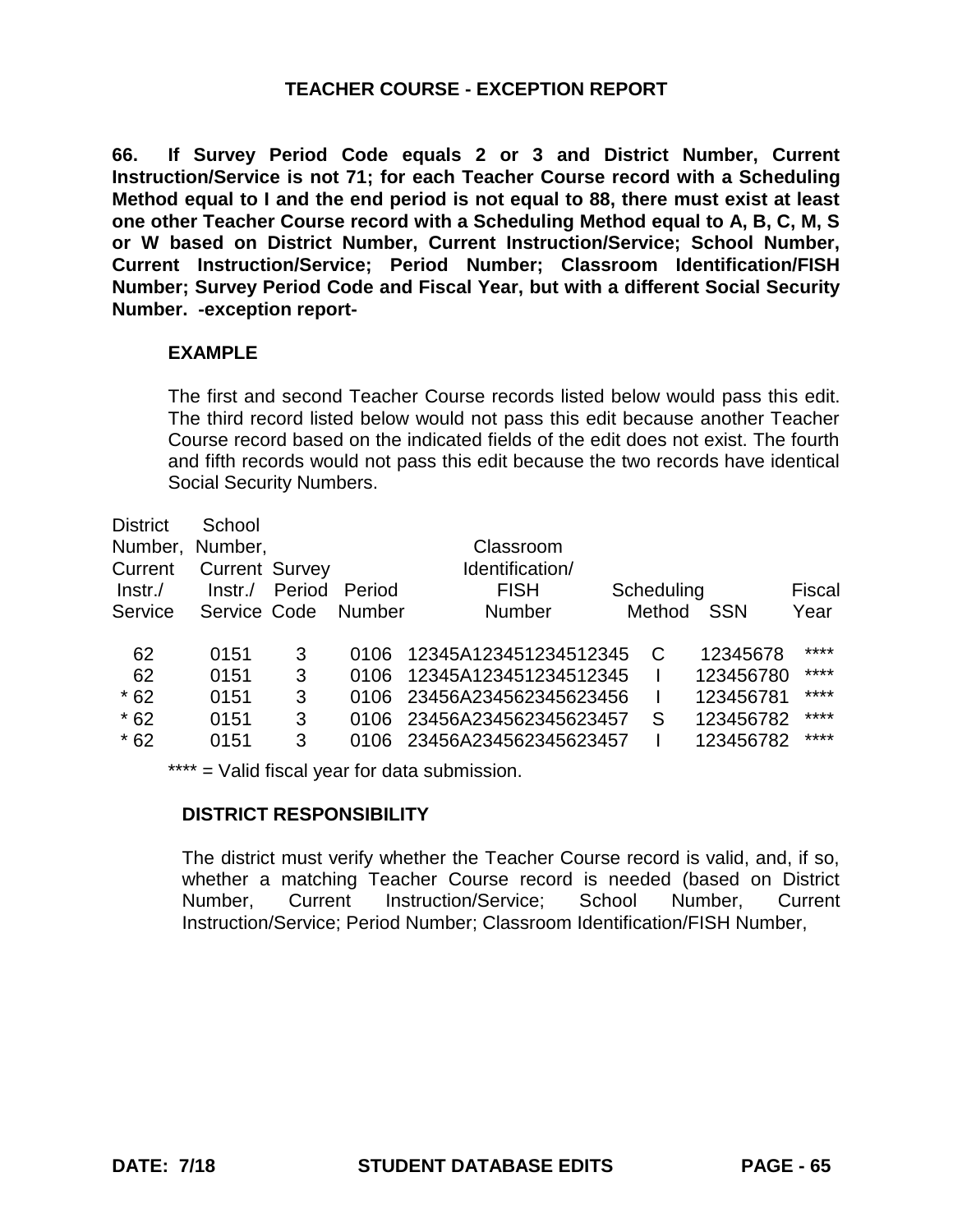**67. If Survey Period Code equals 2 or 3, for each Teacher Course record with a Scheduling Method equal to A, there must exist at least one other Teacher Course record with a different Course/Section combination and the same Scheduling Method (at least 2 A's), District Number, Current Instruction/Service; School Number, Current Instruction/Service; Period Number; Classroom Identification/FISH Number; Survey Period Code and Fiscal Year. -exception report-**

### **EXAMPLE**

The first and second Teacher Course records listed below would pass this edit. The third record listed below would not pass this edit because another Teacher Course record based on the indicated fields of the edit does not exist.

The following records exist for Classroom Identification/FISH Number 12345A123451234512345:

| <b>District</b><br>Current<br>Instr.<br>Service | School<br>Number, Number,<br>Current<br>$Instr$ ./ | Service Course | Section | Period<br>Number Number | Social<br>Security<br><b>Number</b> | Scheduling Period<br>Method | Survey<br>Code | Fiscal<br>Year |
|-------------------------------------------------|----------------------------------------------------|----------------|---------|-------------------------|-------------------------------------|-----------------------------|----------------|----------------|
| 62                                              | 0151                                               | 5010040        | 01023   | 0104                    | 111223333                           | Α                           | 3              | ****           |
| 62                                              | 0151                                               | 5010040        | 01055   | 0104                    | 444556666                           | Α                           | 3              | ****           |
| $*62$                                           | 0151                                               | 5012000        | 01066   | 0506                    | 777889999                           | А                           | 3              | ****           |
|                                                 |                                                    |                |         |                         |                                     |                             |                |                |

\*\*\*\* = Valid fiscal year for data submission.

#### **DISTRICT RESPONSIBILITY**

The district must verify whether the Teacher Course record is valid, and, if so, whether a matching Teacher Course record is needed based on District Number, Current Instruction/Service; School Number, Current Instruction/Service; Period Number; Classroom Identification/FISH Number, Survey Period Code and Fiscal Year.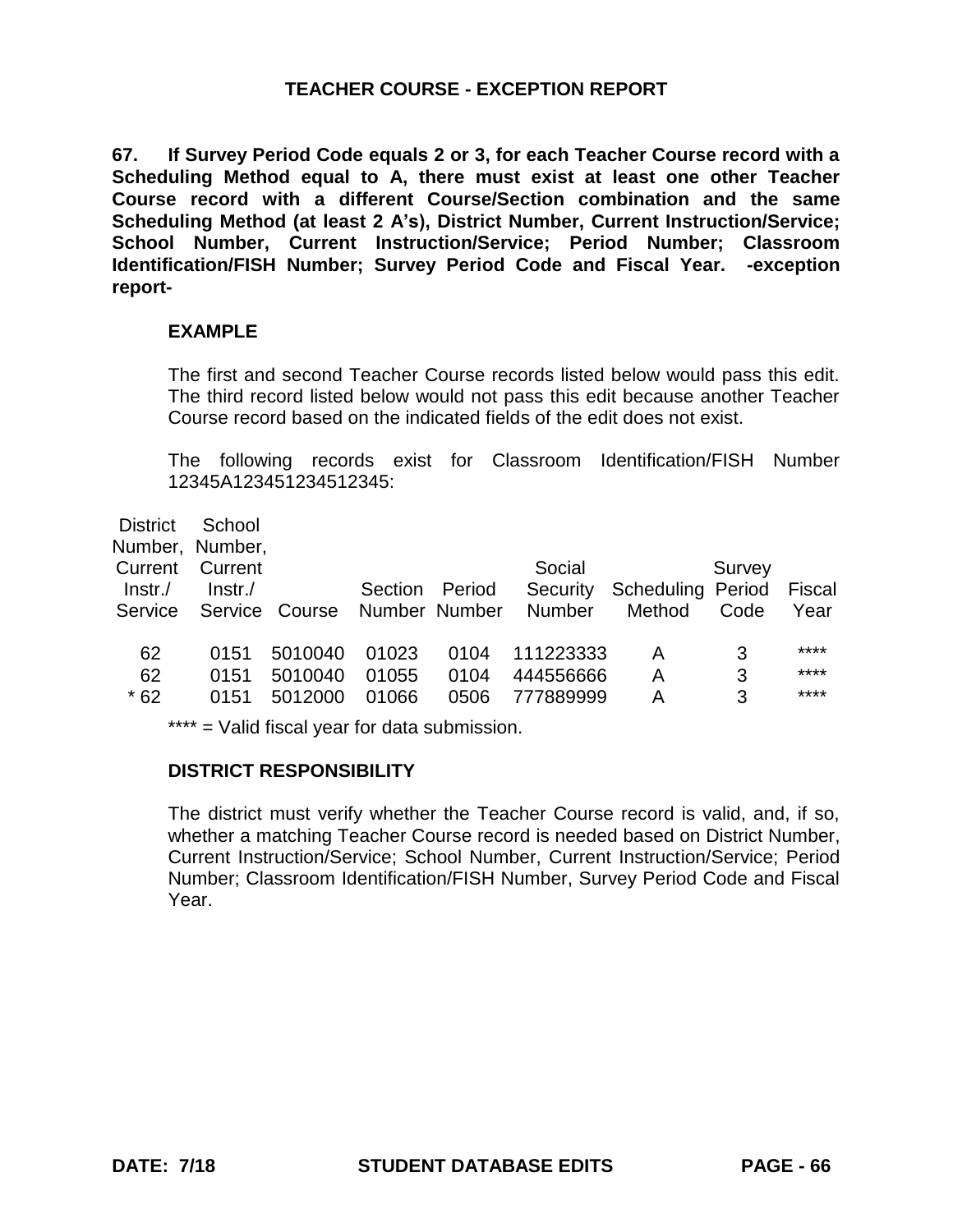- **68. If Survey Period Code is 2 or 3 and**
	- **District of Instruction is not = 68 and**
	- **School of Instruction is not = 3518, 9996, or begins with an alpha character and**
	- **School of Instruction's function setting on MSID does not equal D or V (DJJ or Virtual) and**
	- **Blended Learning Course = N and**
	- **Period Number does not end in 88 and**
	- **Facility Type = 00, 01, 03, 04, 11-20 or**
	- **Facility Type = 09 with a numeric course and**
	- **Scheduling Method = C and**
	- **Class Size Core Course Indicator on the Course Code Directory = Y,**

**then for all Teacher Course records that match on District Number, Current Instruction/Service; School Number, Current Instruction/Service; Fiscal Year; Survey Period Code; Classroom Identification (FISH) Number; Course Number; and Period Number and Scheduling Method "C", the following conditions must be true:**

- **At least one Teacher Course record must have Certification/Licensure/Qualification Status equal to A, H, I, L, M, P, S, T or V**
- **At least one teacher in the group of Teacher Course records must have at least a sum of three years' experience on the Staff Experience format where Experience Type equals F, N, P or S. Must match by District Number, SSN, Survey Period, Year**
- **Same teacher does not need to satisfy both conditions**

**-exception report-**

#### **EXAMPLE:**

The below records would cause an exception report to be generated because although the Certification/Licensure/Qualification Status is met, there must be at least one Staff Experience record where Experience Length is reported as three or more years for the team.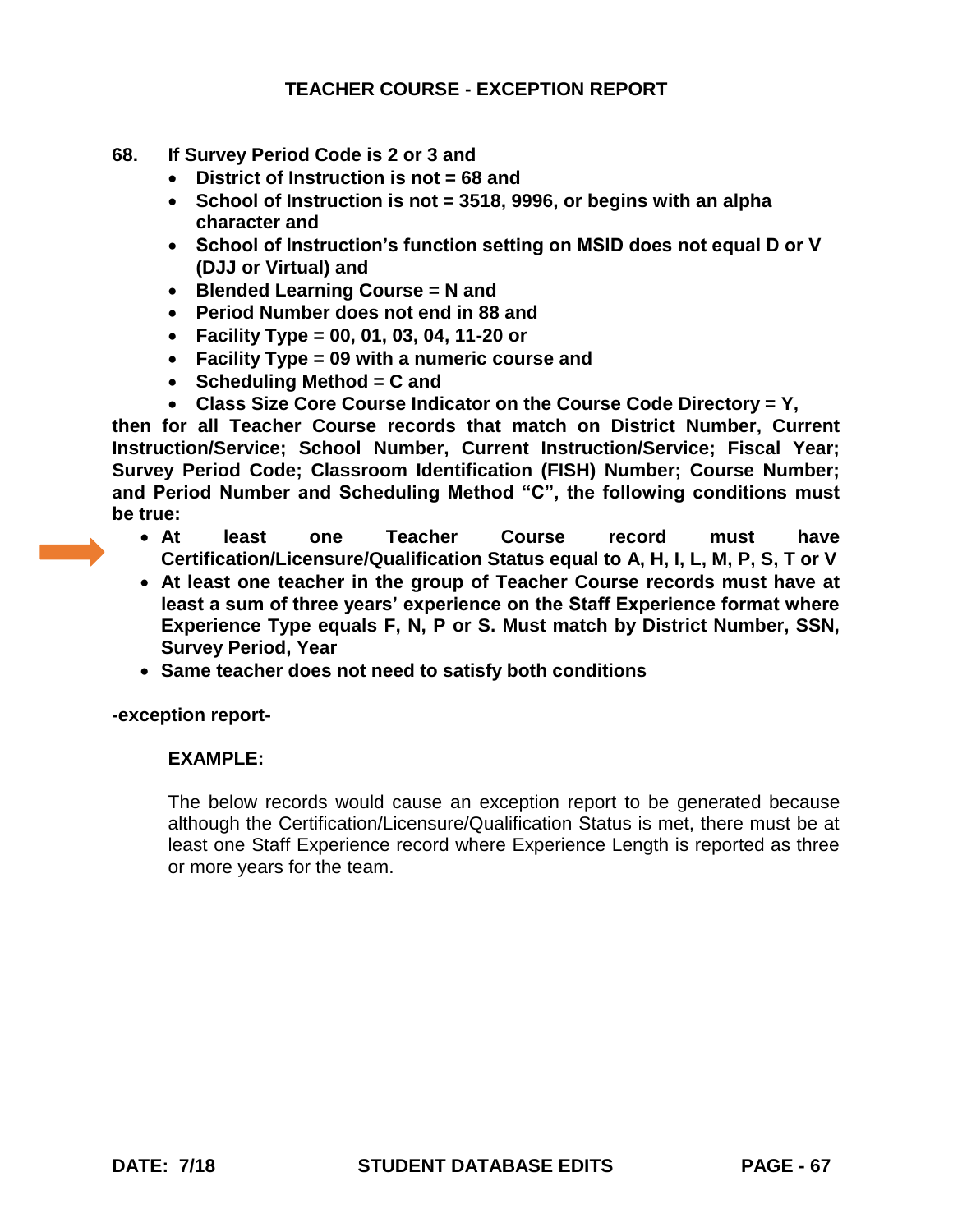| <b>District</b><br>Number,<br>Current<br>$ lnstr./$<br>Service | School<br>Number,<br>Current<br>Instr.<br>Service | Fiscal<br>Year | Survey<br>Period<br>Code        | Social<br>Number<br>Number | Course<br><b>Number</b> | Period<br><b>Number</b> | Scheduling<br>Method | Certification/<br>Licensure/<br>Qualif./<br><b>Status</b> |
|----------------------------------------------------------------|---------------------------------------------------|----------------|---------------------------------|----------------------------|-------------------------|-------------------------|----------------------|-----------------------------------------------------------|
| 01                                                             | 0151                                              | ****           | 3                               | 123456789                  | 1002360                 | 0106                    | C                    |                                                           |
| 01                                                             | 0151                                              | ****           | 3                               | 1345678910                 | 1002360                 | 0106                    | C                    | M                                                         |
|                                                                |                                                   |                | <b>Staff Experience records</b> |                            |                         |                         |                      |                                                           |
|                                                                |                                                   |                | Social                          | Survey                     |                         |                         |                      |                                                           |
|                                                                | <b>District</b>                                   |                | Security                        | Period                     | Fiscal                  |                         | Experience           |                                                           |
|                                                                | <b>Number</b>                                     |                | Number                          | Code                       | Year                    |                         | Length               |                                                           |
|                                                                | 01                                                |                | 123456789                       | 3                          | ****                    |                         | 1                    |                                                           |
|                                                                | 01                                                |                | 345678910                       | 3                          | ****                    |                         | 2                    |                                                           |

#### *Teacher Course records*

\*\*\*\*= Valid fiscal year for data submission

#### **DISTRICT RESPONSIBILITY**

The district should verify the Certification/Licensure/Qualification Status on the Teacher Course record and the Experience Length on the Staff Experience format, and correct if in error.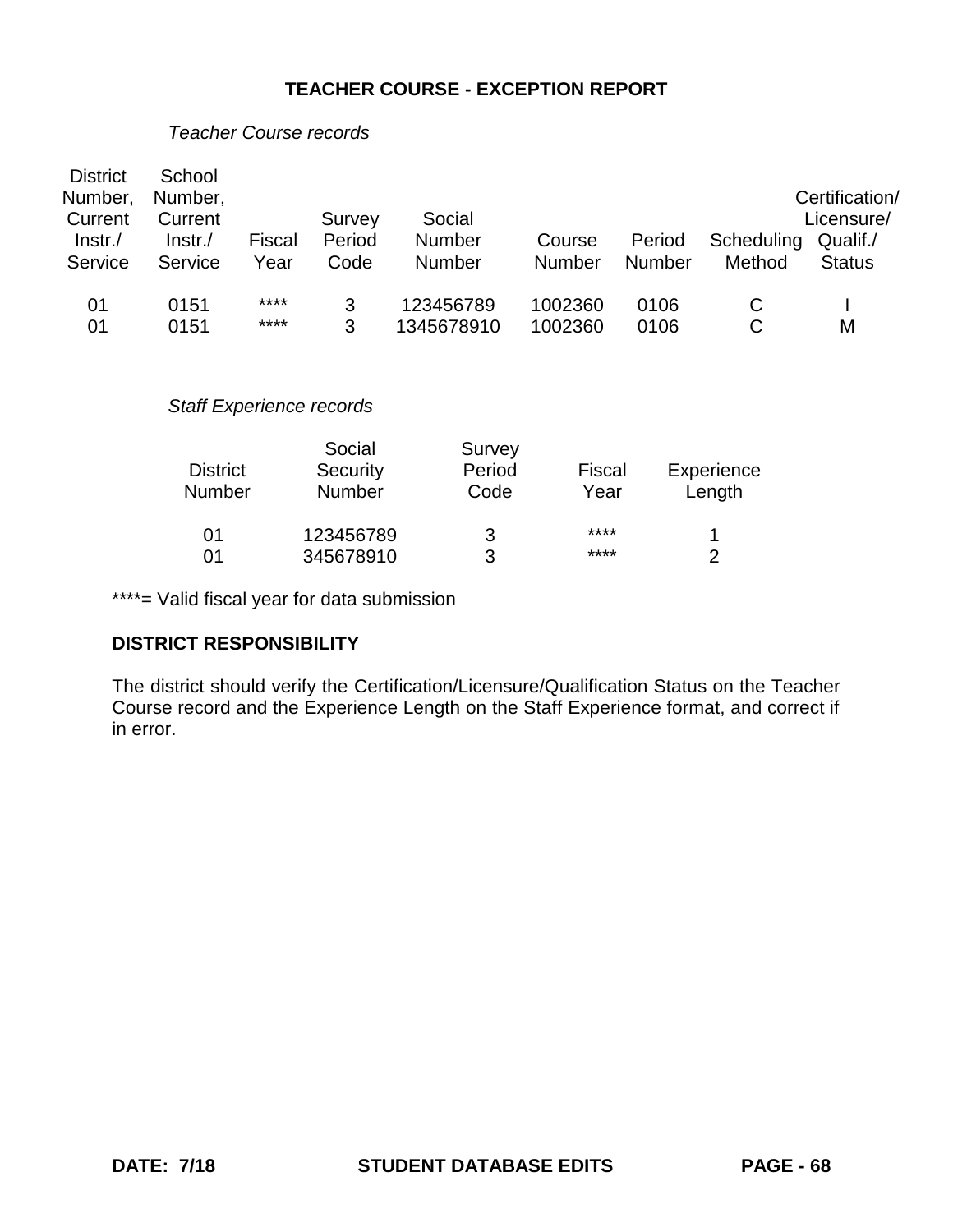- **69. If Survey Period Code is 2 or 3 and** 
	- **District of Instruction is not = 68 and**
	- **School of Instruction is not = 3518, 9996, or begins with an alpha character and**
	- **School of Instruction's function setting on MSID does not equal D or V (DJJ or Virtual) and**
	- **Blended Learning Course = N and**
	- **Period Number does not end in 88 and**
	- **Facility Type = 00, 01, 03, 04, 11-20 or**
	- **Facility Type = 09 with a numeric course and**
	- **Scheduling Method = I and**
	- **Class Size Core Course Indicator on the Course Code Directory = Y,**

**then for all Teacher Course records that are also Class Size Core Course indicated with Y on the Course Code Directory that match on District Number, Current Instruction/Service; School Number, Current Instruction/Service; Fiscal Year; Survey Period Code; Classroom Identification (FISH) Number; and Period Number, the following conditions must be true:** 

- **At least one Teacher Course record must have Certification/Licensure/Qualification Status equal to A, H, I, L, M, P, S, T or V**
- **At least one teacher in the group of Teacher Course records must have at least a sum of three years' experience on the Staff Experience format where Experience Type equals F, N, P or S. Must match by District Number, SSN, Survey Period, Year**
- **Same teacher does not need to satisfy both conditions**

**-exception report-**

#### **EXAMPLE:**

The records listed below would cause an exception report to be generated because it does not have a matching Staff Experience record for at least one teacher on the team that meets the Experience Length of three or more years.